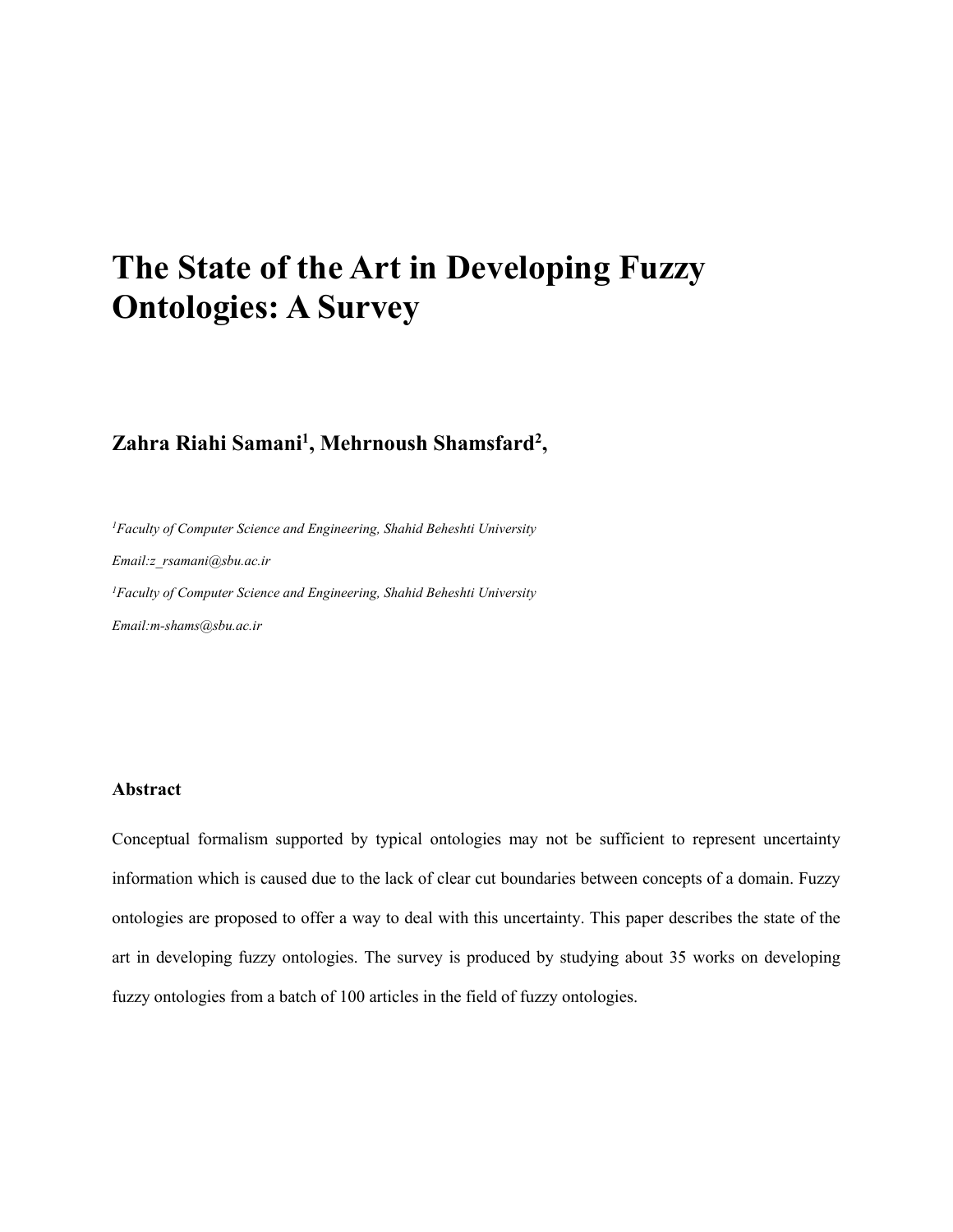#### 1. Introduction

Ontology is an explicit, formal specification of a shared conceptualization in a human understandable, machinereadable format. Ontologies are the knowledge backbone for many intelligent and knowledge based systems [1, 2]. However, in some domains, real world knowledge is imprecise or vague. For example in a search engine one may be interested in "an extremely speedy, small size, not expensive car". Classical ontologies based on crisp logic are not capable of handling this kind of knowledge. Fuzzy ontologies were proposed as a combination of fuzzy theory and ontologies to tackle such problems.

On the topic of fuzzy ontology, we studied about 100 research articles which can be categorized into four main categories. The first category includes the research works on applying fuzzy ontologies in a specific domainapplication to improve the performance of the application such as group decision making systems [3] or visual video content analysis and indexing [4].The ontology development parts of the works in this category were done manually or were not of much concentration. The second category includes the researches on developing fuzzy ontologies by an automatic or semi–automatic approach. For example Lee and colleagues [5] propose a method to fuzzify an existing domain ontology and apply it in news summarization. The third category focuses on representation, reasoning and developing inference services in fuzzy ontologies. Most of the researchers in this category offer fuzzy description logic as a theoretical counterpart of fuzzy ontologies [6] and some other researchers propose other approaches [7-9]. The fourth category provides some facilities for fuzzy ontologies. For example Truong and Nguyen [10] propose a framework for fuzzy ontology alignment. Bobillo and Straccia [11] provide the syntax and semantic of a fuzzy description logic with fuzzy aggregation operators.

This paper includes a survey on the state of the art in developing fuzzy ontologies. Thus, our research mainly includes a survey on the second category of researches, although we will introduce some related works in other categories too.

Shamsfard and Abdollahzadeh [12] have introduced a framework to study ontology learning systems. Their framework contains six dimensions; elements learned, starting point, preprocessing, learning method, the result and evaluation method. In this paper we extend their framework and use the new dimension set to study the development (learning) of fuzzy ontologies. In this extension, we've added a new fuzzy related dimension; "supporting fuzziness"; changed the first dimension – learned elements - into a new one: "fuzzified elements" and changed the dimension "developing and test environment" into "application" dimension.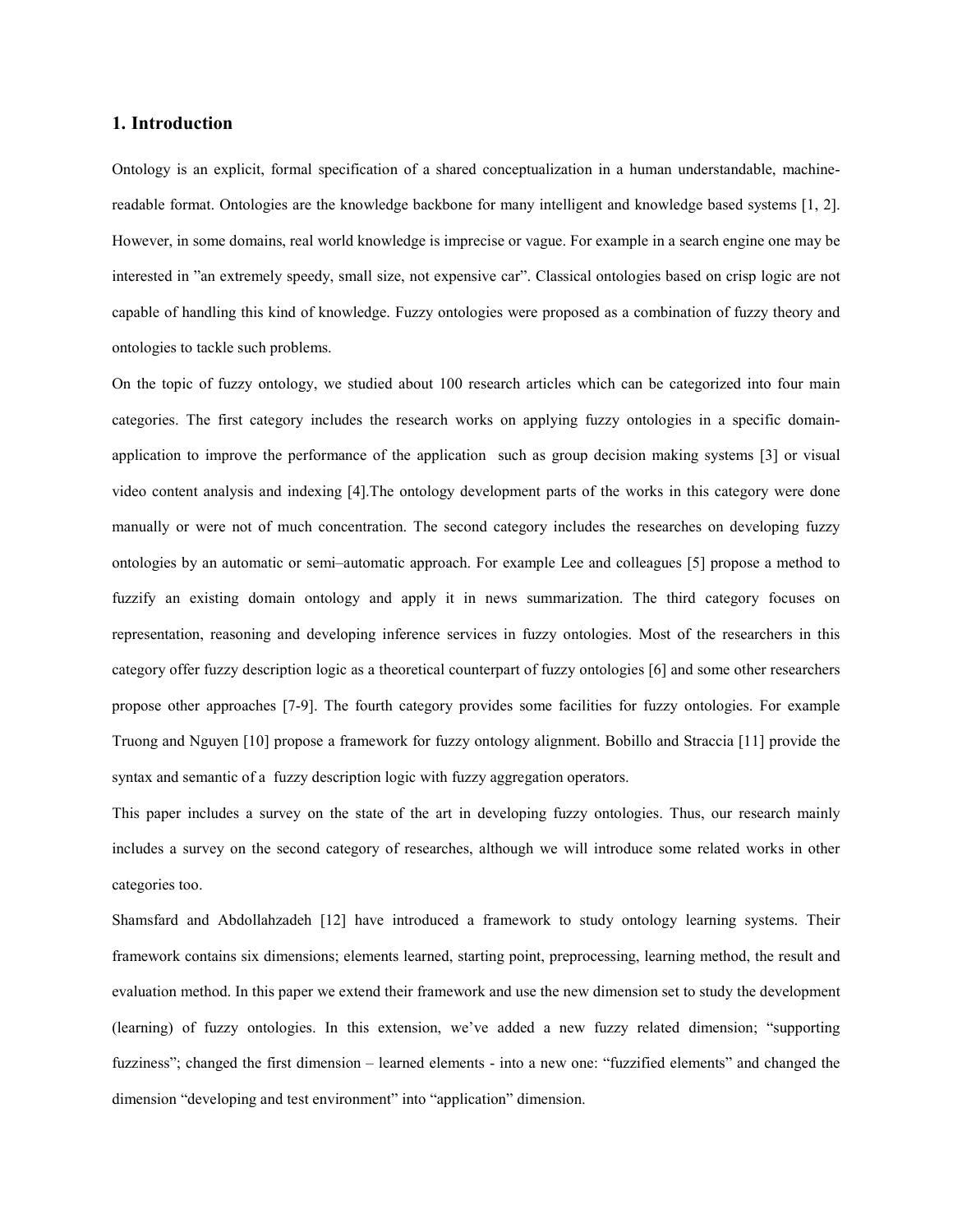In this paper, after discussing some definitions we describe some fuzzy ontology learning (acquisition and development) research activities and compare them upon our extended framework.

The rest of this paper is organized as follows. In the next section fuzzy logic and fuzzy set theory are briefly introduced. Then we discuss the need to fuzzy ontologies, give some definitions for fuzzy ontologies, and discuss about how to represent them. Then we will have a comparative review on different methods for developing fuzzy ontologies. Finally, we will have a look at the applications of fuzzy ontologies and evaluating them and finally conclusions and open challenges are discussed.

# 2. Fuzzy Logic

Fuzzy set theory, an extension of traditional set theory, is used to represent vague or imprecise information. While in classical set theory elements either belong to a set or not, in fuzzy set theory elements can belong to a set to some degree. Fuzzy set theory uses a membership function to allow belongings of an item in a set to be any real number between 0 and 1. A fuzzy set A with respect to a universe of discourse M is characterized by the membership function μ and a membership value in the unit interval [0, 1], A ={x, μ<sub>A</sub> (x)) | x ∈ M}1 while μ<sub>A</sub> (x) models degree of belongings of x to set A [13].

In fuzzy logic applications the numerical values of variables are usually substituted by non-numeric linguistic variables to facilitate the expression of rules and facts[14]. For example, a linguistic variable such as height for a human may have values such as short, medium height or tall with the following membership functions



Figure 1. Fuzzy linguistic variable "height" with linguistic values "Short"," Medium height" and Tall for concept human

However, the great utility of linguistic variables is that they can be modified via linguistic modifiers such as very, slightly and extremely applied to the primary terms. The linguistic modifiers are used to alter the strength of original linguistic values.

Fuzzy logic, based on fuzzy set theory has been applied to several areas such as information retrieval [15], image processing [16] and controller systems [17, 18] which are essential parts to regulate the behavior of sensitive devices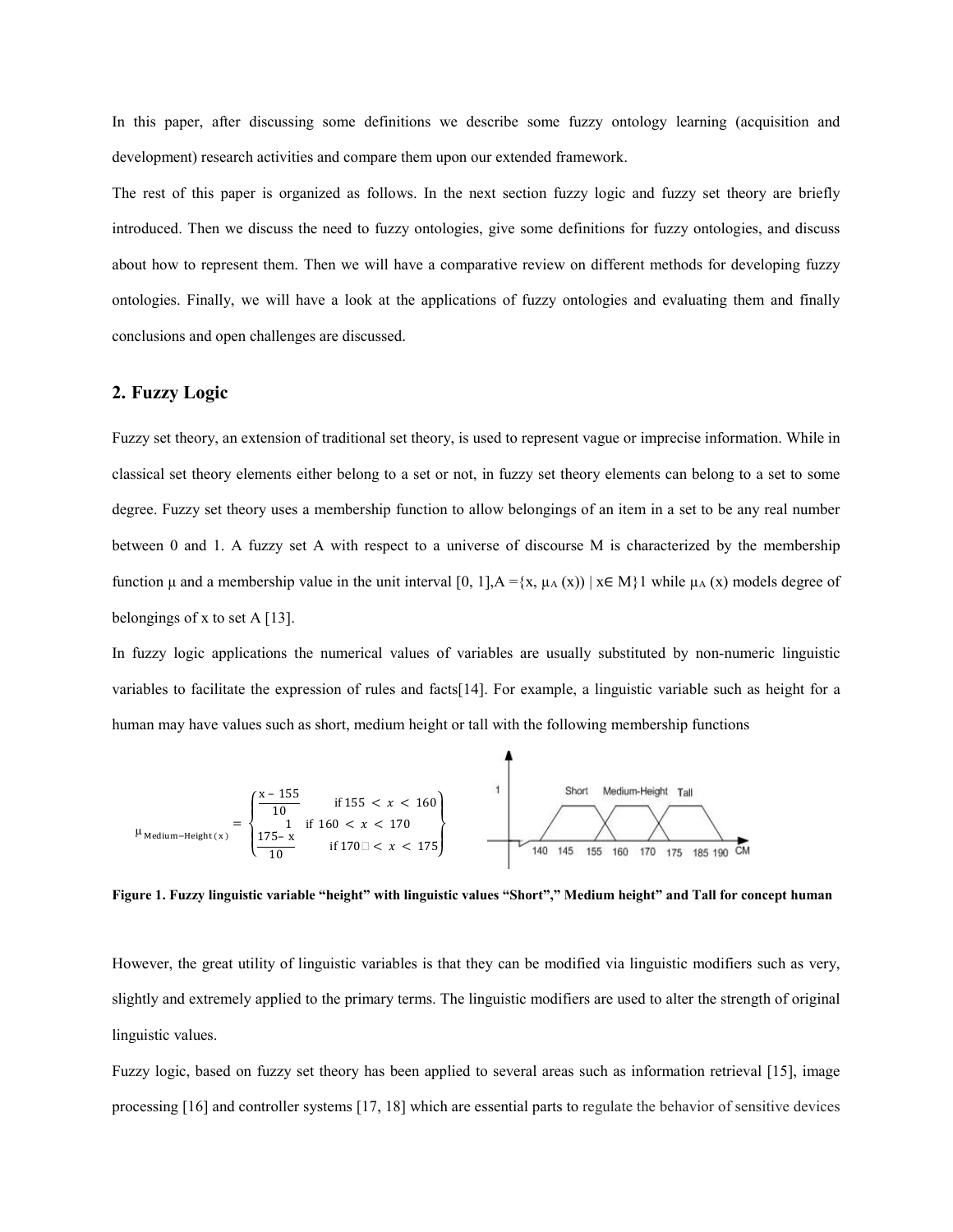[19, 20]. In this paper, we discuss using fuzzy logic in ontologies to represent knowledge in a domain with vague concepts.

# 3. Why Fuzzy Ontology Is Needed?

Classical Ontologies have some limitations for representing knowledge in real world. Firstly, concepts which are used to describe real world in some domain are inherently vague. For example, a town is a small and less crowded city, but small and crowded are not clearly well defined. It may be difficult to say that a special region fully belongs to the category of towns or cities. It is more desirable to state that it belongs to both of these concepts with different degrees.

Similarly, for having a concept hierarchy it is more rational to have a fuzzy concept hierarchy where a town can be considered as a sub-concept of a city to some degree.

Furthermore, a concept may have attribute values taking vague values, for example a person can have attribute "age" as a linguistic variable taking values "young", "middle aged" or "old" defined by means of fuzzy numbers.

And finally, in some domains we may need fuzzy relations between entities. For example, in the domain of Molecular Biology a relation can be associated with different biological entities with different degrees of strength. In the work of Abulaish and Dey [21] it is observed that the relation "inhibitor of" occurs frequently between protein molecule and protein complexes while the same relation is rare between two protein molecules.

In addition to the inherent uncertainty that may happen in some real-world domains, uncertainty may happen due to the nature of application. For example in a search engine in the case of overloaded concepts<sup>1</sup>, the location of concept may be different for users with different preferences [22]. Also, the uncertainty may be because of differences in experts' conceptualization of a domain. For example, New York Times categorizes news into "World, Us, NY/Region, Business, Technology, Science, Health, Sports, Opinion, Arts, Style and Travel", While CNN categorizes news into categories "Home, World, US, Politics, Entertainment, Health, Technology, Travel, Living, Business, Sport and Time". A one-to-one mapping which may be required by an application like news summarization is not possible without inferring a kind of uncertainty [23].

As a result of these imprecision, we need a way to handle this kind of knowledge. Fuzzy ontology would be a good solution to this problem which we are going to define in the next session.

<sup>1</sup> Overloaded concept is a concept which occurs in different part of an ontology having relation to different concepts such as java which happens as a kind of coffee, an island in Indonesia south of Borneo or a programming language.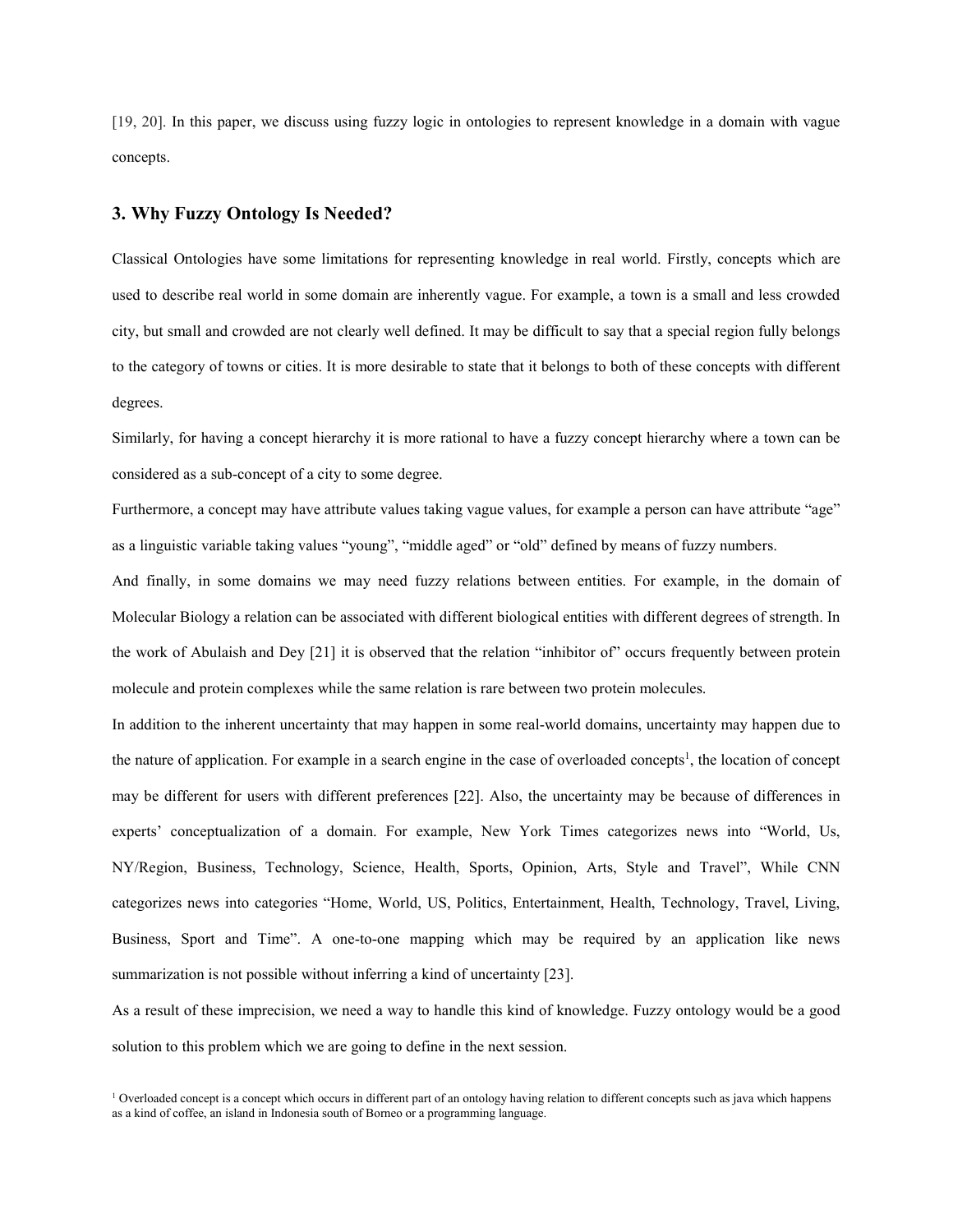# 4. What Is Fuzzy Ontology?

Different researchers present different definitions for fuzzy ontology. Most of these definitions are application dependent and are on fuzzifying some ontology elements according to their application needs. In other words, the main difference in defining fuzzy ontologies is related to the difference in the ontology element which is going to be fuzzified. According to literature, ontology elements which are involved in the fuzzification process may include concepts, instances, taxonomic and non-taxonomic relations, properties (attributes) and axioms.

There are two ideas for defining fuzzy concepts. Some researchers [24],[25] define fuzzy concept as a concept which has fuzzy attributes, and some others [26] define fuzzy concept as a fuzzy set on the set of instances. In this study we refer to the former as fuzzy attributes and the latter as fuzzy taxonomic relations (the relation between instances and their super class). Thus, the fuzzy elements of an ontology actually include one or more of attributes, taxonomic relations and non-taxonomic relations.

To have a wide-coverage definition of fuzzy ontologies which is acceptable by the community, let's first have an overview on various definitions (from simple to complex) by various researchers in this field. In this overview we divide the definitions into three main categories; (1) including just fuzzy relations or attributes, (2) including both fuzzy attributes and fuzzy relations and (3) including fuzzy attributes, fuzzy relations and fuzzy axioms.

Some researchers define fuzzy ontology as an ontology with fuzzy relations. The relations which are going to be fuzzified may be taxonomic (as in [24]) or non-taxonomic (as in [5] or both (as in [25]). As an example we can mention Lam [27] who defines fuzzy ontology as  $O_F$  (v, E, l,  $\mu_f$ ) where v is a finite set of vertices (concepts) and E  $\in$ V ×V is a set of edges (relations). The edges E are assigned a continuous fuzzy value ( $\mu$ <sub>F</sub>: E  $\rightarrow$ [0 1]) and a label l :  $E \rightarrow \Box L$ . In this definition the fuzziness is applied to a relation as a weight.

Some researchers define fuzzy ontology as an ontology with fuzzy attributes. Samani and Shamsfard [28],[29] define fuzzy ontology as a 4 tuple  $O_F = (C, P^C, R, A)$  where,

- C is a set of concepts.
- P <sup>C</sup> is a set of entity properties that can be represented as a 8 tuple  $p^c$  (c, p,  $v_p$ ,  $g_p$ ,  $n_p$ ,  $q_p$ ,  $h_p$ , f)where
	- o c is an ontology concept.
	- o p is the property name.
	- $\circ$  v<sub>p</sub> is a set of values of the property.
	- $\circ$  g<sub>p</sub> is a set of membership functions assigned to the members of v<sub>p</sub>.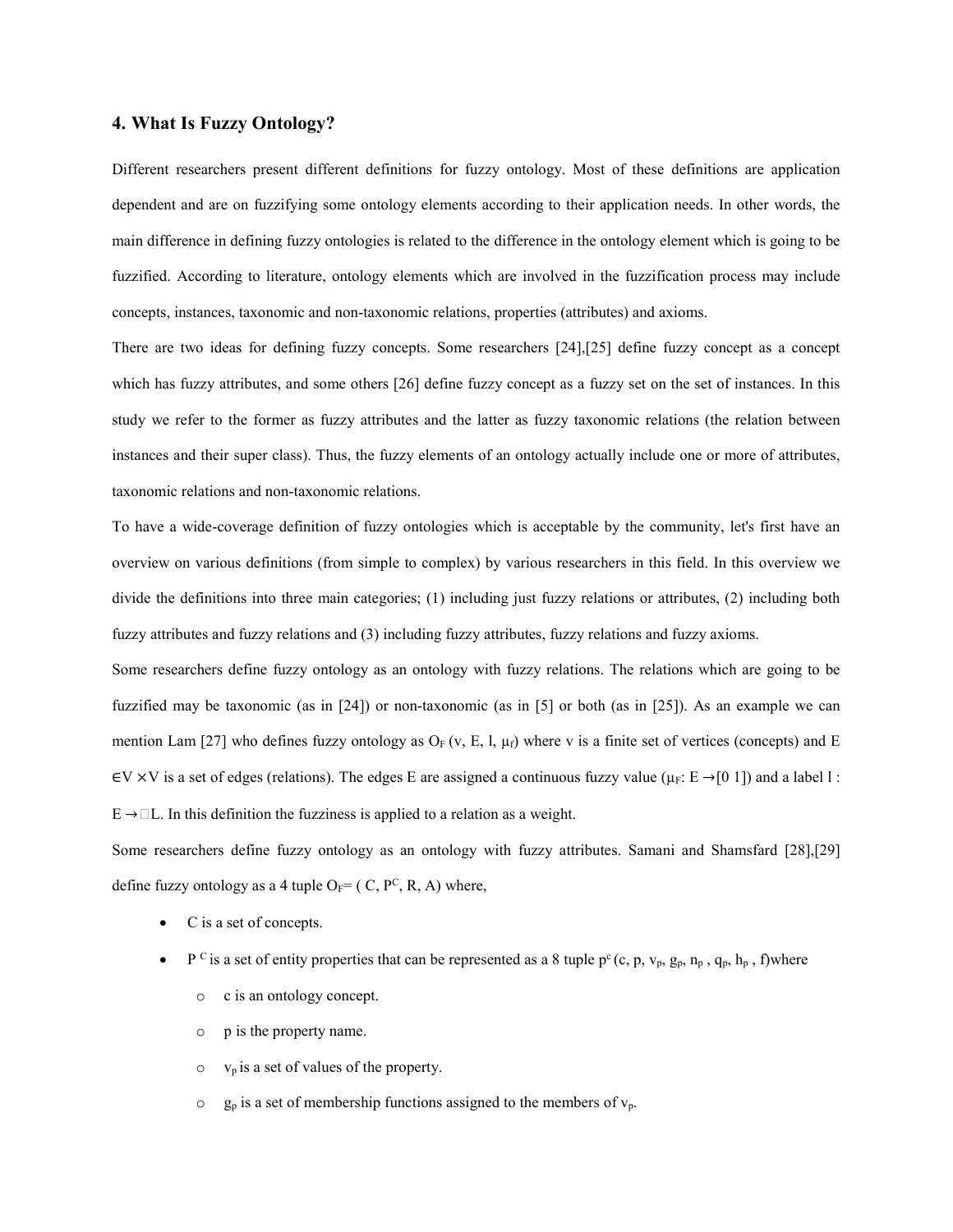- $o$  n<sub>p</sub> is a set of membership degrees assigned to  $v_p$ .
- $\circ$  q<sub>p</sub> models linguistic modifier (which is optional).
- $\circ$  h<sub>p</sub> is a set of membership functions assigned to each modifier.
- $\circ$  f is a restriction facet such as type or cardinality. The type may be {Integer, float, etc}. Cardinality defines the upper and lower limits on the number of values of the property.
- R is a set of relations between concepts.
- A is a set of axioms.

They state that according to the reasoning requirement different parts of ontologies may be fuzzy. As in the application of their model they need fuzzy attributes they give this definition.

Some other researchers extend the fuzziness to cover more elements and define fuzzy ontology as an ontology with fuzzy attributes, and fuzzy relations. In this category we can mention Lau [24] who defines fuzzy ontology as a 6 tuple  $O_F = \{ X, A, C, R_{XC}, R_{AC}, R_{CC} \}$  where

- X is a set of objects.
- A is the set of attributes describing the objects.
- C is a set of concepts (classes).
- The fuzzy relation  $R_{XC}$ :  $X \times C \rightarrow [0 \ 1]$  assigns a membership to the pair  $(x_i, c_i)$  for all  $xi \in X$ ,  $ci \in C$ .
- The fuzzy relation  $R_{AC}$ : A  $\times$ C  $\rightarrow$  [0 1] defines the mapping from the set of attributes A to the set of concepts C.
- The fuzzy relation R<sub>CC</sub>: C  $\times$ C  $\rightarrow$  [0 1] defines the strength of the sub-class/ super-class relationships among the set of concepts C.

In this definition,  $R_{AC}$  is denoting fuzzy attributes (fuzziness in belonging an attribute to a class) and  $R_{XC}$  and  $R_{CC}$  are showing fuzzy taxonomic relations (instance-of and sub-class-of respectively). This research does not talk about (fuzzy or crisp) axioms.

Abulaish and Dey [30, 31] are other members of this category who give a more descriptive definition. They define fuzzy ontology as an ontology with fuzzy properties and relations and let these fuzzy elements be described by fuzzy numbers or linguistic quantifiers. In their definition a fuzzy ontology is shown by  $O_F(C, P_F, R_F, M)$  Where

• C is a set of concepts.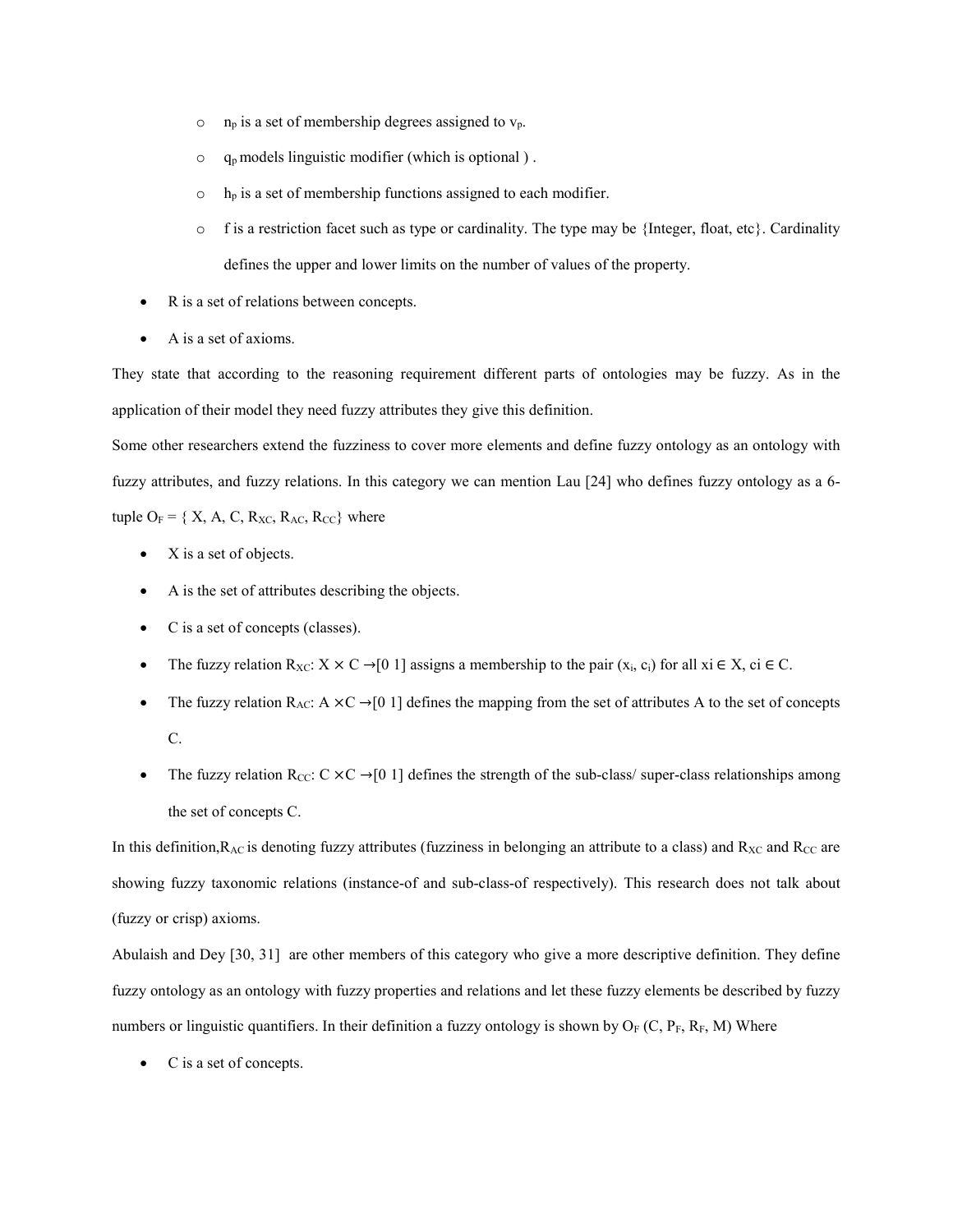- $P_F$  is a set of fuzzy concept properties. A property  $P_F$  is defined as a quadruple of the form  $p_f$  (c, v<sub>f, qf,</sub> f) where
	- $\circ \circ \in \mathbb{C}$  is an ontology concept
	- $\circ$  v<sub>f</sub> represents fuzzy attribute values which is either fuzzy number or fuzzy quantifier.
	- $\circ$  q<sub>f</sub> models linguistic qualifiers which are modifiers.
	- $\circ$  f is the restriction facets on  $v_f$ .
- $R_F$  is a set of inter-concept relations. Like fuzzy concept properties,  $R_F$  is defined as a quadruple of the form

 $r_f$  (c<sub>1</sub>, c<sub>2</sub>, t, q<sub>f</sub>) where

- o c1,c2∈C is an ontology concept.
- o t represents relation type.
- $\circ$  q<sub>f</sub> models relation strengths and are linguistic variables which can represent the strength of association between concept-pairs  $\leq c_1, c_2$ .
- M defines universe of discourse which is the range an attribute can take value.

Dey and Abulaish [23] define fuzzy ontology as  $O_F(C, R_F)$  Where

- C denotes the set of domain concepts.
- RF denotes a set of inter-concept relations each defined for each pair of concepts which is defined by a quadruple  $R_F = \{r_f | \langle r_f, (c,d), v_f, q_f \rangle\}$  where
	- o r is a relation name.
	- o (c, d)∈C×C represents ordered pair of ontology concepts.
	- $\circ$  v<sub>f</sub> denotes fuzzy values that can be associated to the relation.
	- $\circ$  q<sub>f</sub> models fuzzy qualifier.

In this research they define two kinds of relations including inter-concept relations and concept descriptors which are like properties, In the formal definition, only fuzzy relations are fuzzy, but conceptually they make properties fuzzy too.

There are also some work which define fuzzy ontology with special kinds of relations, attributes or properties. For example Lee and colleagues [5] define fuzzy ontology as an extended domain ontology with fuzzy concepts and fuzzy relationships. They define two kinds of fuzzy relationships, including Location Narrower Relationship (LNR) and Location Broader Relationship (LBR).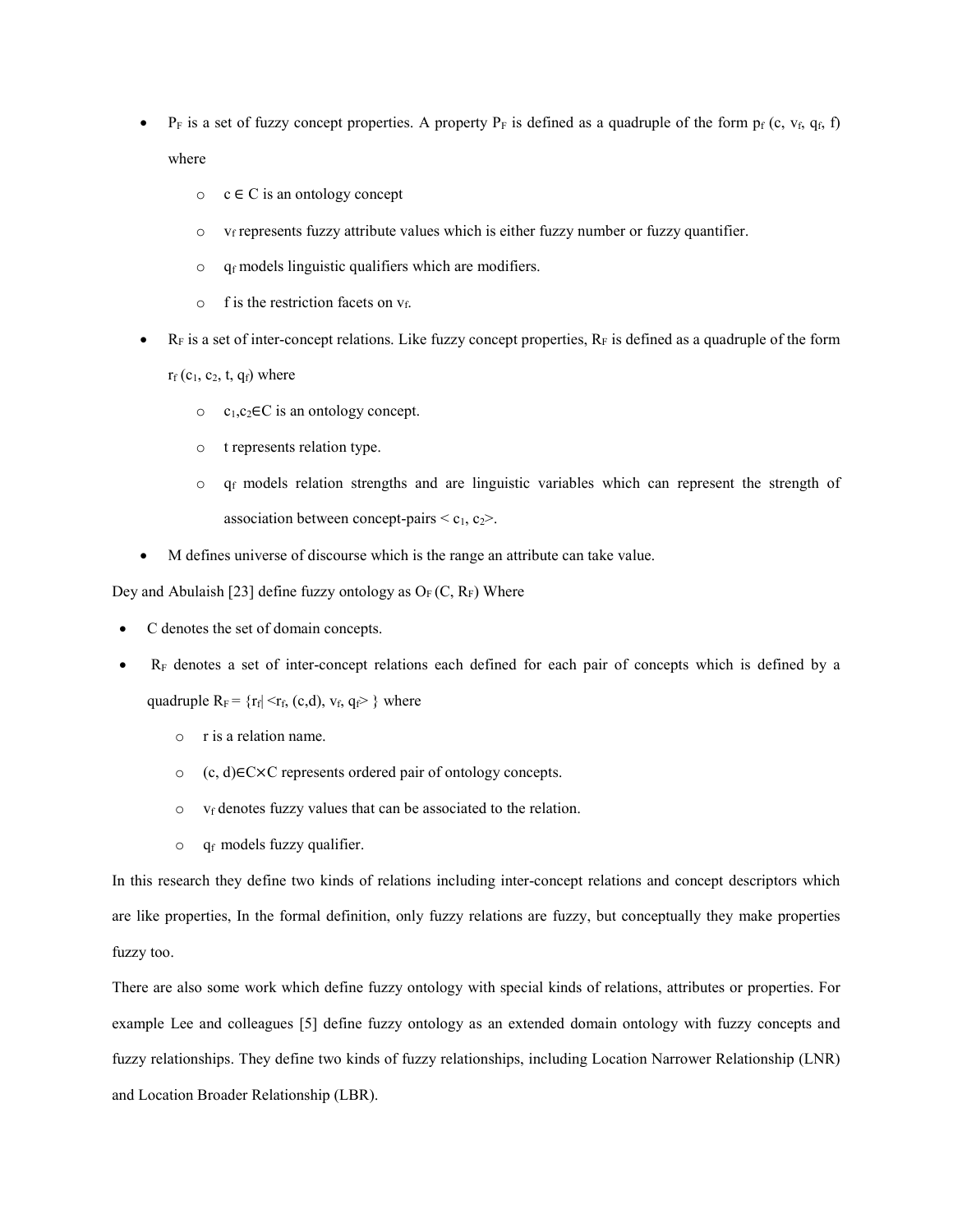They try to make the news ontology fuzzy. Concepts are refined by embedding a set of membership degrees associated with a set of news events. Although the authors claim to have fuzzy concepts and fuzzy relationships, their paper just talks about fuzzifying part-of (meronymy) relations in a hierarchy.

As another example Calegari and Ciucci [26] define a fuzzy ontology as  $O_F = \{C, I, R, F, A\}$  where

- I is the set of individuals.
- C is the set of concepts. Each concept c  $\in$ C is a fuzzy set on the domain of instances, C: I  $\rightarrow$  [0 1].
- R is a set of relations. Each  $r \in R$  is an n-ary fuzzy relation on the domain of entities (The set of concepts and individuals),  $R: E<sup>n</sup>\rightarrow [0 1]$ .
- F is a set of the fuzzy relations on the set of entities E and a specific domain contained in  $D = \{$ integer, string...}. In detail, they are n-ary functions such that each element  $f \in F$  is a relation F:  $E^{(n-1)} \times P \rightarrow [0 \ 1]$ where  $P \in D$ .
- A is the set of axioms expressed in a proper logical language.

However, they previously have defined fuzzy ontology with Fuzzy instances and properties [32] in a simpler way. In their older definition, a fuzzy ontology is an ontology extended with fuzzy values which are assigned through the two functions

g: (Concepts ∪ Instances) × (Properties ∪ Prop $_{\rm val}) \rightarrow [0 \ 1]$ 

h: (*Concepts*  $\cup$  *Instances*)  $\rightarrow$  [0 1]

Ghorbel and colleagues [33] is another definition of this category which defines a fuzzy ontology as a 7-tuple  $O_F =$  $(C, P, C_F, P_F, R, R_F, As, As<sub>F</sub>, A)$  where:

- C is a set of crisp concepts defined for the domain.
- P is a set of crisp concept properties.
- $C_F$  is a set of fuzzy concepts. A fuzzy concept is a concept which possesses, at least, one fuzzy property
- $P_F$  is a set of fuzzy concept properties . A fuzzy property is a property which is represented in the form of fuzzy linguistic variable.
- R is a set of crisp binary semantic relations defined between concepts in C or fuzzy concepts in C<sub>F</sub>.
- RF is a set of fuzzy binary semantic relations defined between crisp concepts in C or fuzzy concepts in CF. A fuzzy binary semantic relation is a relation which be represented in the form of a fuzzy linguistic variable.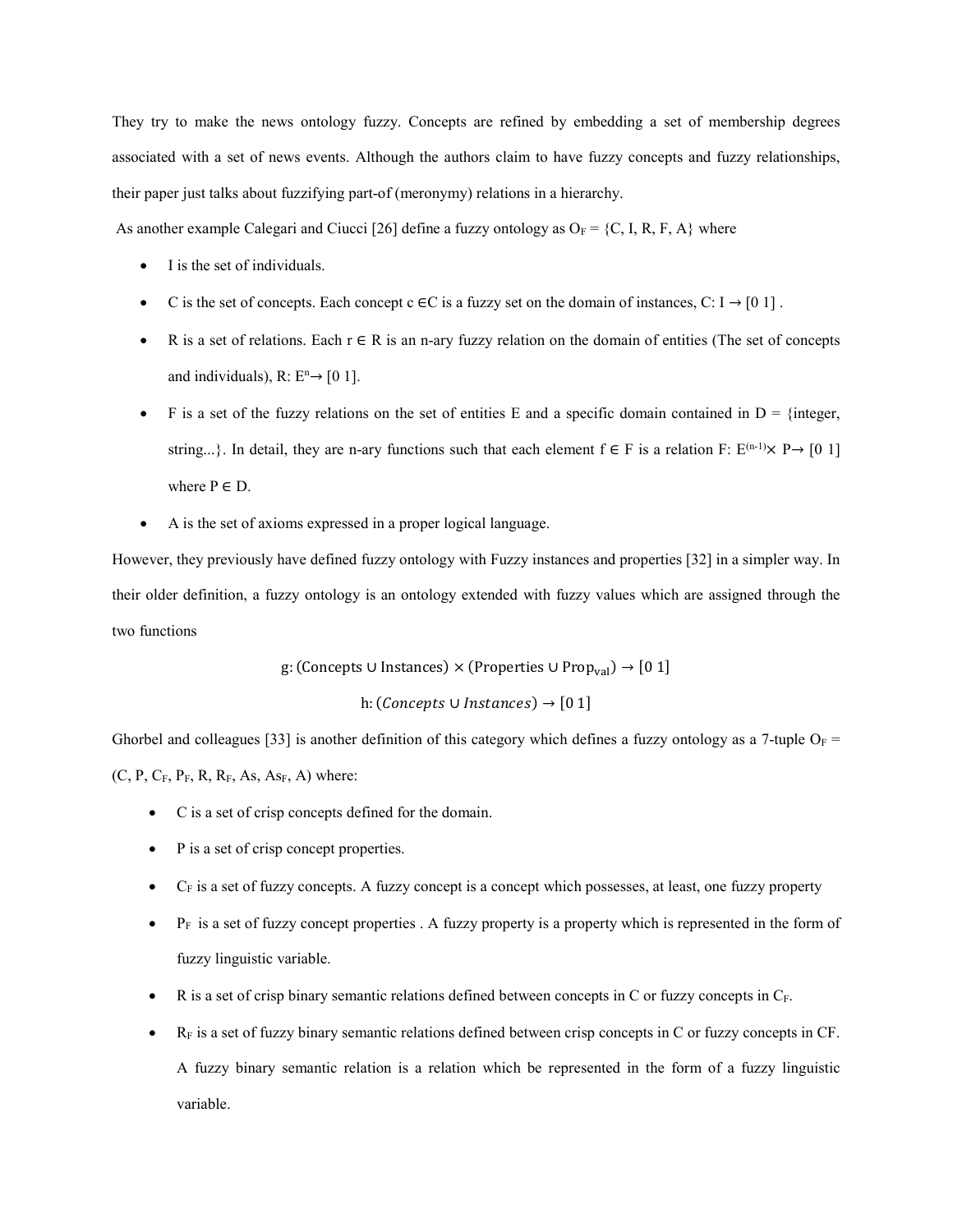- As is a set of crisp binary associations defined between concepts in C or fuzzy concepts in  $C_F$ .
- $As<sub>F</sub>$  is a set of fuzzy binary associations defined between crisp concepts in C or fuzzy concepts in  $C<sub>F</sub>$ . A fuzzy binary association is a relation which be represented in the form of a fuzzy linguistic variable.
- A is a set of axioms. An axiom is a real fact or reasoning rule.

The last category of researches involves axioms in fuzzy ontology definition as well as properties and relations. For example Zhai and colleagues [34] present the most covering general definition. They define fuzzy ontology as  $O_F$  (I, C,  $P^C$ , R,  $P^R$ , A<sub>F</sub>) where

- I is the set of individuals, also called instances of the concepts.
- C is a set of concepts.
- P<sup>C</sup> is a set of concepts properties. A property  $p \in P^C$  is defined as a 5-tuple of the form  $p^c$  (c,  $v_f$ ,  $q_f$ , f, U)

where

- $\circ$  c $\epsilon$ C is an ontology concept,
- $\circ$  v<sub>f</sub> represents property values,
- $\circ$  q<sub>f</sub> models linguistic qualifiers, which can control or alter the strength of a property value  $v_f$ ,
- $\circ$  f is the restriction facets on  $v_f$ , and
- o U is the universe of discourse.
- The property  $p^c \in P^C$  has also the non-fuzzy form  $P^C$  (c, v, f).
- R is a set of inter-concept relations between concepts. The relation type is not only the ordinary binary relation of  $r \in C \times C$ , but also is the fuzzy relation from C to C.
- $P^R$  is a set of relations properties. Like concept properties,  $p^r \in P^R$  is defined as a 4-tuple of the form  $p^{r}$ ( $c_1, c_2, r, s_f$ ) where
	- o c1, c2  $\epsilon$ C, are ontology concepts,
	- o r represents relation, and
	- $\circ$  s<sub>f</sub> :[0,1] models relation strengths and has meaning of fuzzy set on C  $\times$  C, which can represent the strength of association between concept-pairs ( c1 , c2) .
- $A<sup>F</sup>$  is a set of fuzzy rules.

While in Abulaish and Dey's [30, 31] definition, relations and properties may be either fuzzy numbers or fuzzy linguistic variables, Ghorbel and colleagues [33] define both of them as a linguistic variable and in Zhai et al's [34]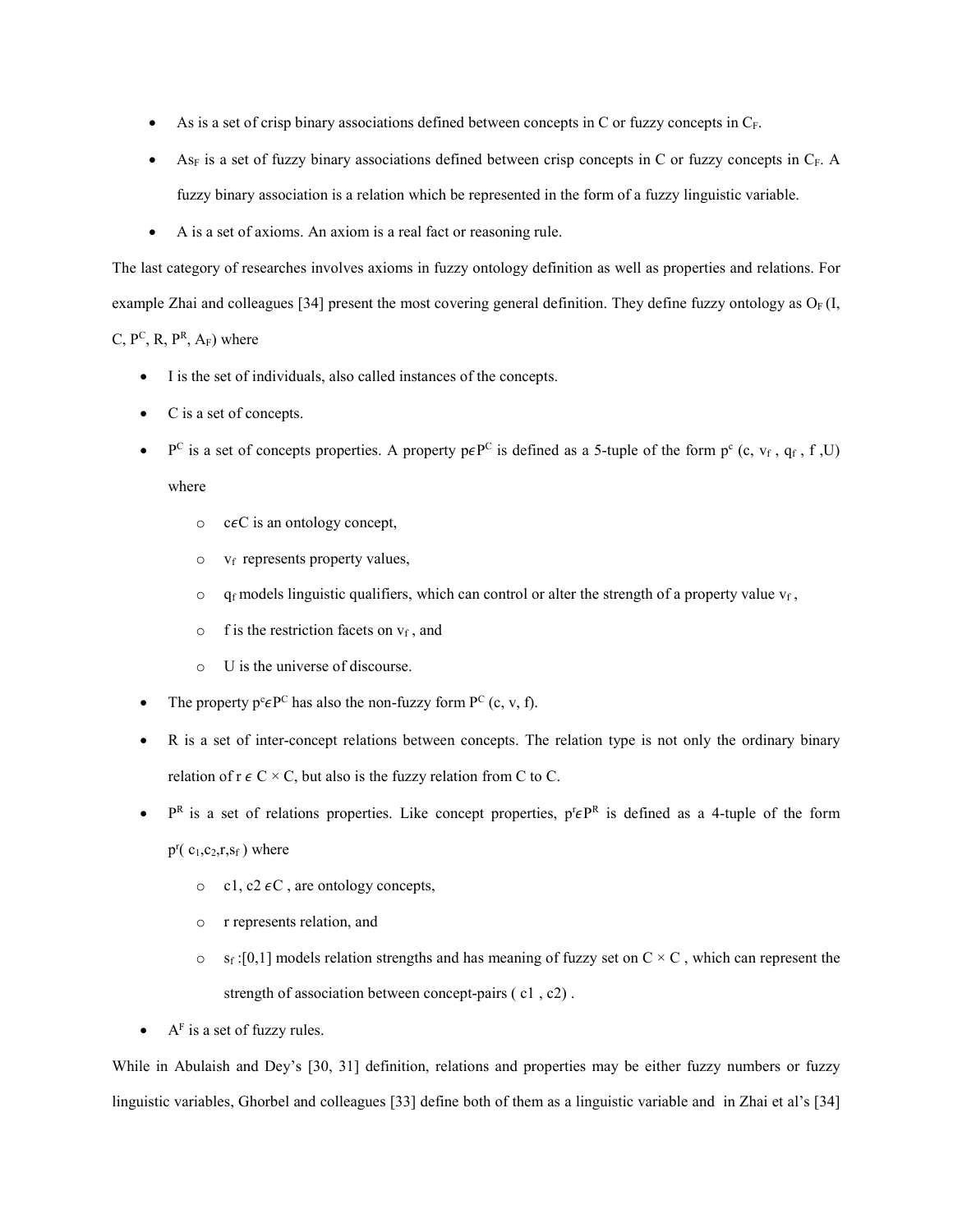definition, relations are fuzzy numbers and properties may be either fuzzy numbers or fuzzy linguistic variables. Zhai et al [34] also includes fuzzy rules which are not present in the definition of Abulaish and Dey [30, 31] and Ghorbel and colleagues [33].

Ortega [35] defines fuzzy ontology as an ontology which uses fuzzy logic to provide a natural representation of imprecise and vague knowledge and ease reasoning over it. He disagreed to define a fuzzy ontology by enumerating its fuzzy elements as it threats the scalability and reusability of definitions. He states that new languages will offer new possibilities to be extended with fuzzy elements but current definitions do not cover them. For example, none of the above definitions mentioned fuzzy taxonomy of relations.

However, if we want to give a formal definition for fuzzy ontology there is no other way but enumerating fuzzy elements. As it can be seen there are many common components in different definitions given for fuzzy ontologies. In this paper, we complete the previous definitions to cover various dimensions of fuzziness in fuzzy ontologies. To do so, we modify and extend the definition of Samani and Shamsfard [28] to fuzzy relations and define fuzzy ontology as a 5 tuple  $O_F = (C, P^C, R, P^R, A_F)$  where,

- C is a set of entities.
- P<sup>c</sup> is a set of entity properties that can be represented as a 8 tuple  $p^{e}(e, p, v_{p}, g_{p}, q_{p}, h_{p}, f)$  where,
	- o E is an ontology concept.
	- o p is the property name.
	- $\circ$  v<sub>p</sub> is a set of values of the property.
	- $\circ$  g<sub>p</sub> is a set of membership functions assigned to the members of  $v_p$ .
	- $o$  q<sub>p</sub> models linguistic modifier (which is optional).
	- $\circ$  h<sub>p</sub> is a set of membership functions assigned to each modifier which shows how the fuzzy value for a combination of this modifier with the base linguistic value should be computed.
	- $\circ$  f is a restriction facet such as type or cardinality. The type may be {Integer, float, etc}. Cardinality defines the upper and lower limits on the number of values of the property. Other facets may be defined by the ontology engineers.
- R is a set of relations.
- $P^R$  is a set of relation properties. Such as  $P^C$ ,  $P^R$  is a 8 tuple p<sup>r</sup> (c<sub>1</sub>, c<sub>2</sub>, r, v<sub>r</sub>, g, q<sub>r</sub>, h<sub>r</sub>, f) in which
	- $c_1, c_2$  ∈ C are concepts of ontology.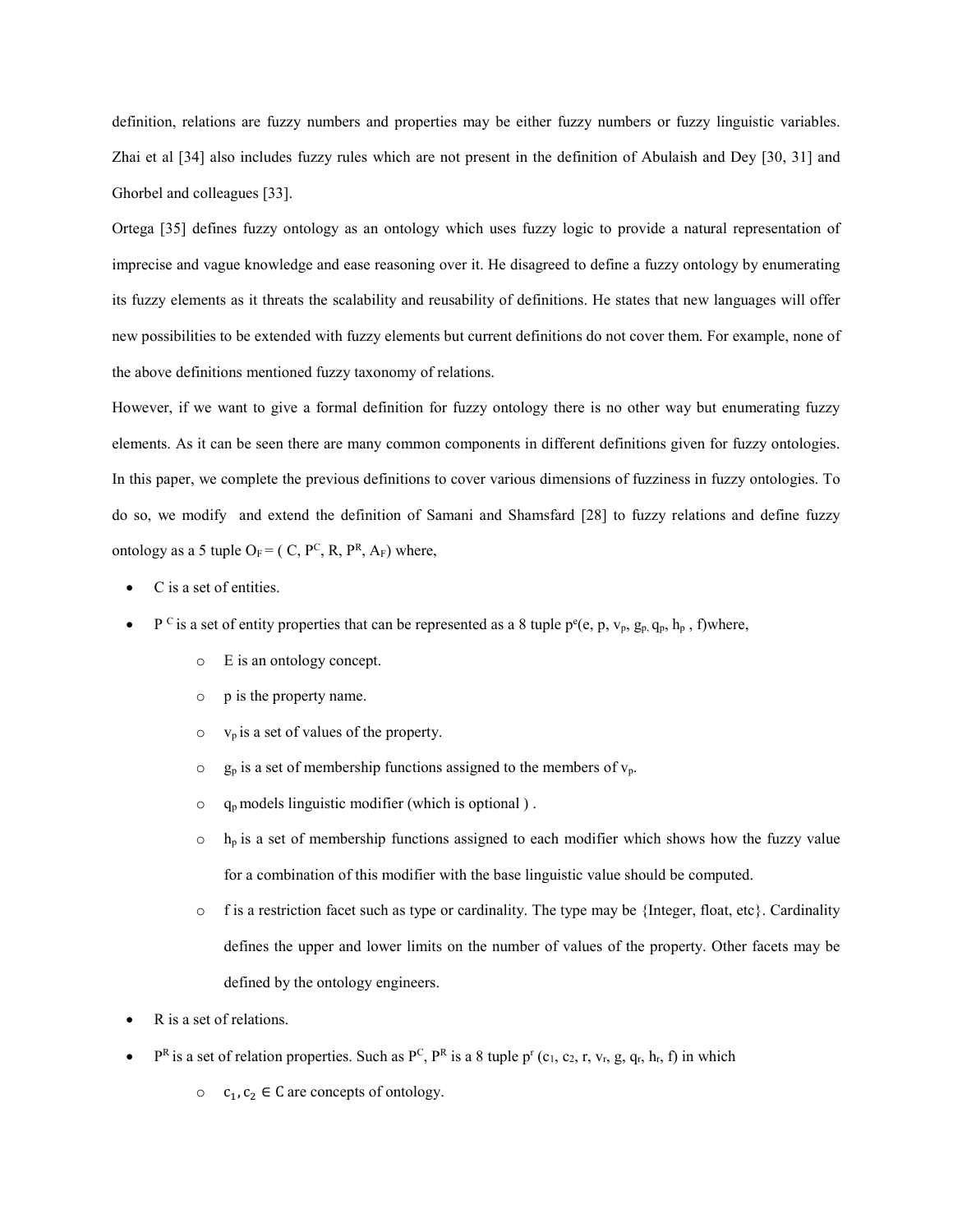- $\circ$  r represents a relation between  $c_1$  and  $c_2$ .
- $\circ$  v<sub>r</sub> is a set of linguistic values for the relation value.
- $\circ$  g<sub>r</sub> is a set of membership functions assigned to each linguistic value.
- $\circ$  q<sub>r</sub> models a set of linguistic modifiers of linguistic values.
- $o$  h<sub>r</sub> is a set of membership functions assigned to each modifier.
- o F is a restriction facet like domain and range.
- AF is a set of fuzzy axiom in the form  $(P, n_t)$ . Where P is a proposition like (IF A THEN B) and  $n_t$  is its truth degree.

Classical ontologies are special kind of fuzzy ontologies. So, we want this definition to be backward compatible with classical ontologies. In classical ontologies a concept property is defined by a triple (c, p, f) and a relation is defined by triple  $(c_1, c_2, f)$  with other variables as an empty set.

For example, in an ontology concept: Human has the property: height ( $P^C$ ) which can have linguistic values short, medium-height and tall  $(v_p)$  with their assigned membership function  $(g_p)$  (as in Figure 1).

A set of modifier such as very and slightly  $(q_p)$  may be assigned to the base linguistic values with their assigned membership functions  $(h_p)$ . For example, one possible  $h_p$  for modifier very could be defined in this way:

$$
\mu_{Very-X} = (\mu_X)^2
$$
 where X is the linguistic value like Small

Suppose in an ontology the concept human be a child of a parent concept "living things". So, the  $n_p$   $\{0, 0.4, 0.6\}$ shows that the concept human has the membership 0.4 to the medium-height living thing and membership degree 0.6 to the tall living thing. The height attribute is represented formally in the following way.

{E: "Human", P: "Weightt", vp:{ light, Medium-weight, Heavy}, gp:{ 140-145-155-160, 155-160-170-175,170-175- 185-190}, np:{ 0,.04,0.6}, qp:{ very}, hp:{ Pow-By-2}, f:{ Range: (135-185)}}

The same example is held for the fuzzy relation. For example, in an ontology one may need to assign strength associated to its relations. This strength can be a number or a linguistic value such as strong, weak and medium and optionally a set of modifiers can be assigned to it with their own linguistic value. Also, it is possible to talk about other properties of relation (a reification process may be needed). For example, we may need to enrich the ontology with the fuzzy attribute price of the relation "hiring". Linguistic values like cheap, medium, expensive can be defined. In the next Section we will discuss about representing fuzzy ontologies.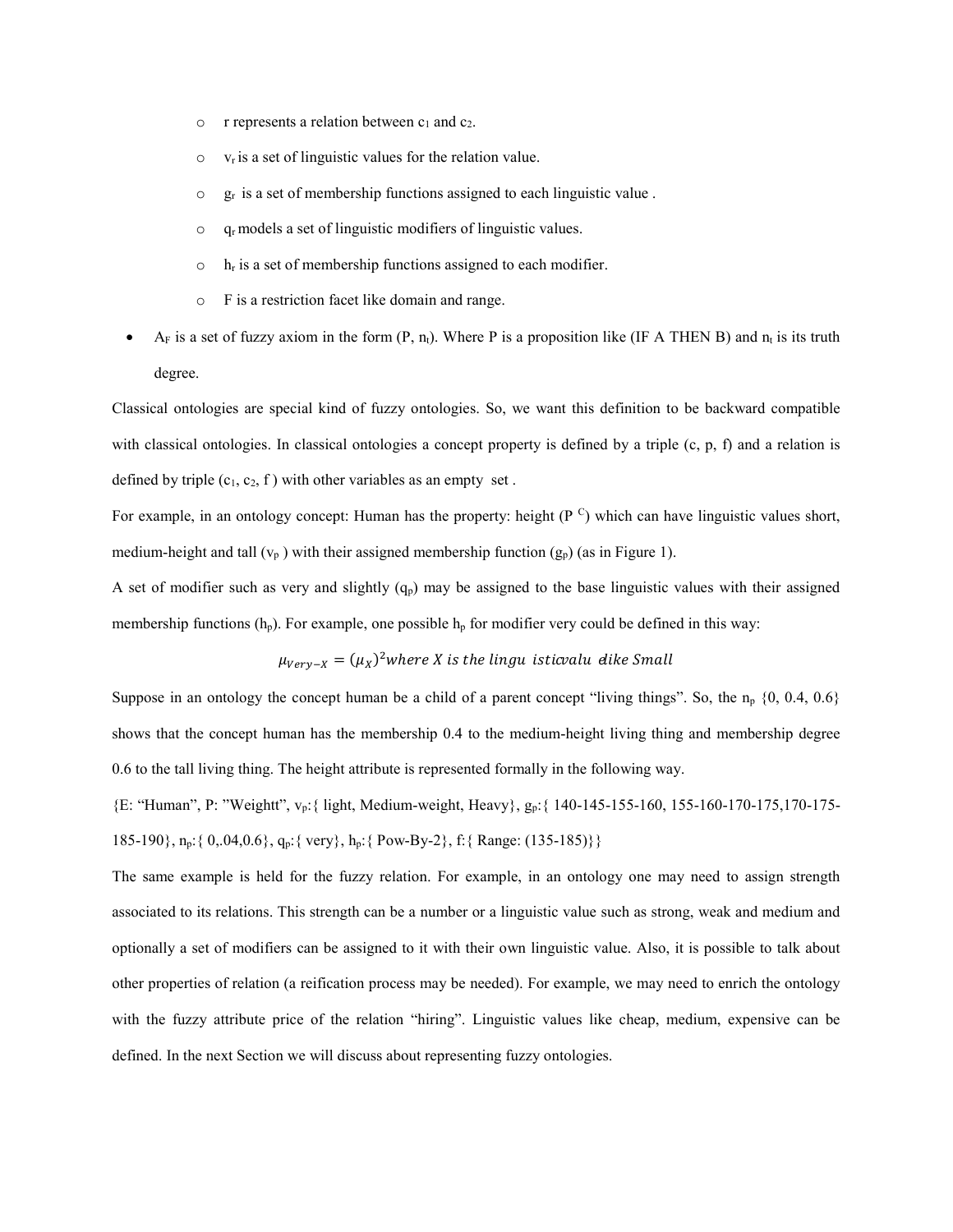# 5. How Fuzzy Ontology Is Represented?

As the theoretical counterpart of fuzzy ontology, the fuzzy description logics (FDLs) have also attracted much attention from researchers.

Concepts and relations in fuzzy description logic are fuzzy sets. For example, the concept "YoungMan" is a fuzzy concept and is defined as:

#### $YoungMan = Man \cap \exists Age \, . Young$

"age" expression is a fuzzy concept (linguistic variable) and it gets fuzzy linguistic value:" young". Fuzzy linguistic value "young" may be defined with a trapezoidal function such as



Figure 2-Fuzzy trapezoidal function for concept "YoungMan".

Figure 2 shows the diagram of the trapezoidal function. Fuzzy Description Logic extends the syntax and semantic of concepts and roles to the fuzzy ones by adding fuzzy membership weights to define a new syntax and semantic on the crisp DLs. A membership function (MF) is a curve which illustrates the mapping between the input space to a membership value {between 0 and 1}[36]. There are different forms of membership function available in literature like triangular, trapezoidal, Gaussian, singleton, and piecewise linear[37].

A lot of researchers have studies fuzzifying the existing description logics. For examples, Straccia [38] presented fuzzy ALC and a fuzzy version of SHOIN (D) [39]. Stoilos and colleagues [40] introduced a fuzzy extensions of SHIN and a fuzzy SHOIN [41]. Bobillo and Straccia [42] provide the syntax and semantics of a fuzzy Description Logic with fuzzy integrals. For a survey on Fuzzy DLs readers can refer to [43].

However, not all researchers talk about fuzzy DLs for representing fuzzy ontologies. Bobillio and Straccia [44] propose to have an ontology to represent concepts of a fuzzy ontology and use this ontology to represent fuzzy ontologies within current Semantic Web languages. In another research, Bobillio and Straccia [45] use OWL2 annotations for representing fuzziness in ontologies. Lv and colleagues [7, 8] propose fuzzy relational database as an efficient solution to store fuzzy ontologies. Yeung and Leung [9] propose a formal model for handling fuzzy membership and typicality of Instances in ontologies. Then a logic for the ontology model based on fuzzy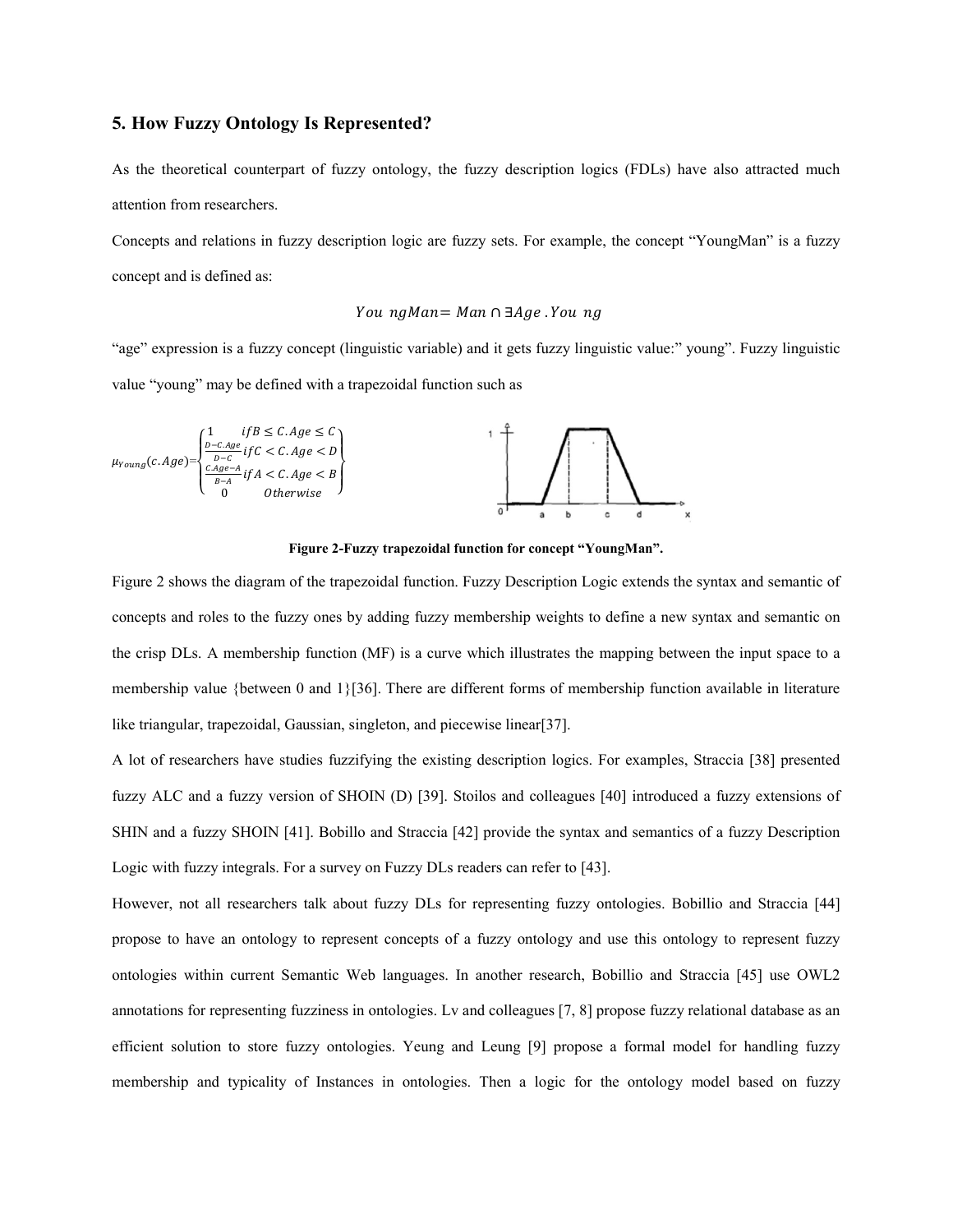propositional modal logic is presented. Cai and Leung [46] propose a formal model for fuzzy ontology with the ability of property importance and property hierarchy.

Technologies of ontologies have a special role in semantic web. For representing fuzzy knowledge in semantic web, fuzzy extension of semantic web languages such as RDF [47], OWL [48], RuleML[49] ,etc are also presented.

Besides representing fuzzy concepts and roles, development of fuzzy description logic has provided the capability of reasoning with fuzzy data. Stoilos and colleagues [40] introduced a tableaux algorithm for the fuzzy extensions of SHIN and also the fuzzy extensions of f-SHOIN [41]. Straccia [38] presented an algorithm for reasoning on fuzzy ALC. The algorithms are based on expansion rules defined in fuzzy DL. These Expansion rules transform a set of fuzzy constraints to a set of simpler ones until finding a clash or making a clash free set of constraints.

Several reasoners for fuzzy description logic is also provided such as FIRE [50] which implements a tableaux algorithm for fuzzy SHIN. Delorean [51] which reduces reasoning in fuzzy SHOIN to reasoning in crisp SHOIN, And Fuzzy DL [52] which implements a combination of a tableaux algorithm and a MILP optimization for the DL SHIF. Others include GERDS [53],GURDL [54],YADLR [55],etc.

# 6. How Fuzzy Ontology Is Developed?

In this section, we divide developing of fuzzy ontologies into three parts including methodologies, models and frameworks and developing methods. Methodologies are used to develop the fuzzy ontology manually. Models and frameworks need assignment of fuzzy weights manually by domain experts. They offer the framework to reason new fuzzy memberships from the initial existing fuzzy memberships or provide some application based on their models. Developing methods use automation to provide fuzzy memberships. However, in some parts human intervention may be needed. We name methods without special name with the name of their authors<sup>2</sup>. The next section compares these methods.

#### 6.1. Fuzzy Ontology Development Methodologies

As we stated, there are some researches which provides methodologies. Some researchers use their own methodologies for developing fuzzy ontology [33, 56-60]. From them the following is selected which was the most comprehensive one with least dependency to the domain.

<sup>2</sup> In this Paper, from papers written by the same authors with similar content, we chose one of them which were most recent or most cited.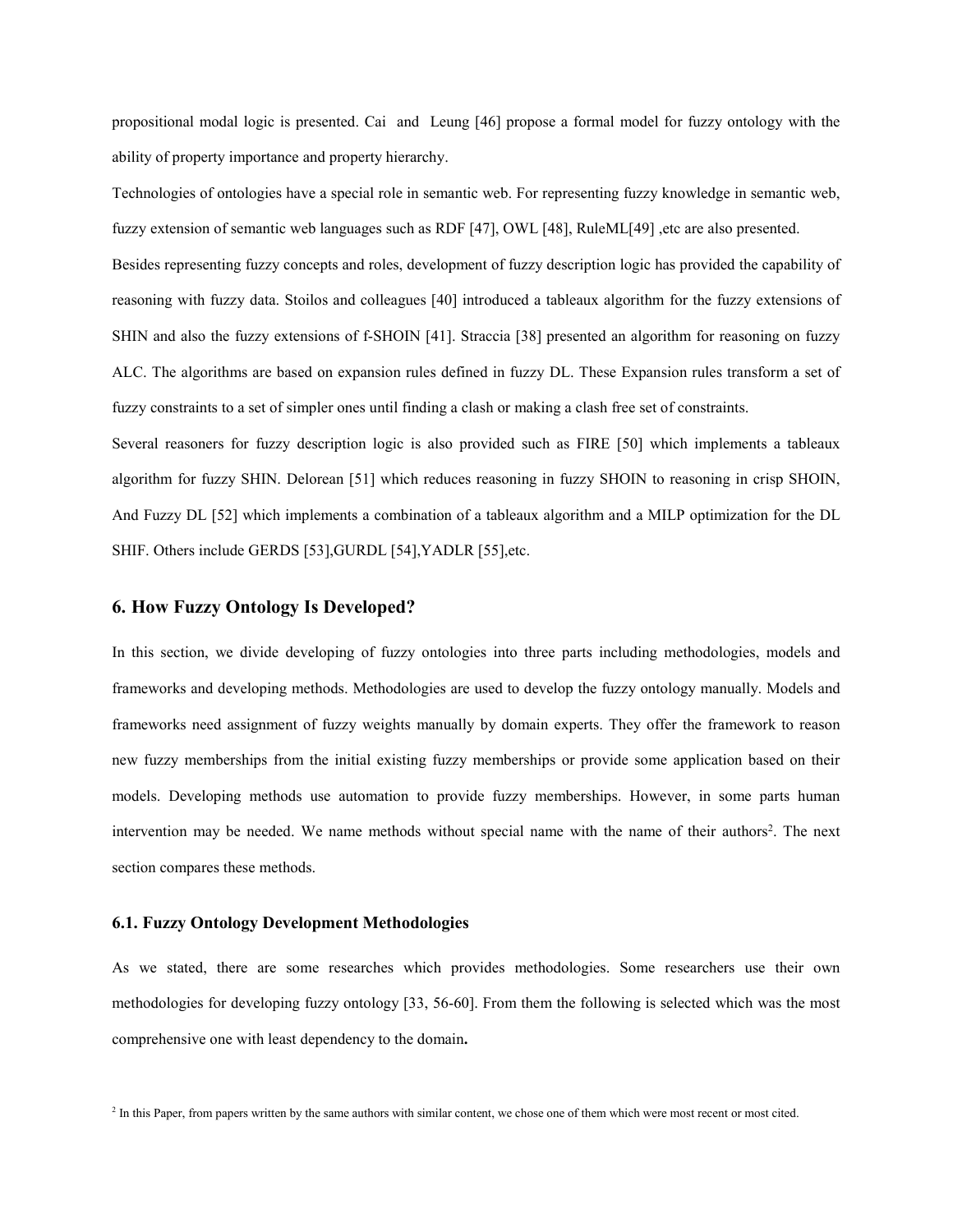#### 6.1.1. IKARUS-Onto

IKARUS-Onto (Imprecise Knowledge Acquisition Representation and Use) [60] propose a methodology for developing fuzzy ontologies from existing crisp ones. The focus of the methodology is not so much on the structure of the fuzzy ontology but rather on the process of its development and the ultimate content it has. It has some tips and guide lines for ontology engineers to correctly identify the vague knowledge of the domain, determine fuzzy ontology elements and decide about the degree of membership values.

In this methodology, vagueness is defined as predicate that contains borderline cases. Borderline cases are cases where it is unclear if the predicate applies. For example, a person is borderline tall: not clearly tall and not clearly not tall. According to their definition, two basic kinds of vagueness are defined: degree vagueness and combinatory vagueness. Degree-vagueness occurs when the existence of borderline cases stems from the lack of precise boundaries along some dimensions. For example, tall has not a sharp boundary along dimension height. Combinatory vagueness occurs when there are a variety of conditions but it is not possible to say which are sufficient for application and which are not. An example of this type is Religion. There are certain features that all religions share (e.g. beliefs in super natural beings), but it is not clear which of these features are enough to classify something as a religion. The methodology has the following steps.

Step 1: establishment of the need for fuzziness: Establishing the need for fuzziness means determining whether and to what extent is vagueness present in the domain at hand. A concept or relation is vague, if in the given domain, or application, it admits borderline cases, means if there are individuals for which it is indeterminate whether they instantiate the concept or if there are pairs of individuals for which it is indeterminate whether they stand in the relation. The same applies for attributes, pairs of individuals and literal values.

Step 2: definition of fuzzy ontology elements: Through this step, the nature of the fuzzy element's vagueness and the expected interpretation of its fuzzy degrees are made explicit. The goal of this description is to ensure that the defined fuzzy elements have a clear and specific vague meaning which makes them shareable and reusable. For this purpose, it has steps for defining fuzzy attribute values and relations, fuzzy data types and fuzzy concepts. The following tips are given for specifying fuzzy relations and attributes.

1. Determining for each relation/attribute, the type of its vagueness (combinatory or degree-vagueness). If the element has degree-vagueness, then the dimensions along which it is vague need to be identified.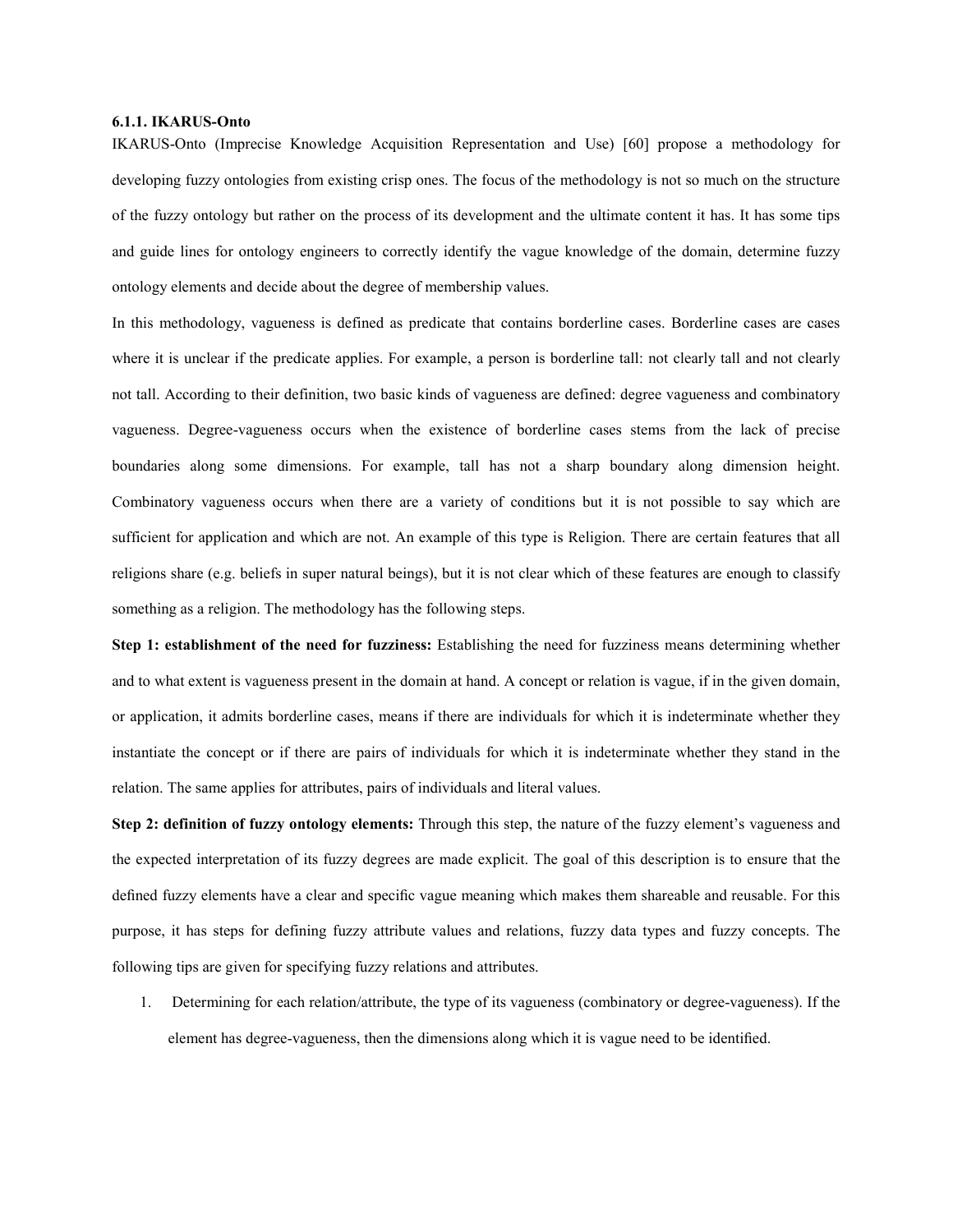- 2. Defining for each element the exact meaning of its vagueness. If the element has degree-vagueness along multiple dimensions, then the distinction between the dimensions might or might not be important. In case it is then, it would be necessary to define a distinct fuzzy element for each dimension.
- 3. Defining of the expected interpretation of each element's fuzzy degrees. If fuzziness is due to degreevagueness, then the fuzzy degree of a related pair of instances means the extent to which the pair's value for the given dimension places it within the elements' application boundaries. If fuzziness is due to combinatory vagueness, then the fuzzy degree approximates the extent to which the pair's set of satisfied application conditions of the relation/attribute is deemed sufficient for the relation/attribute to apply.
- 4. The assignment of specific fuzzy degrees to pairs of instances (or instances and literal values) that instantiate each element.

The process followed for the definition of fuzzy concept is similar to fuzzy relations and attributes with an important difference. In many cases, vague concepts "owe" their vagueness to some vague relation, attribute or term which has been already defined. If that is the case, then the definition of the concept's vagueness can be directly derived from the one of its causal element.

Step 3: formalization of fuzzy ontology elements: this step some tips to decide about the way of representing fuzzy ontology. For this decision, the range of fuzzy ontology elements, and the range of fuzzy reasoning capabilities it support should be considered as representing languages has different expressive power and different reasoning capabilities.

Step 4: validation of fuzzy ontology: This method defines the following criteria for the evaluation of fuzzy ontology

- 1. Correctness: A fuzzy ontology is correct when all its fuzzy elements convey a meaning which is indeed vague in the given domain or application.
- 2. Accuracy: A fuzzy ontology is accurate when the degrees of its fuzzy elements approximate the latter's vagueness in an intuitively accurate way for the given domain or application.
- 3. Completeness: A fuzzy ontology is complete when all the vagueness of the domain has been represented within the ontology.
- 4. Consistency: A fuzzy ontology is consistent when it does not contain controversial information about the domain's vagueness as this is expressed by fuzzy degrees.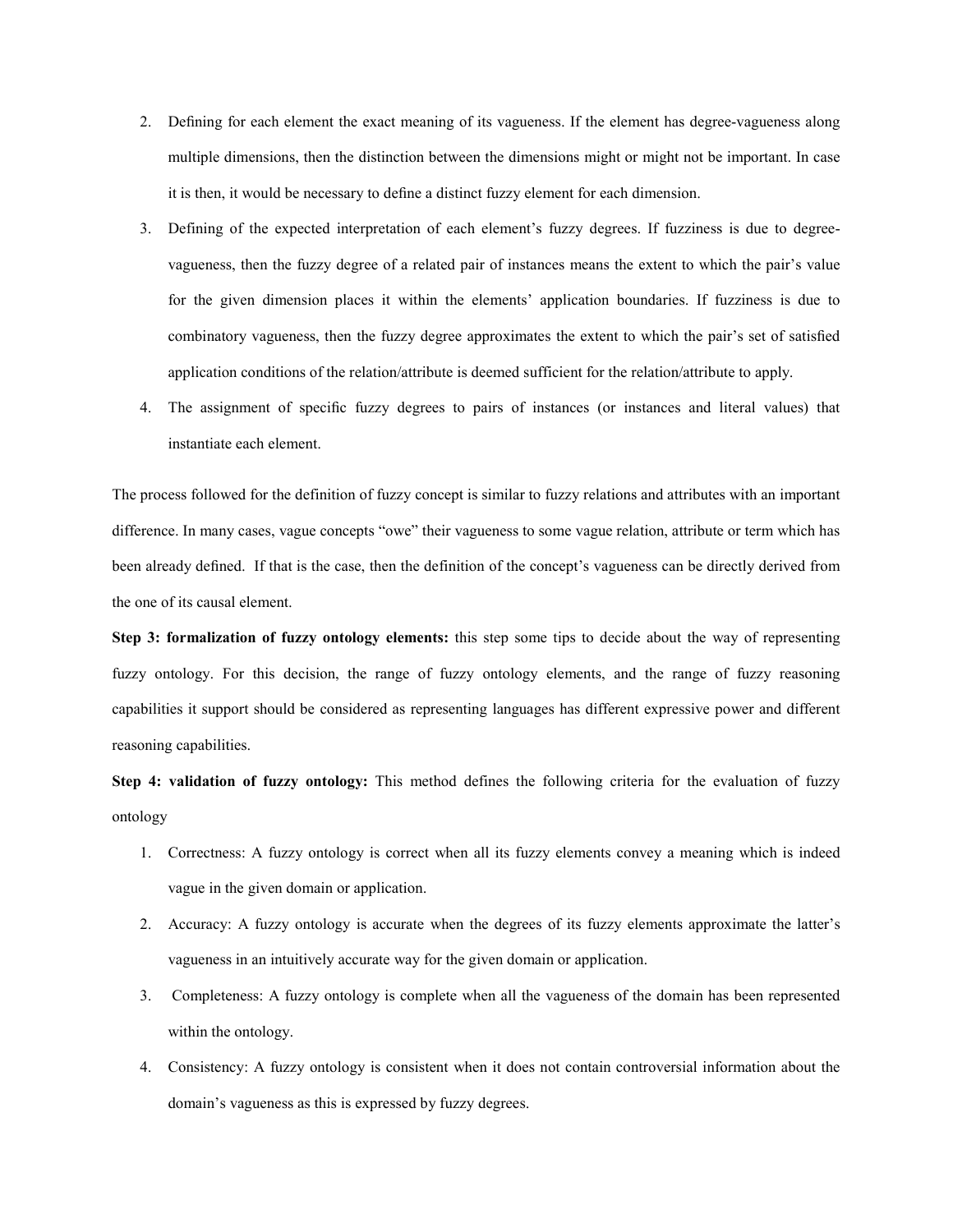This methodology has been applied in the developing a fuzzy enterprise ontology for a consulting firm.

#### 6.2. Fuzzy Ontology Models and Frameworks

#### 6.2.1. Three-Layer Fuzzy Ontology Model

Zhai and colleagues [34] propose a three-layer architecture (model) for fuzzy ontologies. The layers include: concepts, properties of concepts and values of properties. Property values are ordinary values or linguistic values of fuzzy concepts which are defined by a fuzzy linguistic variable ontology. The fuzzy linguistic variable ontology contains all the property values with their assigned membership functions and the relation between them. It is defined by domain experts. The model is the extension of RDF data model "object-property-value".

Figure 3 shows an example of this model in an e-commerce application. This ontology has concept customer which has three attributes Age, Type and Income. Each attribute has its own linguistic values which are defined by domain experts. And relations like order relation such as youth≤middle-aged≤young, equivalence relations like "gold customer"= "big customer", or inclusion relation like "switched customer"  $\subseteq$  "lost customer can be defined. Others include reversion relation and complement relation.



Figure 3-An example of 3-layer architecture for of e-commerce application [34].

A semantic query expansion process is constructed by the defined relations between fuzzy concepts of linguistic variable ontology. For instance, the "product" information through the property "price" can be retrieved using the search statement such as:

SELECT Product (name, brand, price, ...) FROM Data source WHERE Product.price  $\leq$  expensive".

They state that the standard ontology and other fuzzy ontologies are not able to handle the search condition at semantic level, which includes fuzzy concept and semantic relation between them.

#### 6.2.2. Samani and Shamsfard

Samaniand and Shamsfard [28],[29] propose a fuzzy ontology model for fuzzifying attribute values. They propose a complex data property structure (shown in figure 4) for keeping fuzzy attributes. The complex data property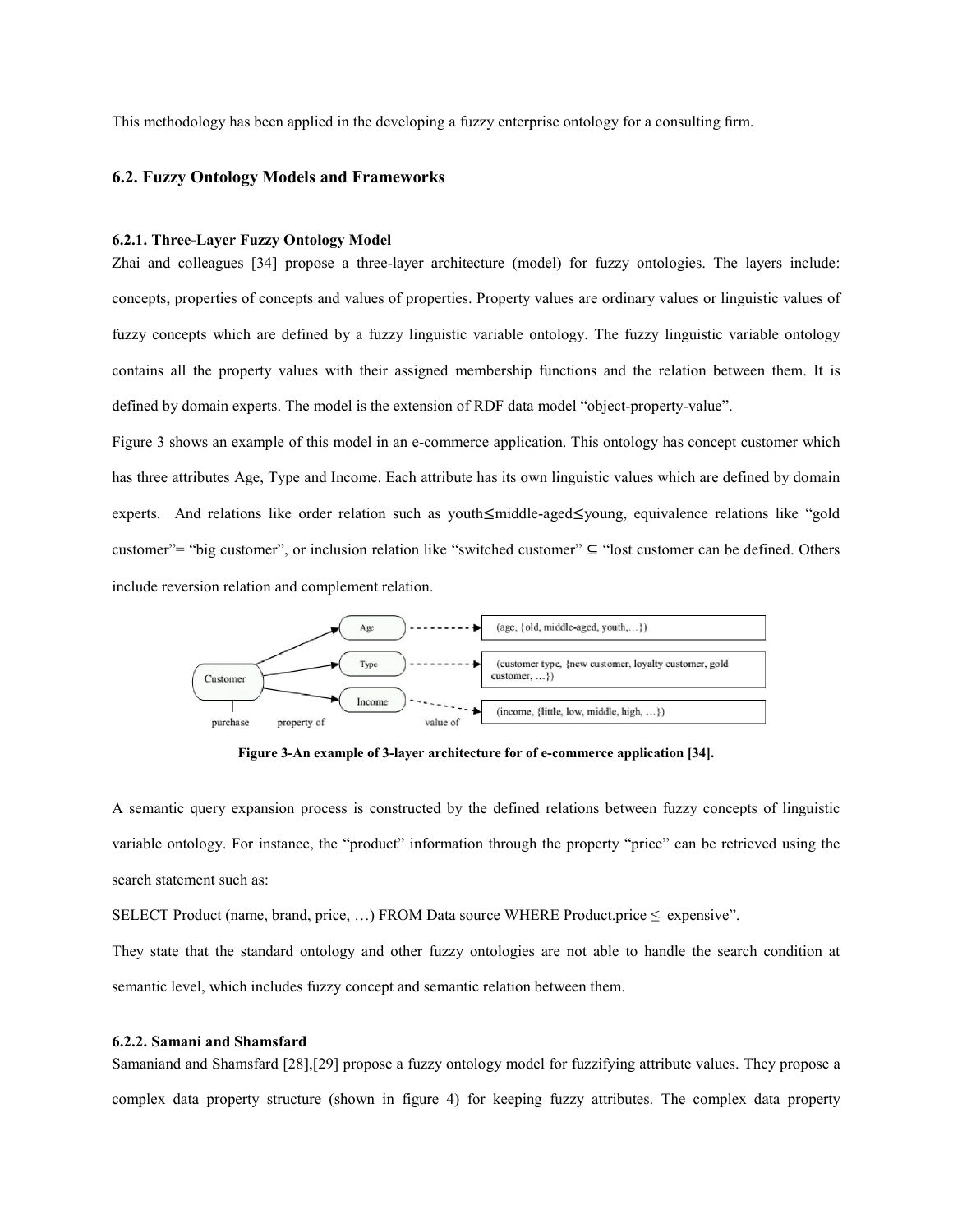includes a linguistic variable and two parts of information about it, the crisp part and the fuzzy part. The crisp part (CrispInfo) contains crispValue which shows the ranges of the crisp value for *concepts* and the real crisp value (if any) for *instances*. It also contains the unit of measurement with which the value is measured. The fuzzy part includes linguistic values and the modifiers. Linguistic value and modifiers get value in the concept (they are concept attributes) while linguistic values membership degree get value in the instances (is instance attribute).

The other parts of FuzzyInfo are the modifiers. Each modifier contains 3 fields including modifier-name, modifier type (expansive or restrictive), and modifier shifting number which shows how the membership function of the modified linguistic value could be computed. As an example the complex data property for the attribute "Size' of the concept "LapTop" is shown in (Figure 4 right) They also provide a reasoning mechanism based on the proposed fuzzy ontology model for qualitative reasoning. They state that if the attribute gotten fuzzy is spatial attribute like "width", "height", "length", etc, the method is capable of doing qualitative spatial reasoning. They propose an extended version of OWL called E-OWL for representing their model.



Figure 4 Structure of Complex Data Property (Left)-A sample for concept laptop(Right)[28]

# 6.2.3. FOM

Lam [27] proposes Fuzzy Ontology Map (FOM) as an extension of a current crisp ontology. FOM is based on fuzzy theory and graph theory, it is a connection matrix which collects the membership value between classes in the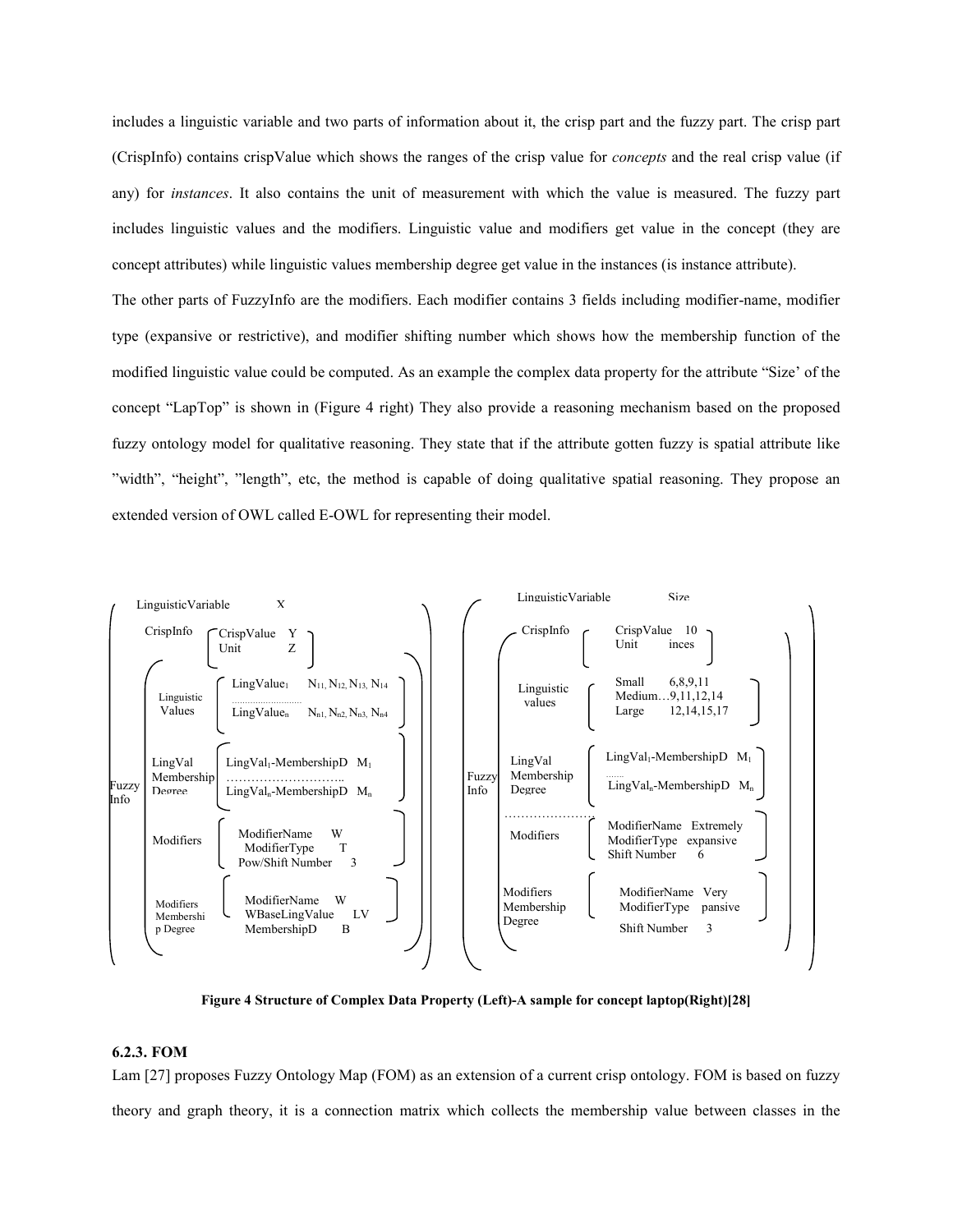ontology. i<sup>th</sup> row in FOM represents fuzzy weights  $e_{ik}$  for class  $A_i$  and jth column represents fuzzy values  $e_{kj}$  to class  $A_i$ . It starts with a base matrix created by domain experts. Starting from this base, inferring algorithms for creating all virtual edges for all reachable and unreachable classes is represented. Reachable and unreachable classes are defined in this way.

• *Reachable Classes:* A, B, C are the classes in FOM. If there is an edge  $e_{BA}$  connected from class B to class A with membership value  $\mu_{BA}$  and an edge e<sub>CB</sub> connected from class C to class B with membership value  $\mu$ CB. As a result, class A is reachable from class C by class B. So if there is no edge from class C to class A, a virtual edge  $e_{CA}$  is derived with membership value  $\mu_{CA}$ .

$$
\mu_{CA} = \mu_{CB} \times \mu_{BA}
$$

- *Unreachable Classes:* A, B, C are the classes in FOM. If there is an edge  $e_{BA}$  connected from class B to class A with the membership value  $\mu_{BA}$  and an edge e<sub>CA</sub> connected from class C to class A with the membership value  $\mu_{CA}$  but there is no edge between class B and class C (either from class B to class C or from class C to class B), then two conditions are discussed
	- o If the fuzzy relations are symmetric, virtual edges  $e_{BC}$  and  $e_{CB}$  is derived with the membership value  $\mu$ .

$$
\mu = \text{sim}(\mu_{BA}, \mu_{CA}) = \frac{\min(\mu_{BA}, \mu_{CA})}{\max(\mu_{BA}, \mu_{CA})}
$$

o If the fuzzy relations are a symmetric  $e_{CB}$  is derived with the membership value  $\mu_{BC}$ 

$$
\mu_{BC} = \text{as}ymm(\mu_{BA}, \mu_{CA})) = \frac{|\mu_{BA} - \mu_{CA}|}{\mu_{CA}} \qquad \qquad \mu_{CB} = \text{as}ymm(\mu_{CA}, \mu_{BA})) = \frac{|\mu_{CA} - \mu_{BA}|}{\mu_{BA}}
$$

If A and B are classes in FOM and there is an edge starting from class A and ending at class B with the membership value  $\mu_{AB}$  and there is no edge in the opposite direction, if the fuzzy set is symmetric, a virtual edge from class B to class A can be created with the membership value  $\mu_{\text{symm}}$ ,

$$
\mu_{symm} = \mu_{AB}
$$

The method proposes to store fuzzy ontology using two files: an RDF/OWL document for the domain concept hierarchy and an XML document for the fuzzy information. The performance of creating FOM is evaluated and some recommendations for having a better performance are offered.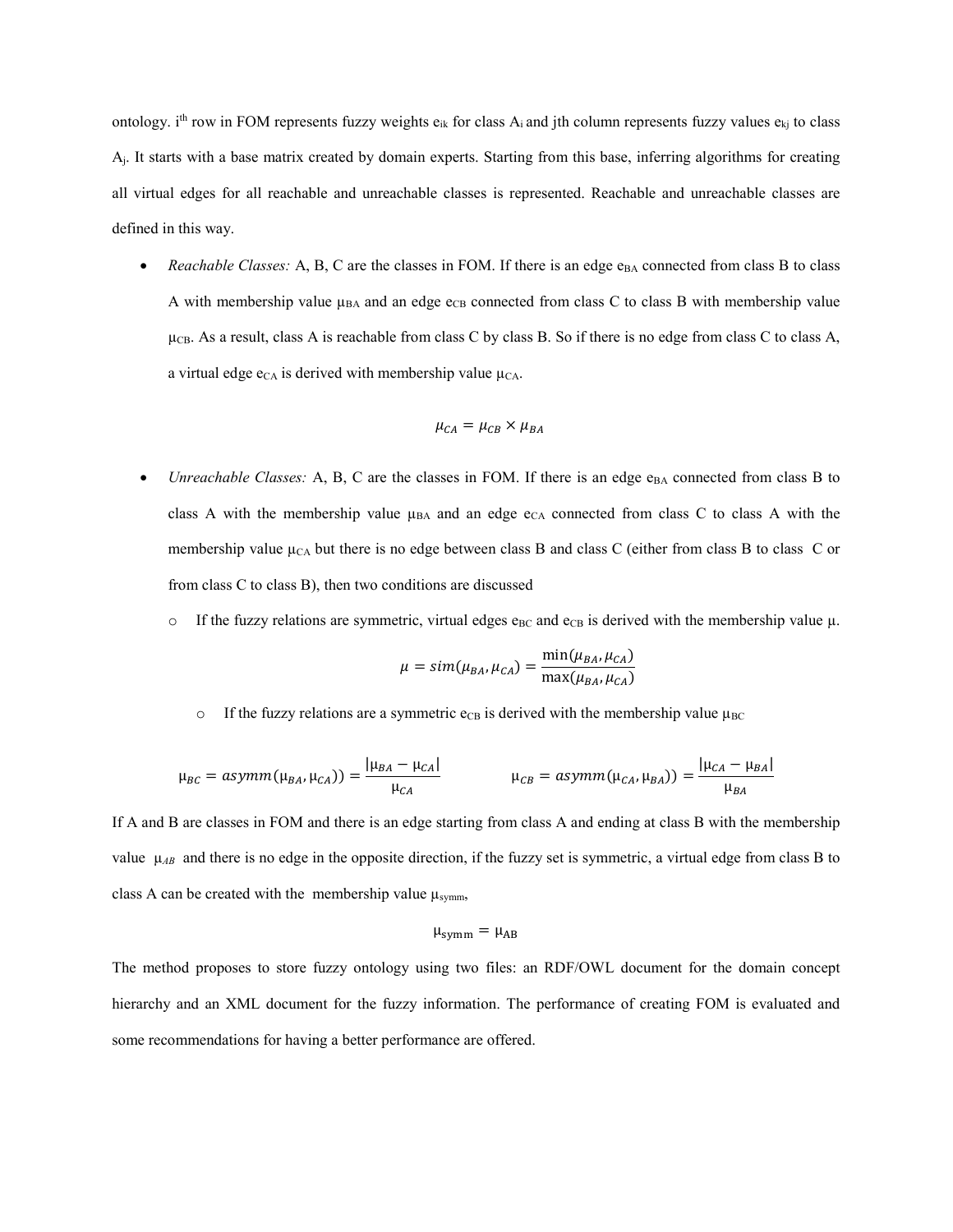#### 6.2.4. Gu And Colleagues

Gu and colleagues [61] present a framework for developing a fuzzy ontology which is general (not domain specific) and supports reasoning. Their method introduces three relations which are found in all domains. The relations are called fuzzy instance relation, fuzzy concept relation and fuzzy concept base relation. Fuzzy instance relation is ordinary role in fuzzy description logic. Based on this relation, others are defined.

Fuzzy concept relation: In some domains, there may exist some special fuzzy instance relations such that, all the membership degrees between the instances of two concepts are the same. So the relation is moved to the concepts and is called fuzzy concept relation (Figure 5-left).



Figure 5-Fuzzy Concept Relation (left) Fuzzy Concept Base Relation(right) [61]

Fuzzy concept base relation (FCBR for short): It is defined as a set of fuzzy concept relations such as the concept set  $\{X_1, X_2, \ldots, X_m\}$  of X and the set  $\{Y_1, Y_2, \ldots, Y_n\}$  of Y (the relation between  $X_i$ s and X and Y<sub>i</sub>s and Y are "kind of") such that, the membership of all of the  $X_i$ s in X and  $Y_i$ s in Y are the same. So the relation is moved to the parent concept (Figure 5-right).

A reference process for guiding the construction of fuzzy concept base relations is then introduced. The process is semi-automatic and needs human intervention. Having the candidate FCBR relations (X, Y), The process recursively uses all the kind of relations  $X_i$ s of  $X$  and  $Y_i$ s of  $Y$  and builds a matrix for them. Representing this matrix to the domain experts and asking for the suitable fuzzy weight assignment is the next step.

An extended version of fuzzy description logic called ef-shin is introduced. Mapping of these three relations to efshin is discussed. Because of the mapping provided, the method claims that it supports fuzzy reasoning.

# 6.3. Fuzzy Ontology Developing Methods

As it can be seen in the previous section, fuzzy ontologies may have some fuzzy elements including fuzzy concepts, attributes, relations and axioms. In this section we described some popular learning methods used to extract the fuzzy elements.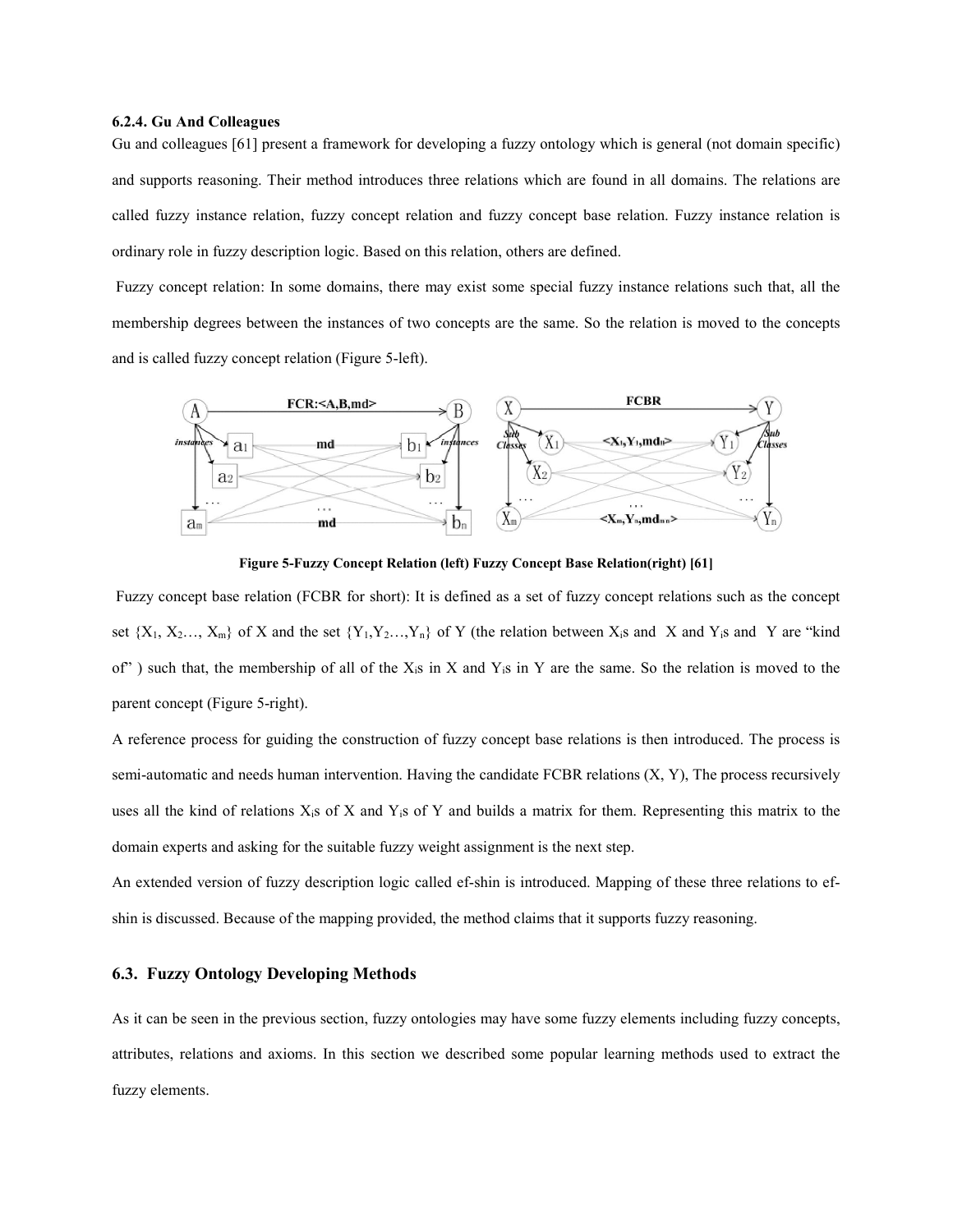# 6.3.1. Extracting Fuzzy Attribute Value

#### 6.3.1.1. Abulaish and  $Dev(A)$

Abulaish and Dey [23] propose a fuzzy ontology generation framework in which a concept descriptor is defined as a fuzzy relation which encodes the degree of a property value, using a fuzzy membership function. This framework proposes to store concept descriptions in a  $\leq$  property, value, qualifier, constraints  $\geq$  form as an extension of the traditional <property, value, constraints> framework. Qualifiers are modifiers or hedges and are used to dynamically create new fuzzy sets and change the meaning of linguistic variables. They are extracted through text-mining or are defined by domain expert. A fuzzy mechanism for integrating new qualifiers to the set of original ones is also presented.

In Dey and Abuliash [31] this framework is used to enhance an existing crisp ontology with fuzzy property descriptors gotten through rule based in combination with NLP text mining.

Gathering the information to enhance an existing ontology needs to locate concepts, properties and relation from free-form text. For this purpose, some rules are defined. In the rules, adjectives model properties, adverbs model qualifiers and verbs are relations between concepts. However, there could be numerous such elements in any given text obeying these rules, not all of them necessarily are relevant, so lexical patterns are identified for recognizing ontological concepts from text. They employ SPAM algorithm to mine such structures from annotated text. Patterns like "determiner, adjective, noun" or "noun, verb, preposition, noun" are defined. So first they find components which match the patterns and second they try to find appropriate match in the ontology. If a match is not found, the pattern is stored for verification. Otherwise, the pattern is accepted as an information component.

The proposed fuzzy ontology structure is applied in a text information retrieval application. For matching a pair of  $\le$ value, qualifier $\ge$  tuples, the overall effect is also influenced by the distance between the qualifiers as it is influenced by the distance between value pairs.

#### 6.3.2. Extracting Fuzzy Relations

In this section we divide methods into two categories. Methods that make fuzzy taxonomic relations and methods that make fuzzy non-taxonomic relations.

#### 6.3.2.1. Fuzzy Taxonomic Relation

The following two methods are discussed.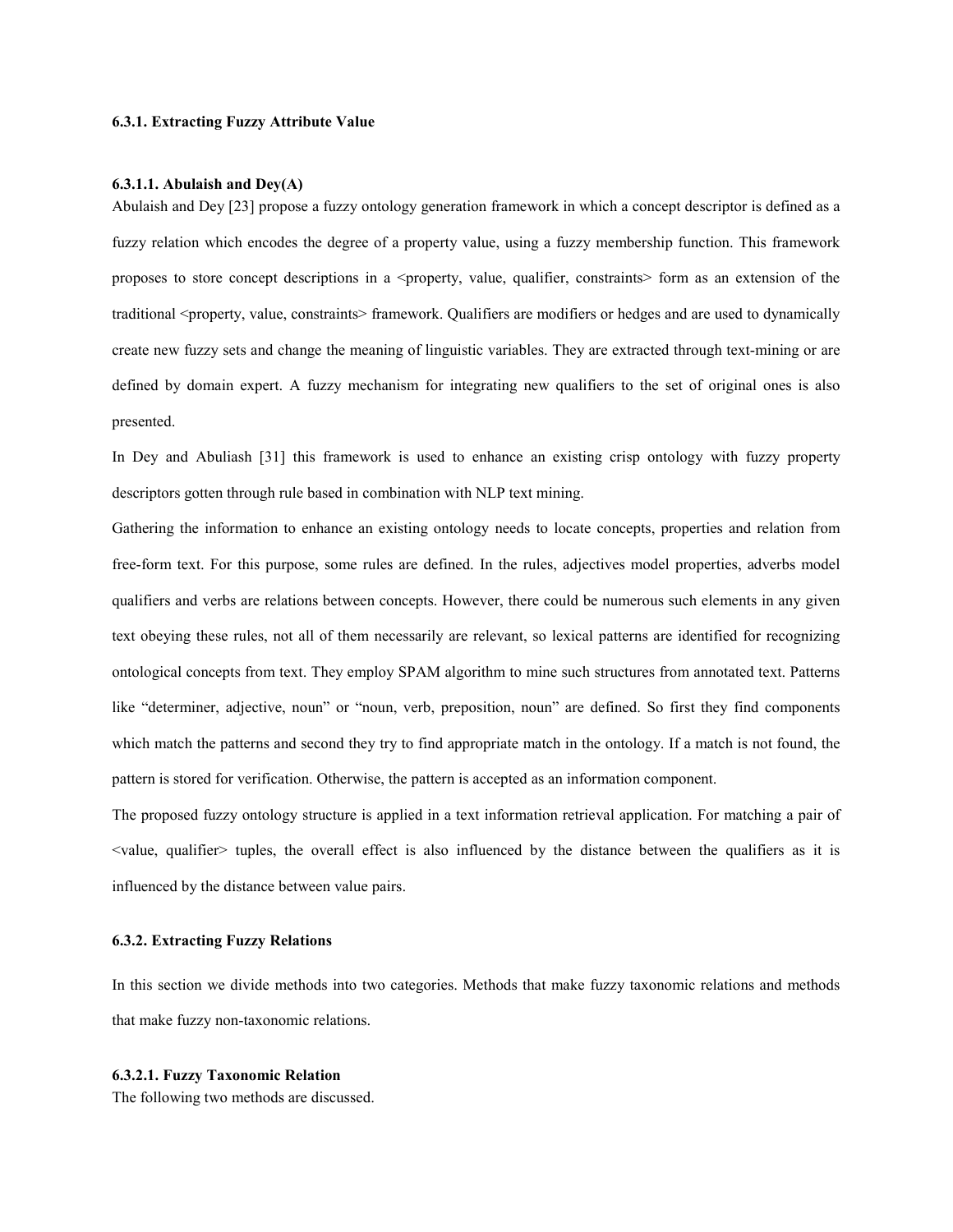#### 6.3.2.1.1. Lau and PASS

Widyantoro and Yen [62] describe the PASS (Personalized Abstract Search Service) system. The system uses a fuzzy ontology of term associations to support information retrieval. The fuzzy ontology is automatically built using information obtained from the system's document collection. The system first extracts a set of two or three consecutive words with patterns like (noun/adj) (noun/noun noun) or (adjadj noun). It uses WordNet to tag each word. Then the system eliminated two or three word phrases which include at least one word not contained in a predefined control list. Making fuzzy taxonomic relations between terms is done next. Two taxonomic relations narrower than  $(NT(t_i,t_i))$  and broader than  $( BT(t_i, t_i))$  are introduced and the fuzzy conjunction operator of term frequencies is applied to compute the membership values of the term relations in the following manner.

Let  $C = (a_1, a_2, a_3, \ldots, a_n)$  be a collection of articles, where each article  $A = (t_1, t_2, t_3, \ldots)$  is represented by a set of terms t<sub>i</sub> and let occur(t<sub>i</sub>, a) denote the occurrence of term t<sub>i</sub> in article a. The membership degree of  $\mu_{\text{occur}}(t_i, a)$  is defined by  $f(|tj|)$ 

$$
\mu_{\text{Occure}}(t_j, a) = \mu(t_j, a) = f([t_j])
$$

where f is defined with term's frequency of occurrence. The membership of  $\mu_{NT}(t_i, t_i)$  is defined in this way

$$
\mu_{NT}(t_i, t_j) = \frac{\sum_{a \in C} \mu_{occur(t_i, a)} \cup \mu_{occur(j, a)}}{\sum_{a \in C} \mu_{occur(t_i, a) \cup}}
$$

And the following equation is used.

$$
\mu_{\text{BT}}(t_i,t_j) = \mu_{\text{NT}}(t_j,t_i)
$$

Two additional steps for eliminating redundant relations are done. In the first step, the system does  $\alpha$  cut on relations. Then, from the two  $NT(t_i, t_i)$ ,  $BT(t_i, t_i)$  relations, the relation with smaller value is eliminated. In the second step, looking for indirect path  $NT(t_i,t_{m1})$ ,  $NT(t_{m1},t_{m2})$ , ….,  $NT(t_{mn},t_i)$  is done. If the path is find, on the condition that the value of NT (t<sub>i,t<sub>i</sub>) is less than the minimum value in the finding path, the relation NT (t<sub>i,ti</sub>) is eliminated without</sub> losing any information..

The work of Lau [24] is another research which makes a taxonomy of concepts. The method is very much similar to the method adapted in PASS. The difference is that this method uses a context vector for representing each concept. The method does a pre-processing step which includes Stop words removal, part of speech tagging, stemming. Then, a windowing process with term size 5 to 10 is conducted over the corpus. Some patterns like "Noun Noun" and "Adjective Noun" are defined for filtering noisy patterns. After parsing the whole corpus, a statistical token analysis step use information theoretic measure to compute statistics of the linguistic patterns.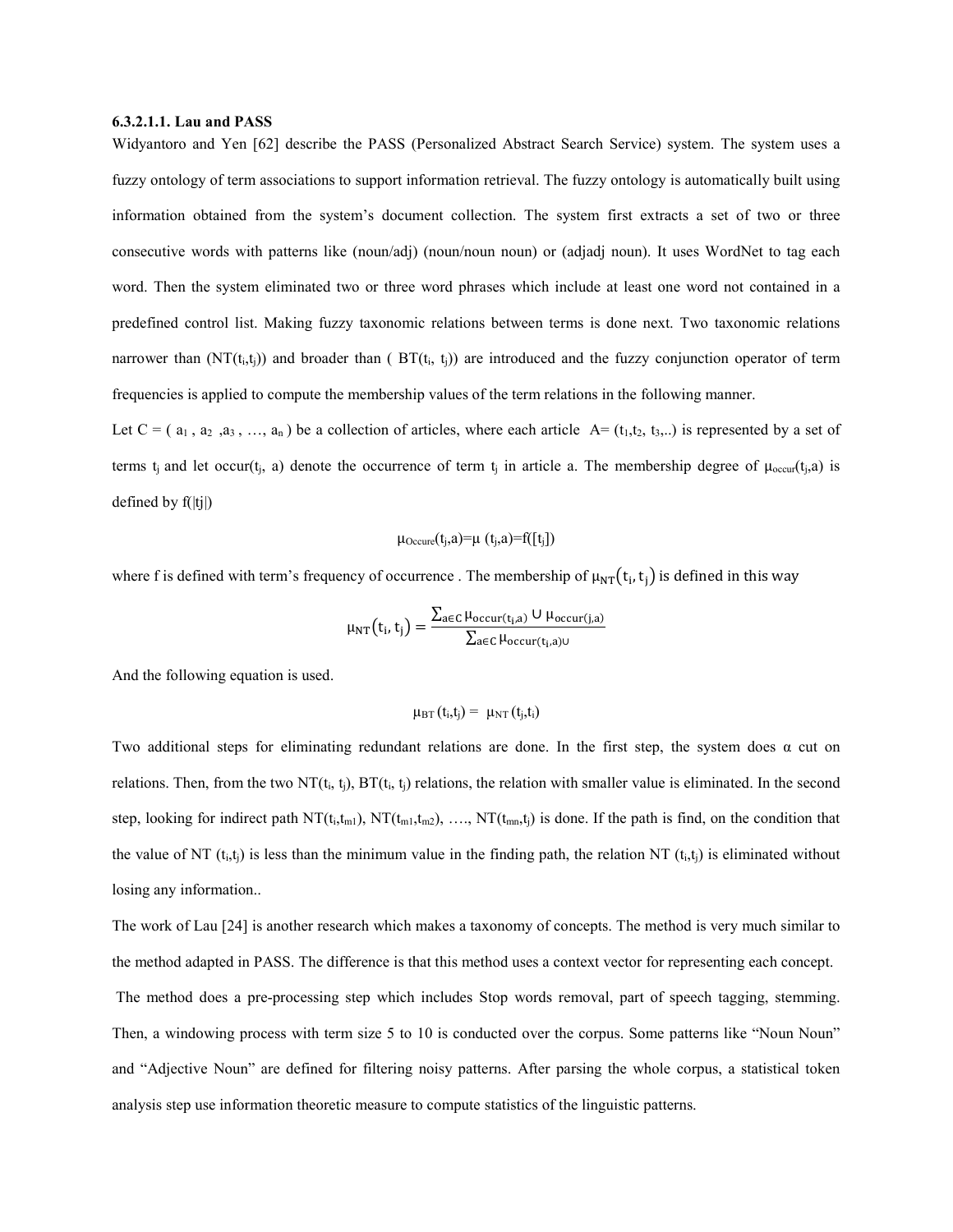Several measures including Mutual Information (MI), Jaccard (JA), conditional probability (CP), Kullback-Leibler divergence (KL), and Expected Cross Entropy (ECH) are introduced for computing context vector of concepts. These statistics are used to define potential concepts. If the association weight between a concept and a term is below a predefined threshold value, the term will be discarded from the context vector of the concept.

Finally, fuzzy memberships for the taxonomy of domain concepts are assigned according to the fuzzy conjunction operator (like defined for PASS) over the terms of the concepts' context vector. Let  $Spec(c_x,c_y)$  denote that concept  $c_x$  is a subclass of another concept  $c_y$ . The degree of such a specialization relation can be estimated from

$$
\mu_{R_{CC}}(C_x, C_y) \approx Spec(C_x, C_y) = \frac{\sum_{t \in C_z \cap C_y} \mu_{c_z}(t) \otimes \mu_{c y_z}(t)}{\sum_{t \in C_z} \mu_{c y_z}(t_x)}
$$

Similar approached is applied in [63-65].

#### 6.3.2.1.2. Chien and Hsu

Chien and colleagues [66] propose an agglomerative clustering scheme based on fuzzy theory to generate hierarchical fuzzy concepts from a large database automatically.

The proposed method generates hierarchy of concepts with the number of layers equal to the number of attributes in the data base. The method starts with database entities as the last layer of the hierarchy. Then a clustering algorithm is applied to the primary objects to find meaningful fuzzy concept hierarchies effectively.

The first part of the method is transforming quantitative data in database entities into linguistic terms using fuzzy membership functions defined for their attributes. Figure 6 shows the membership temperature and humidity. Table 1 shows a snap-shot of an example database with 5 attributes outlook, temperature, humidity, windy and play.

As the number of attributes is 5, the hierarchy has 5 layers. In the lowest layer concept  $C_1^5$  represents a direct entity xi in database. For example

$$
C_1^5 = ((0/O+0/R+1/S), (1/H+0/M+0/L), (0.65/H+0.35/L), (0/T+1/F), (0/Y+1/N))
$$

which shows that object  $C_1^5$  has value 1 for linguistic value high, and value 0 for linguistic values medium and low for attribute temperature. Other values have the same interpretation.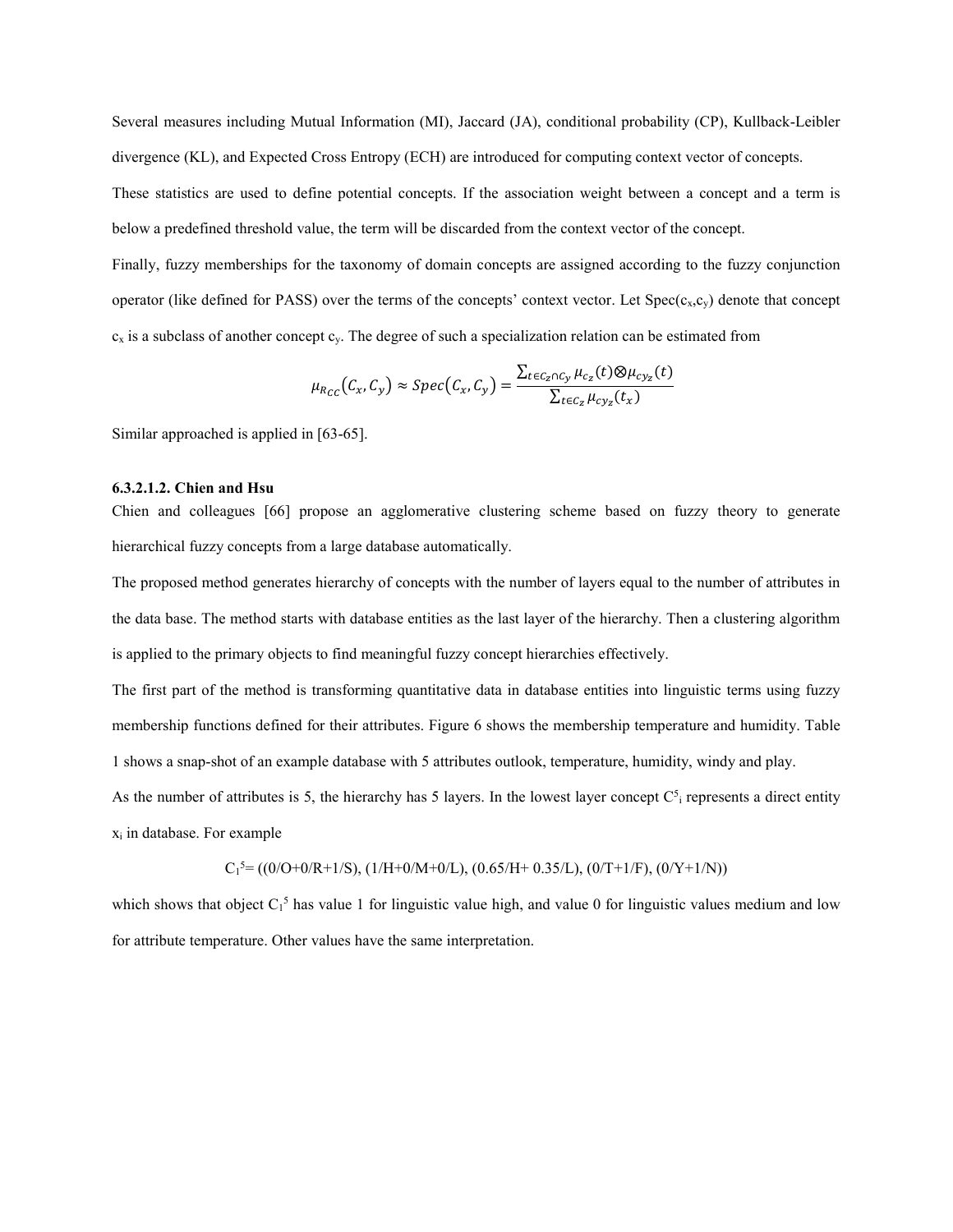

Figure 6- Membership functions of Humidity and Tempreture[66].

| data     | outlook          | temperature | humidity | windy | play | data     |
|----------|------------------|-------------|----------|-------|------|----------|
| $X_1$    | sunny            | 85          | 85       | false | no   | $X_1$    |
| $X_2$    | sunny            | 80          | 90       | true  | no   | $X_2$    |
|          |                  |             |          |       |      |          |
| $X_{14}$ | $\cdot$<br>rainy | 71          | 91       | true  | no   | $X_{14}$ |

Table 1-A snap shot of three objects of the data base [66].

The algorithm performs an iterative method to reduce the number of attributes. In each layer an attribute should be omitted. A notion of fuzzy entropy is applied for evaluating significant order of attributes which is determined as follows.

$$
E(A) = \sum_{x \in X} \sum_{A_i \in A} \sum_{t_{ij} \in \mu_i} \frac{v_{ij}}{n} \times \mu_{ij}(x) \times \log_2 \frac{n}{v_{ij}}
$$

where  $\mu_{ij}$  (x) is the membership value of object x on the j-th linguistic term of i-th attribute( $t_{ij}$ ) and  $v_{ij}$  is equals to the summation of  $\mu_{ij}(x)$  for all  $x \in X$ , that is

$$
v_{ij}=\sum\nolimits_{x\in X}\!\mu_{ij}\,\left( x\right)
$$

The fuzzy entropy is used to decide which attribute should be omitted for the construction of the upper layer concepts. The attribute which make the entropy smaller should be omitted. Table 2 shows 5 sets of attributes with 4 attributes are possible. Calculating the entropy for them shown in table 3, states that B1 should be selected.

#### Table 2-5 number of 4 attribute sets

| ${B1} = {temperature, humidity, window, play}$    | ${B2} = {outlook, humidity, window, play}$      |
|---------------------------------------------------|-------------------------------------------------|
| ${B3} = {outlook, temperature, windy, play}$      | ${B4} = {outlook, temperature, humidity, play}$ |
| ${B5} = {outlook, temperature, humidity, window}$ |                                                 |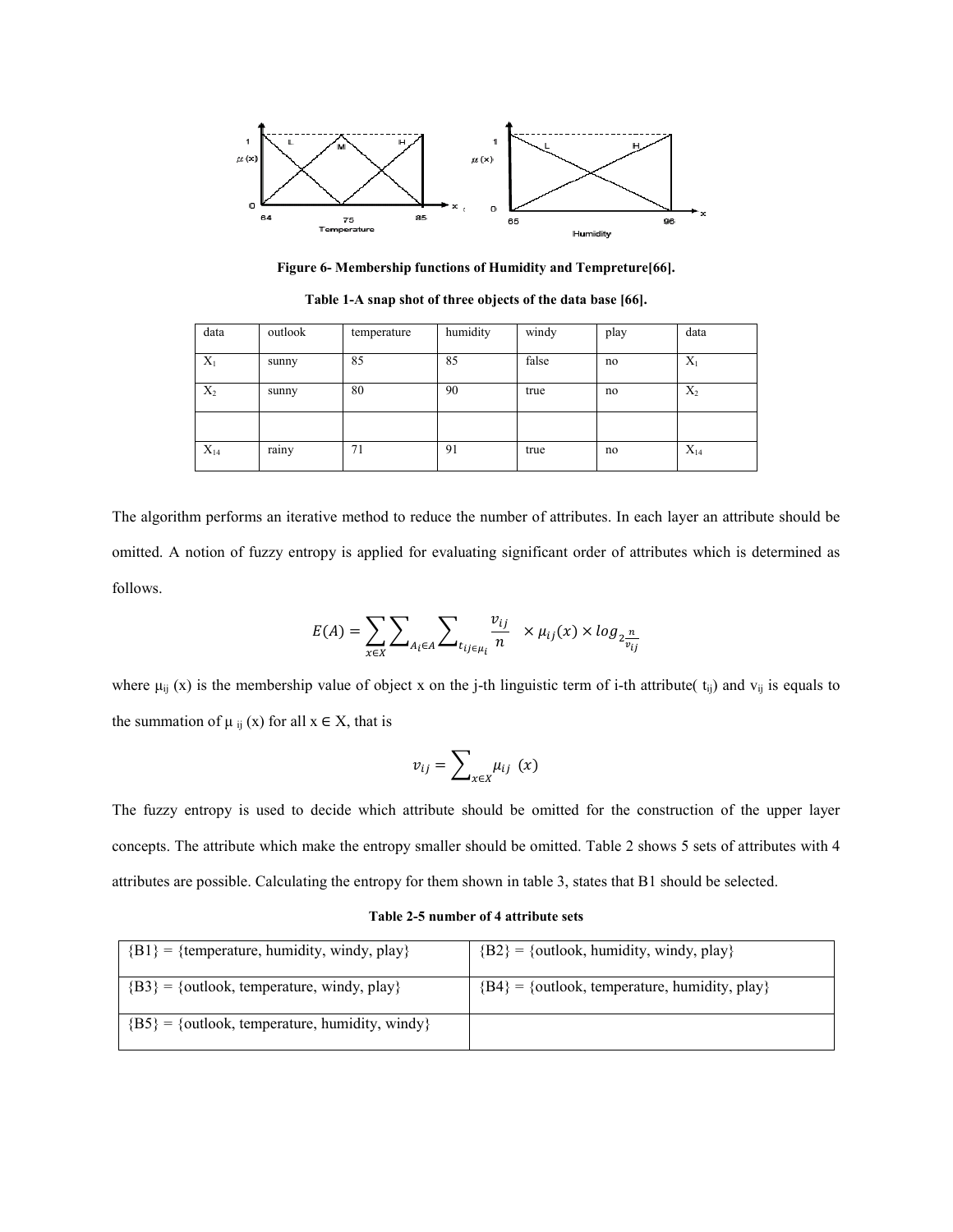Table 3-The calculated entropy for eliminating one of the attributes in layer 5 [66].

| $E({B5})=28.26$ $E({B4})=27.76$ | $E({B3})=27.64$ | $E(\{B2\})=7.50$ | $E(\{B1\} = 27.23$ |
|---------------------------------|-----------------|------------------|--------------------|
|                                 |                 |                  |                    |

The next part is merging the concepts of 5th layer for making the concepts of layer 4. The strategy for doing so, is merging concepts which have the same maximum linguistic value, for their linguistic variable. So the above example concept  $C_2^5$ , $C_{14}^5$  (objects corresponding to entity x<sub>2</sub> and x<sub>14</sub> in database) are merged as they both have Medium for their temperature, high for their humidity, T for windy and N for Play as their linguistic value with the maximum membership degree (Table 4).

For generating the membership of the combined concept, the minimum value is selected. So, concept  $C_1^4$  has the following form.

 $C1<sup>4</sup> = (*, min(0/H, 0.5/H) + min(0.64/M, 0.5/M) + min(0.36/L, 0/L), min(0.84/H, 0.81/H) + min(0.16/L, 0.19/L),$ 

min(1/T, 1/T)+ min(0/F, 0/F), min(0/Y, 0/Y)+ min(1/N, 1/N)).

| play      | Windy     | Humidity        | temperature             | Outlook       | data     |
|-----------|-----------|-----------------|-------------------------|---------------|----------|
| $0/Y+1/N$ | $0/T+1/F$ | $0.65/H+0.35/L$ | $1/H + 0/M + 0/L$       | $0/O+0/R+1/S$ | $X_1$    |
| $0/Y+1/N$ | $1/T+0/F$ | $0.81/H+0.19/L$ | $0.5/H + 0.5/M + 0/L$   | $0/O+0/R+1/S$ | $X_2$    |
|           |           |                 |                         |               |          |
| $0/Y+1/N$ | $1/T+0/F$ | $0.84/H+0.16/L$ | $0/H + 0.64/M + 0.36/L$ | $0/O+1/R+0/S$ | $X_{14}$ |

Table 4-The linguistic values of database entities [66].

Then  $f(C_k^{l-1}, C_k^l)$  is computed to represent the degree of the sub-sumption of concept  $C_k$  of Layer l-1 to the concept  $C_k$  of layer l.

$$
f(C_k^{l-1}, C_k^l) = \frac{\sum_{A_i \in B} \prod_{t_{ij \in \mu_i}} (1 - |\mu_{ij}(C_k^{l-1}) - |\mu_{ij}(C_k^l))}{|B|}
$$

Where  $\mu_{ij}(C_i^k)$  is the membership value of the fuzzy concept C  $\frac{1}{k}$  to the j-th linguistic term of i-th attribute, t<sub>ij</sub>.

There are other researchers on Fuzzy ontology generation from relational databases. Lv and colleagues [67] present a fuzzy ontology generation framework which generates fuzzy ontology from relational databases. The research does not talk about the method of mapping but about representing the fuzzy ontology. They propose fuzzy version of DLR called FDLR to represent fuzzy ontology. DLR is a special kind of description logic that has the ability to represent n-ary relations. Zhang and colleagues [68] propose an approach for constructing fuzzy ontologies from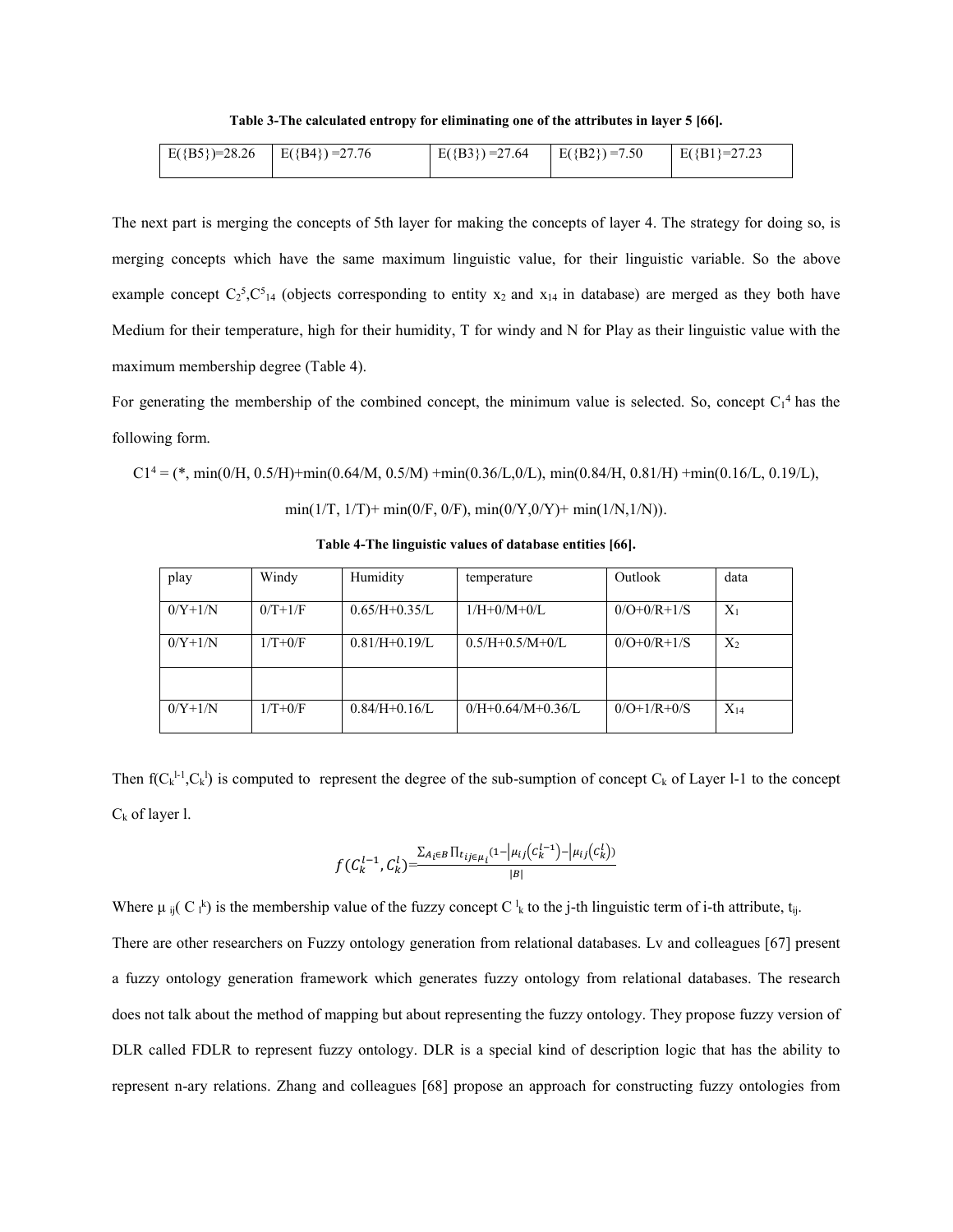fuzzy UML models .Zhang and colleagues [69] propose a formal approach and an automated tool for constructing fuzzy ontologies from fuzzy Object-Oriented database (FOOD) models. Zhang and colleagues [70] propose an approach for constructing fuzzy ontologies from fuzzy relational data bases (FRDBs), and used the constructed fuzzy ontology to reason on FRDBs.

#### 6.3.2.2. Fuzzy Non-Taxonomic/Special Relations

# 6.3.2.2.1. FIM

Lee and colleagues [5] define a 7-layer Fuzzy Inference Mechanism (FIM) for fuzzifying an existing crisp ontology. They use a layered ontology of the Chinese news domain, in which each concept has a membership degree for its belonging to different news events. In crisp ontology, each concept fully belongs to a special event or not, but in the fuzzy case each concept has membership value for its belongings to each event. The relation between events and concepts is a "part-of " (meronymy) relation.

The inputs of fuzzy inference mechanism are meaningful terms of the domain with their belongings to various events. The classification of the terms is done by a term classifier module. A preprocessing mechanism which uses Chinese news dictionary generates meaningful terms based on the news corpus.

Fuzzy inference mechanism follows a 7-layer architecture (Figure 7) to find the association between various terms of an event and the concepts. This association is then used to find membership degree of different concepts to different events.

Three fuzzy variables, including Term Part-of- Speech (POS), Term Word (TW) similarity, and Semantic Distance (SD) similarity- defined by domain experts-are used to find association between terms and concepts. POS compares differences in the part of speech of concepts and term. Term word similarity is a function of equal number of words in two terms. For computing the semantic distance similarity, the domain ontology is defined as five layers, including the *who* layer, *when* layer, *what* layer, *where* layer, and *how* layer. According to the layer which terms belong to, their semantic distance is calculated. All these variables are defined as fuzzy variables with three linguistic values low, medium, high. Figure 8 shows this fuzzy value for fuzzy variable POS.

A total criteria named term relation strength (TRS) is defined as a variable which integrates three other variables. Five linguistic values very-low, low, medium, high and very high are defined for TRS. Rules are defined for integrating values of POS, SD, TW to linguistic values of TRS. Table 5 shows some examples of the rules. For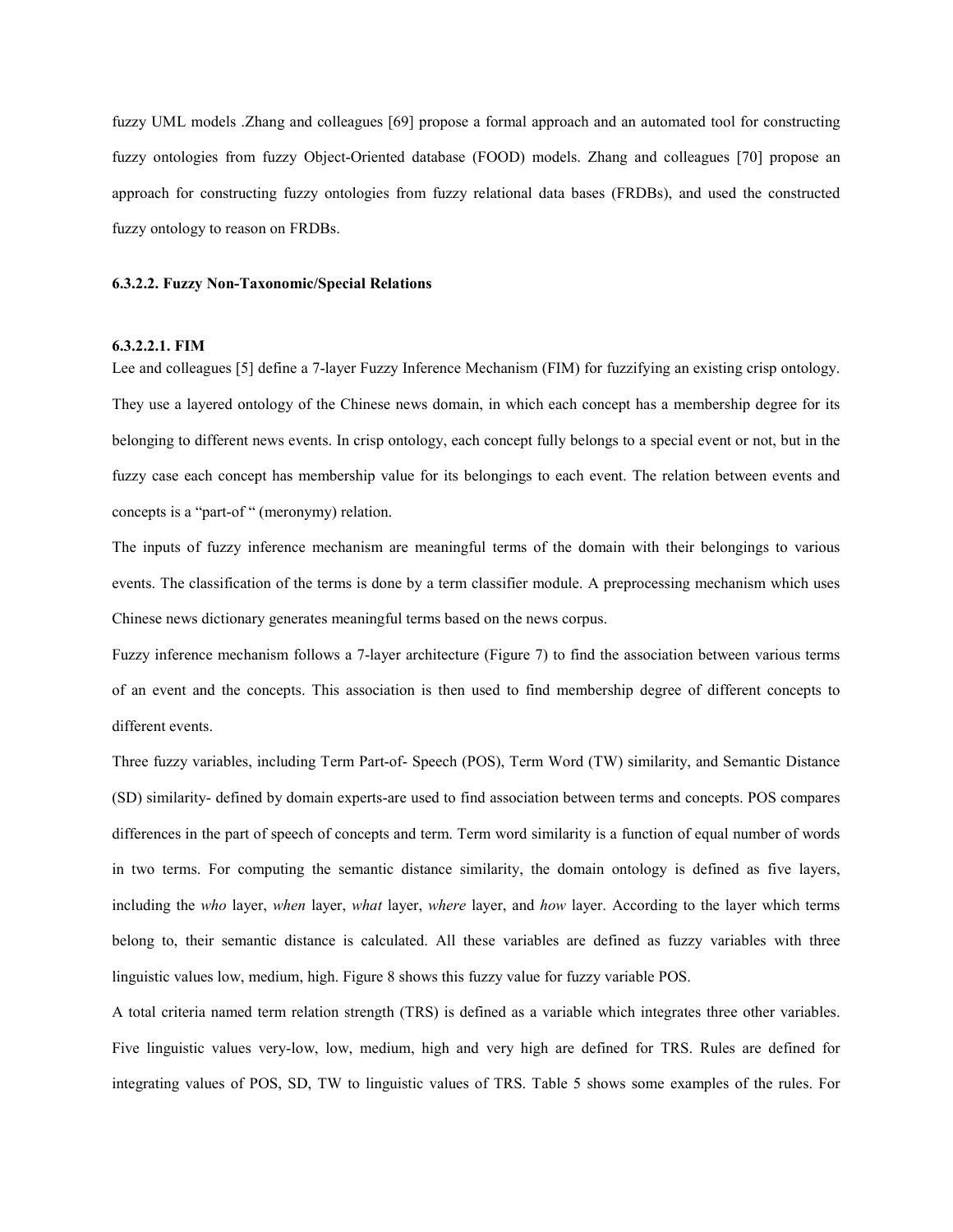example, Rule 1 says that the output of POS-Low, TW-Low, SD-Low should be integrated to TRS-Very Low in Layer 4.

Figure 7 shows the 7-layer steps which FIM follows. First layer is "input linguistic layer" which accepts term set of events and concept set of d the omain as input and sends them to 2<sup>nd</sup> layer. Next layer or "input term layer" performs the membership functions to compute the membership degrees of three variable POS, SD, TW. Third layer is "rule layer". There, each node contains a fuzzy rule, which shows the way of linking 3<sup>rd</sup> layer nodes with the associated node of the fourth layer. "The output term layer" is the forth layer which performs the fuzzy OR operation to integrate the fired rules that have the same consequences to compute linguistic values of the fuzzy variable Terms Relation Strength (TRS). Fifth Layer, "The output linguistic layer" adopts the center of area (COA) method to perform the defuzzification process. This layer computes the TRS of the term and concept pair. The next two layers are summation layer and integration layer.

The summation layer performs the summation process over the terms of event for computing the TRS values of concept and event pair. The output of this layer contains belongings of each concept to event 1. Finally, the integration layer will integrate the membership degrees of the concept that belongs to all events of the domain ontology.

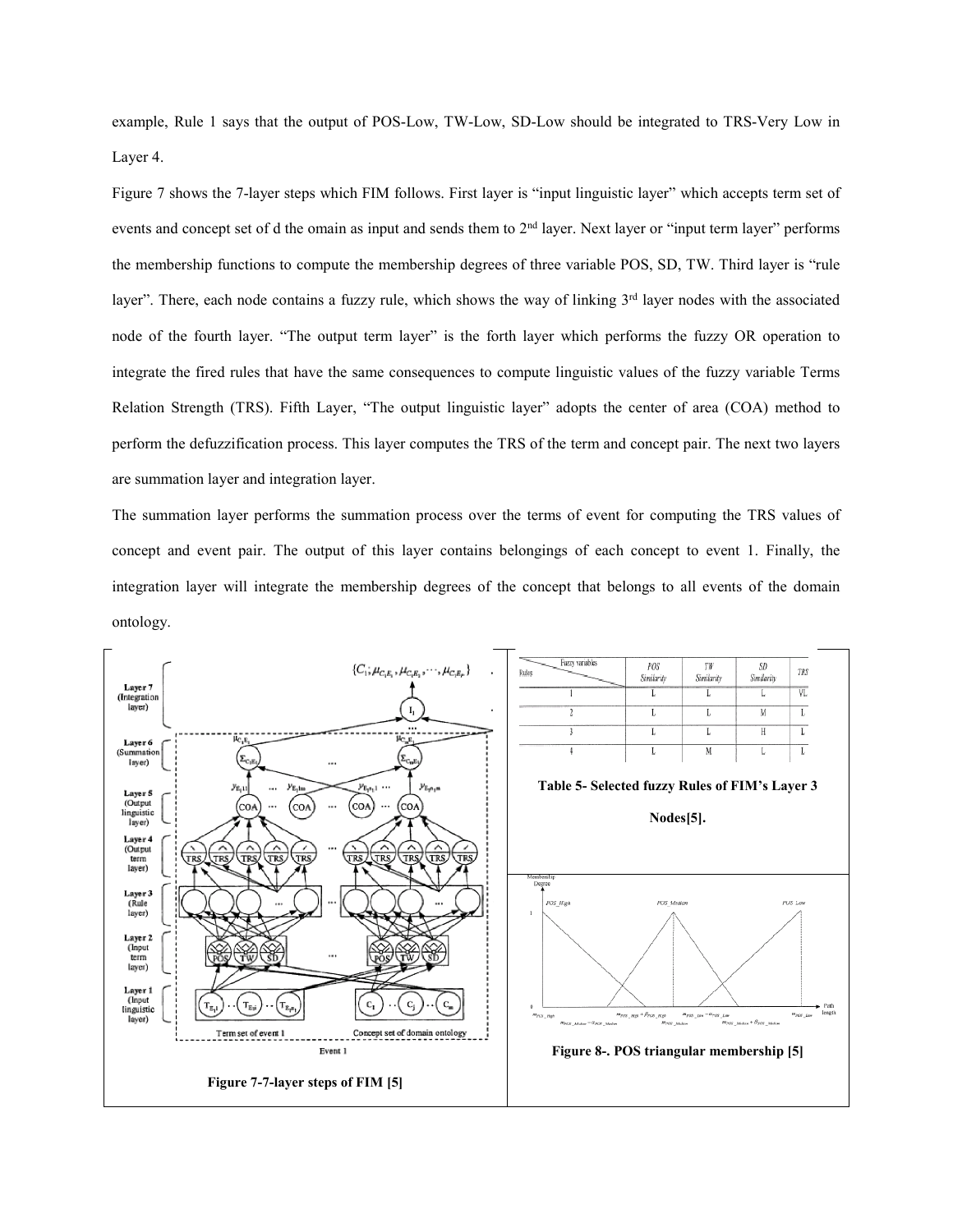#### 6.3.2.2.2. Abulaish and Dey (B)

One of the researches on extracting non taxonomic fuzzy relations is the work of Abulaish and Dey [21]. They propose a mechanism for extracting fuzzy relations through text mining. Membership values of relations are functions of frequency of co-occurrence of concepts in the relations. This research works with GENIA ontology and tries to enhance it with fuzzy relations by using the information extracted from MEDLINE documents. The method consists of four modules.

The first two are doing a kind of preprocessing steps. The "Document Processor" module gets text documents which are tagged with ontology concepts and extracts sentences in them. "Relational Verb Extractor" is the 2nd module which uses NLP techniques to mine all relational verbs from the document. "Biological Tag Association Extractor" is the fuzzyfying module. It computes association between pairs of tags. This module uses term frequency (TF) and inverse document frequency for computing weight  $W_{ii}$  of tag  $E_i$  in document  $D_i$  as follows

$$
W_{ij} = E_{ij} \times log(N/n_j)
$$

where  $E_{ii}$  is the frequency of the jth entity  $E_i$  in document d<sub>i</sub>, log(N/n<sub>i</sub>) is the inverse document frequency of entity  $E_j$ , N is the total number of documents in the collection  $n_j$  is the number of documents that contain the  $E_i$ . Then the strength of association between a tag pair  $E_i$  and  $E_k$  is computed with the conjunction operator as

$$
\mu\big(\mathrm{E}_j,\mathrm{E}_k\big)=\frac{\sum_{i=1}^N W_{ij}\otimes W_{ik}}{\sum_{i=1}^N W_{ij}}
$$

where ⊗ denotes a fuzzy conjunction operator which is taken as a min operator in this case. A threshold value may be used to filter all associated fuzzy tag associations. The last module or "Fuzzy Biological Relation Extractor" identifies relations that have strength greater than specified threshold as "feasible fuzzy biological relations". So, the same relational verb may be associated to multiple entity-tag pairs with differing strengths

#### 6.3.2.2.3. Parry

Parry [22] states another approach to fuzzify relations for solving the problem of overloaded concepts for query expansion in medical information retrieval. Overloaded concepts are concepts which occur more than once in the ontology in different locations (Figure 9-right). When a user searches about an overloaded concept the problem is to determine which location of the concept was intended by the user. The idea for clarifying this task is to subgroup users according to their interest and assigns fuzzy weight special for each group.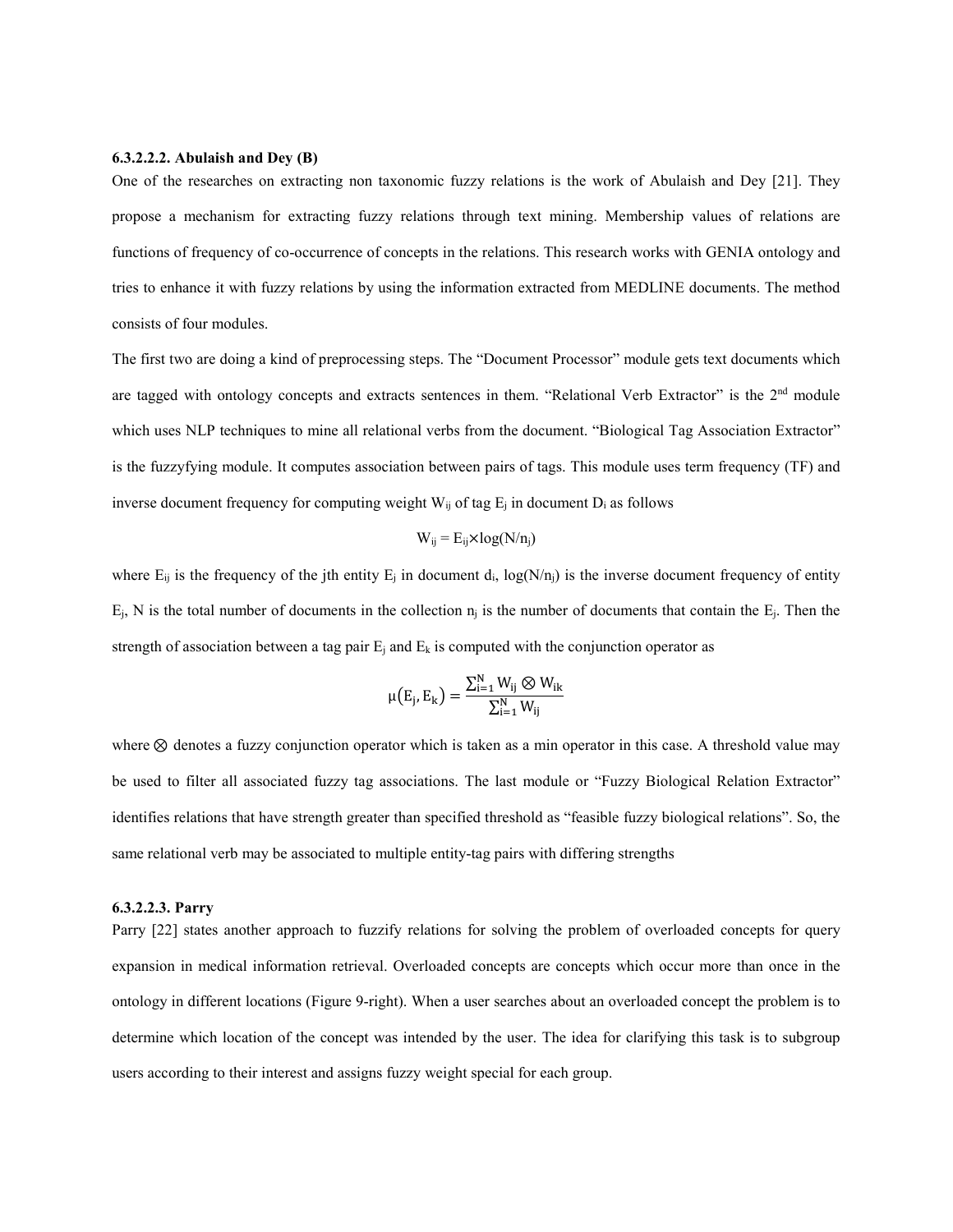

Figure 9.related term boxes (left), overloaded concept (right)[22]

In this approach, the ontology membership is normalized in a way that, for each of the terms in the ontology, sum of the membership values of the term be equal to 1. This is because of the methods' primarily concern which is mapping from queries to the ontology. So, for each term in a query, only one of the meanings is required which are exclusive. The fuzzification method has two steps. In the first step all locations of the overloaded concepts are assigned equal membership values in a way that sum of their memberships be equal to 1. In the second step these memberships are updated by analyzing the corpus of a certain domain or by using relevance feed-back from users that share particular common interests. The following equation is used to find new memberships.

$$
\mu_{\text{New}} = \mu_{\text{Old}} \pm \left(\sqrt[2]{\left(\mu_i - \mu_{\text{Old}}\right)^2 / Q_{\text{Hist}}}\right)
$$

The membership values of any other equivalent terms are decreased or increased in proportional amounts in order to maintain normality.

$$
\mu_2(\text{New}) = \mu_2(\text{Old}) \mp \mu_{\text{Change}} \cdot \left(\frac{\mu_2(\text{Old})}{\mu_2(\text{Old}) + \mu_3(\text{Old})}\right)
$$

Where  $\mu_{\text{Change}}$  is the change in  $\mu_1$ . For example, consider 3 locations for a particular term, (L1, L2, L3) with membership values ( $\mu_1=0.6$ ,  $\mu_2=0.3$ ,  $\mu_3=0.1$ ). If L1's membership value is decreased to 0.5 The new values are  $(\mu_1=0.5, \mu_2=0.375, \mu_3=0.125).$ 

In analysis of the corpus, initial set of query terms is derived from the set of MeSH headings. These terms are fed into both GOOGLE (www.google.com) for the World Wide Web and PubMed (pubmed.gov) for Medline. The retrieved documents are processed. Each document retrieved was then searched for terms from the ontology. A weighting was introduced so that terms in the keyword section (PubMed) or meta tags (Google) were weighted as 3, terms in the title (PubMed) or headings (Google) were weighted as 2 and terms in the abstract (PubMed) or main body (Google) were weighted as one.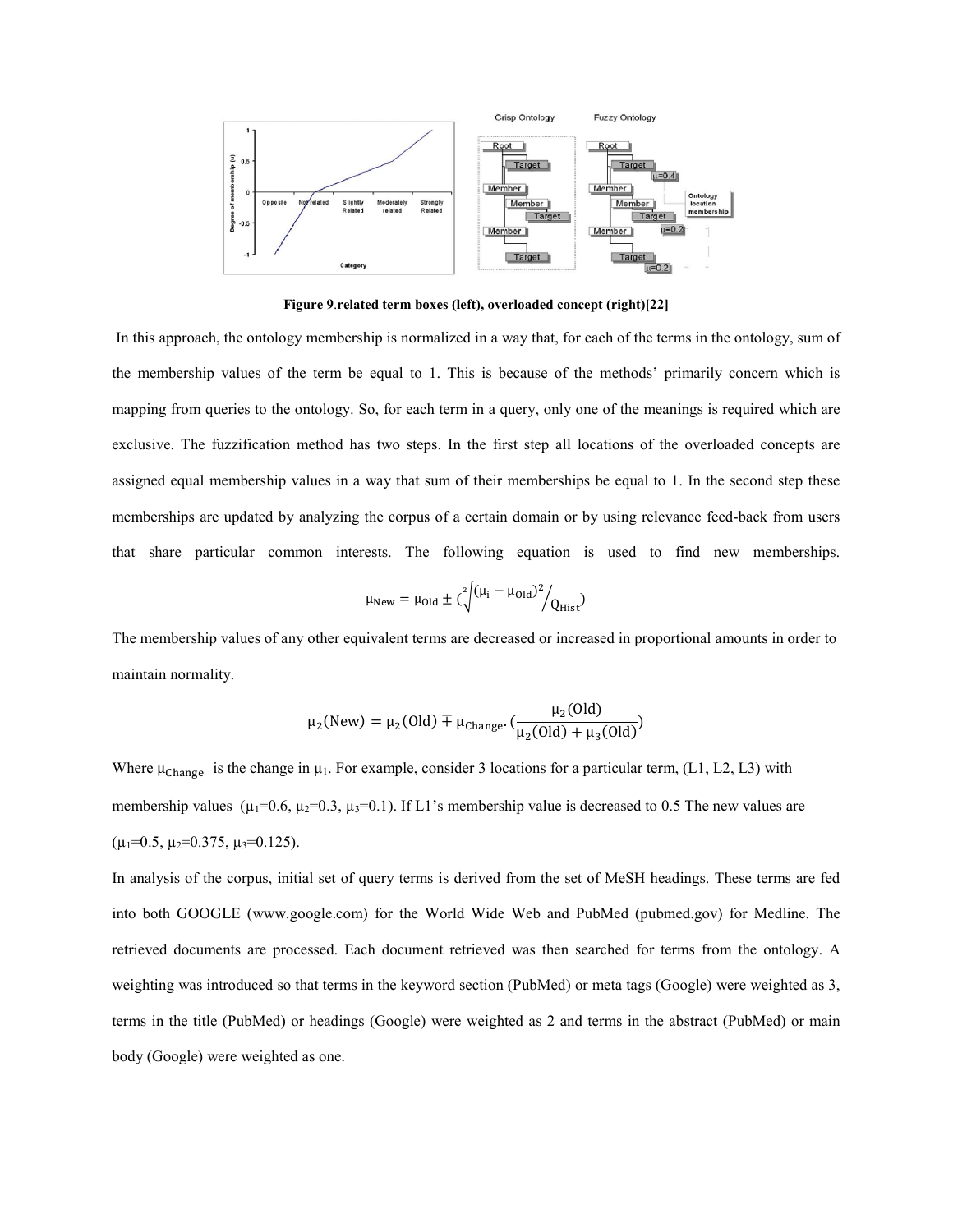A parent or child of a test term are called it's "local term". The following equation is used to compute the membership function for each different location of the query terms.

$$
\mu_{Automatic} = \frac{\sum_{0}^{i=k} L_i W_i}{\sum_{0}^{i=n} A_i W_i}
$$

Where  $L_i$  is the number of local terms discovered in each section of each document they are discovered,  $W_i$  is the weighting,  $A_i$  is the number of terms discovered and  $W_i$  is the weighting.

In user feedback, the user performs a query and a set of documents is recovered. From the recovered documents the set of ontology terms are extracted and their affixes are removed. Then the user is asked to put them in the related boxes "Opposite", "Not Related", "Slightly Related", "Moderately Related" and "Strongly Related". Assigning the membership values of each term in each location is based on the membership function shown in Figure 9(left).

The query term is then compared to the terms in the "related terms boxes". A score is calculated for each potential meaning of each query term by summing the membership values of terms in the "related terms boxes" that are related to each potential location of the query term. To calculate the membership value of the query term in a particular location, the following equation is used:

$$
\mu_{Result} = \frac{\sum_{0}^{i=n} \mu_{i}}{n}
$$

Where  $\mu_i$  is the membership value for each term the user has put into in the "related boxes". Only terms that are parents or children of the preferred meaning of the query term are included in this part of the calculation. If a term from the retrieved document occurs more than once, then each instance of the term is included. The value n is given by the number of such terms, including duplicates. If the calculation yields a membership value less than 0 then the value is reset to 0.

The result will be a fuzzy ontology that reflects the weights according to a user with a particular interest or document in a particular context of a domain. We call it context-dependent ontology. Similar approaches are applied in [71].

#### 6.3.2.3. Fuzzy Taxonomic and Non-Taxonomic Relations

#### 6.3.2.3.1. FOGA

Tho and colleagues [25] propose Fuzzy Ontology Generation framework (FOGA) based on fuzzy set theory and formal concept analysis (FCA).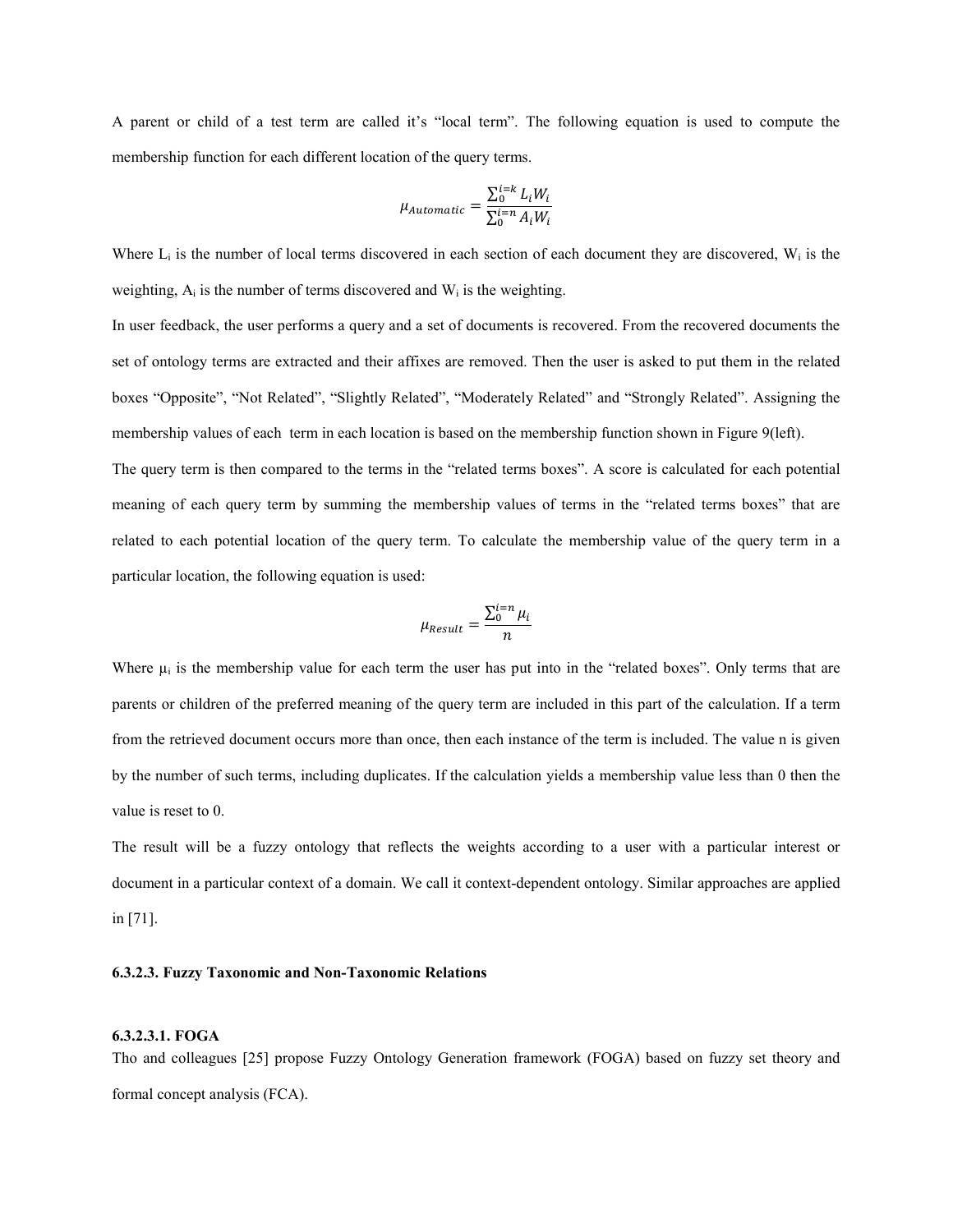FCA defines formal contexts to represent relationships between objects and attributes in a domain. Formal concepts are generated from the formal contexts, this research proposes a combination of fuzzy logic and FCA as Fuzzy Formal Concept Analysis (FFCA), in which the uncertainty information is represented by a real number of membership value in the range of [0 1]. So, the definition of formal context and formal concept are changed to fuzzy formal concept and fuzzy formal context.

*Fuzzy Formal Context:* A fuzzy formal context is a triple  $K = (G, M, I(G \times M))$  where G is a set of objects, M is a set of attributes, and I is a fuzzy set on domain G×M. Each relation $(g, m) \in I$  has a membership value  $\mu(g, m)$  in [0 1].

Each fuzzy formal context is a collection of objects called extent of the formal context and a collection of attributes as its intent. In contrast to crisp formal context, that each object has a special crisp value which is true(1) or false(0) for each attribute, in fuzzy formal context , each object then has a membership degree in [0 1] for each attribute. Table 6 shows an example of fuzzy formal context. Each document D1, D2, D3 has a membership value for each attributes "Data Mining"," Clustering ", "Fuzzy Logic".

Table 6- Fuzzy Formal Context [25].

|                | Data Mining | Clustering | Fuzzy Logic |
|----------------|-------------|------------|-------------|
| D <sub>1</sub> | 0.8         | 0.12       | 0.61        |
| D <sub>2</sub> | 0.9         | 0.85       | 0.13        |
| D <sub>3</sub> | 0.1         | 0.14       | 0.87        |

*Fuzzy Formal Concept:* Given a fuzzy formal context  $K = (G, M, I)$  and a confidence threshold T, The following two sets are defined

$$
A^* = \{ m \in M | \forall g \in A : \mu(g, m) \ge T \} \text{ for } A \subseteq G \qquad B^* = \{ g \in G | \forall m \in B : \mu(g, m) \ge T \} \text{ for } B \subseteq M
$$

Fuzzy formal concept is a pair  $A_f = (\varphi(A), B)$ where  $B^* = A$ ,  $A^* = B$ 

Each object g  $\epsilon\varphi(A)$  has a membership  $\mu_g$  defined as:  $\mu_g = \min_{m \in M} \mu(g, m)$  where  $\mu(g, m)$  is the membership value between object g and attribute m defined in I. A formal concept is a collection of objects that have a collection of attributes in common and more than a predefined threshold T. Each object has a membership value to a special fuzzy formal concept that is the minimum of its membership to different attributes of that concept. Figure 10 shows the fuzzy formal concept of table 8 in contrast to the crisp formal concept.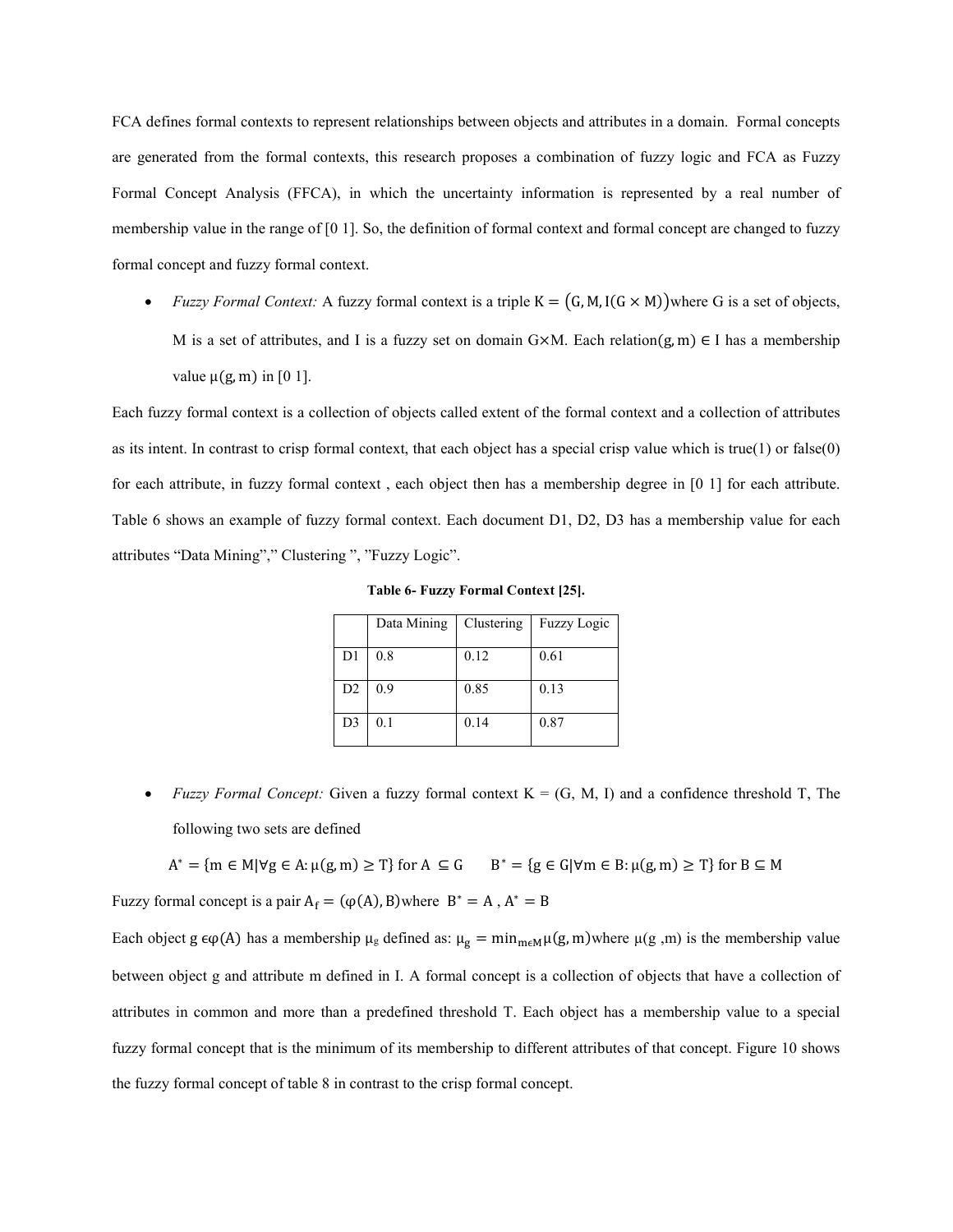

Figure 10-Formal concepts(left) and the fuzzy formal concept with confidence Threshold 0.5(right) [25]

By using the fuzzy definition of concepts, similarity of two concepts is defined as the similarity of their attribute set. The similarity of two fuzzy sets A, B is defined as  $E(A, B) = \left| \frac{A \cap B}{A \cap B} \right|$  $\frac{A||B}{A \cup B}$ 

This similarity is then used for clustering of concepts. A conceptual cluster of a concept lattice K with a similarity confidence threshold  $T$  is a sub-lattice  $S(K)$  of  $K$  with two conditions.

- 1. It has a supremum concept Cs that is not similar to any of its super-concepts
- 2. Any concept C  $\neq$  Cs in S (k) must have at least one super-concept C  $\epsilon$  S (k) so that Similarity (C, C') > T

Each object has a membership value for each of the conceptual clusters that is the minimum of its' membership to concepts of that cluster.

Hierarchical relation is then defined between conceptual clusters. A conceptual cluster L1 is a sub-concept of a conceptual cluster L2, if its supremum is the sub concept of any concept  $C' \in L_2$ . Figure 11 Shows the conceptual clusters of Figure 10 with Threshold 0.4 and their hierarchical relations.



Figure 11-fuzzy conceptual clusters of the concepts generated in figure 10 with T=0.4. (left) ,Hierarchical relations between conceptual clusters(Right)[25].

This hierarchy is used to make fuzzy ontology as in the crisp formal concept analysis. Each Object has a fuzzy membership degree for all of its attributes, a fuzzy membership degree for being in a concept or conceptual cluster. Each conceptual cluster has a fuzzy membership degree for being a sub-concept of another conceptual cluster. So, in this framework all the parts are fuzzy.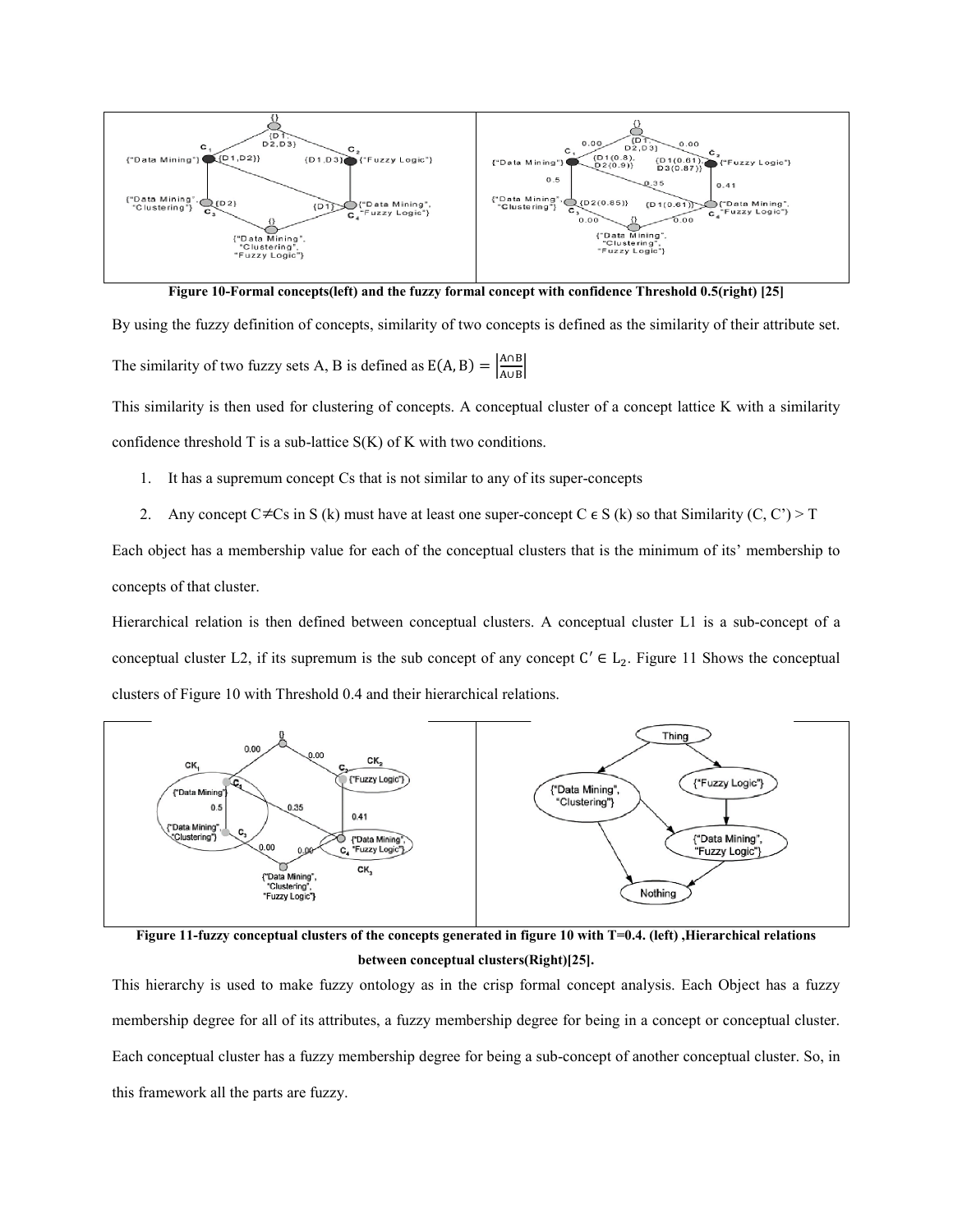FOGA also discusses about approximate reasoning for incremental enrichment of the ontology with new upcoming data. And a fuzzy-based technique for integrating other attributes of database to the ontology is proposed.

FOGA has been applied for constructing scholarly ontology from citation database [25], generating machine service ontology for semantic help-desk [72] and Reuters News Topic Themes Ontology. There are some other researches on fuzzy FCA [73] [74].

#### 6.4. Developing Tools for Fuzzy Ontologies

There are some tools developed for fuzzy ontologies too. Some examples are discussed here.

Bobillo and Straccia [45] provide a Fuzzy OWL2 Protégé plug-in which uses OWL 2 annotation properties to encode fuzzy ontologies. Also they develop a parser for translating from OWL2 annotations representing fuzzy information into the language supported by some reasoners including fuzzyDL and DeLorean.

Calegari and Ciucci [26] extend the KAON Project to introduce fuzziness in ontology. A fuzzy inspector composed of a table representing fuzzy entity, membership degree and number of updates (Q) is developed. This developing tool is based on their method that lets updating fuzzy numbers by query.

Ghorbel and colleagues [75] introduce a fuzzy plug-in for Protégé 3.3.1.The plug-in allows the definition of parameterized membership functions and gives support to instantiate fuzzy concepts and roles. Also, it allows automatic computing of membership degrees and querying fuzzy ontologies based on fuzzy criteria.

Slavíček [76] provides a library to integrate a fuzzy ontology with object-oriented programming (OOP) classes written in .NET. The implementation currently supports FuzzyOWL2 ontologies with FuzzyDL reasoned, but it can be modified to support any fuzzy ontology notation and fuzzy reasoner.

# 7. Where Fuzzy Ontology Is Used?

All the applications that handle vague knowledge may use fuzzy ontologies. One of the most important applications of fuzzy ontology is semantic web [25],[72] ,[77]. For example Tho and colleges [72] use a fuzzy machine service ontology in a semantic help-desk for supporting customer services over the semantic web environment. Zhai and colleagues [78] use fuzzy ontology to exchange and integrate fuzzy systems knowledge with other Semantic Web applications. It has been applied in social network content analysis which has been

Another important application is information retrieval. [65], [79],[80],[81],[82]. As an example Parry [71] applies a fuzzy ontology in medical information retrieval. Zhai and colleagues use a fuzzy ontology for semantic query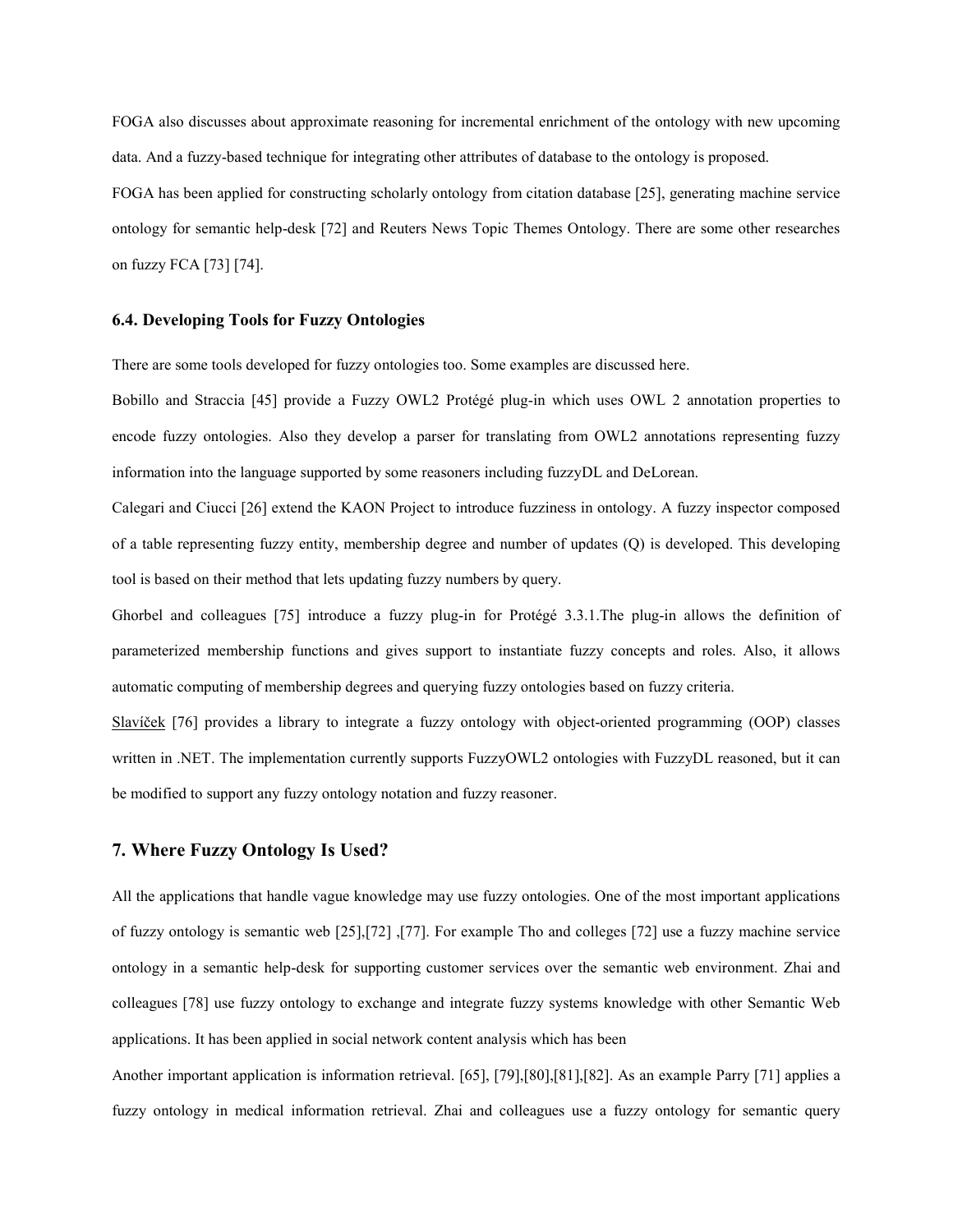expansion in electronic commerce [34].Widyantoro and Yen [62] use an ontology of term associations for query refinement. Calegari and Loregian [79] use a special type of non-taxonomic fuzzy relations, called correlations for information retrieval. Lau and colleagues [65] use fuzzy ontology for the estimation of semantic granularity of documents to improve the effectiveness of IR.

Some of the other applications which use fuzzy ontologies include news summarization [5], meaning-based NLP interpretation [83], data mining [84], personal diabetic diet recommendation [85], visual video content analysis and indexing [86],[4], document clustering [87], knowledge extraction [88], group decision making systems [4] and fuzzy system modeling[89].

Fuzzy ontologies also have been applied in different domains to represent uncertain knowledge, such as the domain of educational computer games[58] , the knowledge in an intelligent multi-cascade control system [90], fuzzy ontology of food [91] personal profile ontology [92], personal multimedia information [93], fuzzy ontology of computer threats [94].

Fuzzy ontology has application in the area of ontologies too. Qui et al. [95] define a semantic similarity assessment based on fuzzy weights for modularization of ontologies. Abulaish and Dey [30] define a special metric called consistency which shows how consistent each concept is defined among different ontologies. Consistency is computed using a function of fuzzy weights of the relations of an entity to other concepts. It is used for providing interoperability among ontologies.

#### 8. How Fuzzy Ontology Is Evaluated?

For evaluating fuzzy ontologies, most of the researchers evaluate the application which contains fuzzy ontologies or use the usual methods of evaluating crisp ontologies. To the best of our knowledge, the only research which is explicitly about evaluating fuzzy ontologies is the work of Ivanova [96].He propose a special metric defined in this way .

$$
K = \sum_{(Pi \neq 0)} pi/n - \sum_{pi=0} 0.1/n - \log(n_1/n)
$$

Where  $p_i$  is the value of *probability* of (sub) property of ontology element, which means what is the probability that this element locates in a right position, n is the number of all ontology terms,  $n_1$  is the number of all valuable domain terms, extracted from selected text documents, that aren't ontology terms. Increasing metric values stands for well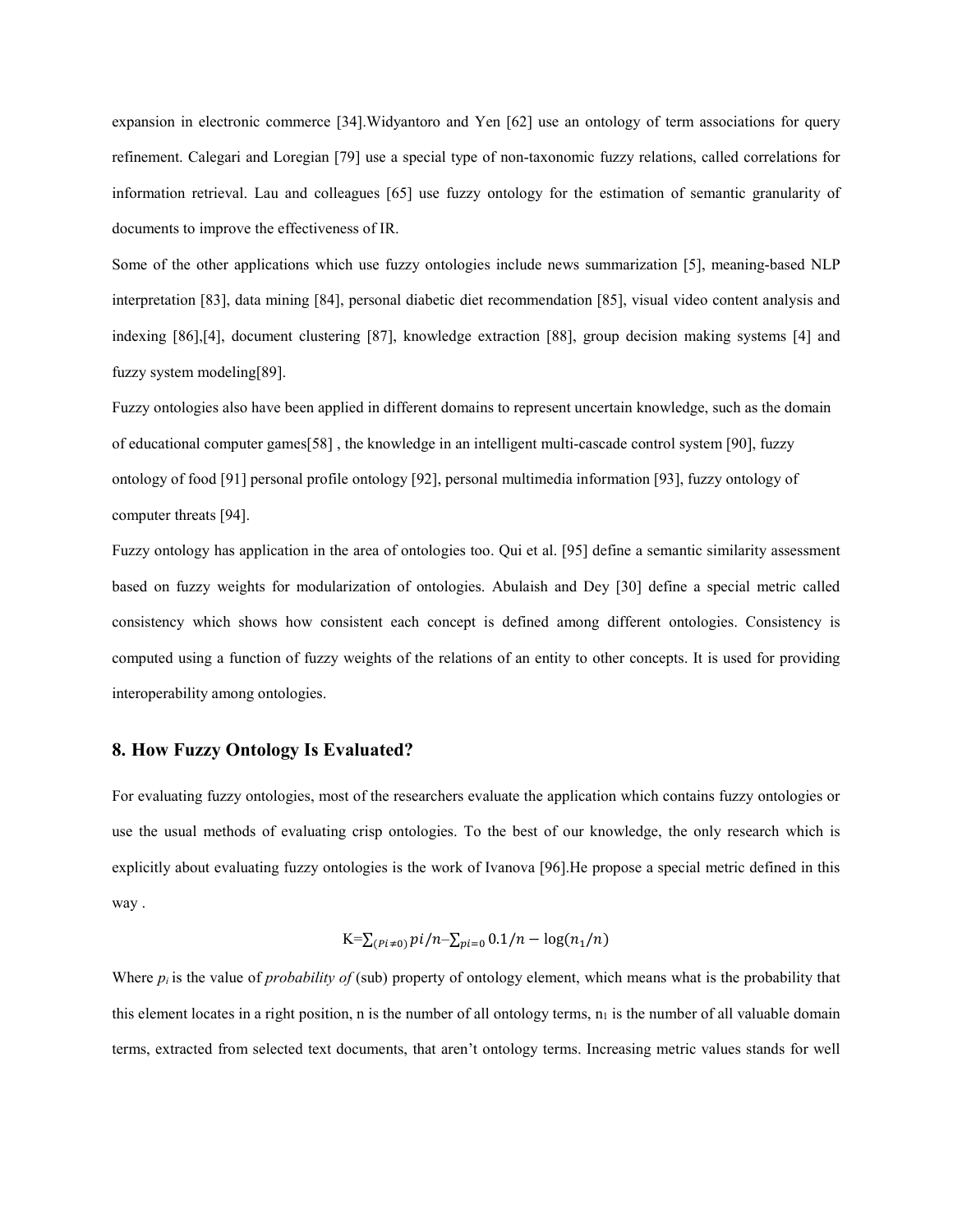working of the learning process while decreasing means that it does not work properly. He does not talk about how the probability and user agreements are estimated.

Also in [60] some criteria including correctness, accuracy, completeness and consistency are introduced for evaluating fuzzy ontology. The metric are discussed in section 6.1.1.

# 9. Comparison

All fuzzy ontology developing methods fuzzify some ontology elements according to their application needs. The fuzzy membership degrees are obtained from a source of knowledge which may be a classified term set or ontology based tagged document, etc. Having the source of knowledge, a preprocessing step may be needed to prepare the knowledge for computing the fuzzy membership degrees. Finally, the fuzzification is done with different methods.

Thus, according to what they have and what they need, methods use different approaches for their fuzzification, and they are different in what they do, and how they do that.

For comparing these methods, we adapt the framework introduced by Shamsfard and Abdollahzadeh [12] with some modifications. We change the dimension "learning element" to "fuzzy element" and we add fuzzy reasoning dimension to the framework. The dimension "Test and evaluation Environment" is also changed to "applicationdomain". Thus, we introduce a framework for comparing fuzzifng approaches according to the following six dimensions.

- *Fuzzy Element:* Learning methods are different in their fuzzy element. Some of them make fuzzy taxonomic relations such as method in PASS, some make fuzzy non-taxonomic relations such as FIM. Some have fuzzy property descriptors as method proposed in Abulaish and Dey (A).
- *Starting point:* This dimension talks about where the method begins the developing (what it has as the starting knowledge). It includes two parts. Input and starting knowledge. Developing methods are different in their starting knowledge; some methods have a crisp ontology for starting such as method in the Abulaish and Dey(A) and some others don't have it, such as method in Lau and colleagues [24] . Some of them use a special kind of lexicons like WordNet such as PASS and others such as FIM may have a dictionary of words. Social network data have recently been applied as a source of input for fuzzy ontology generation as well [97]; which has a wide range of application in other areas of Artificial Intelligence (e.g. [98]). Furthermore, methods are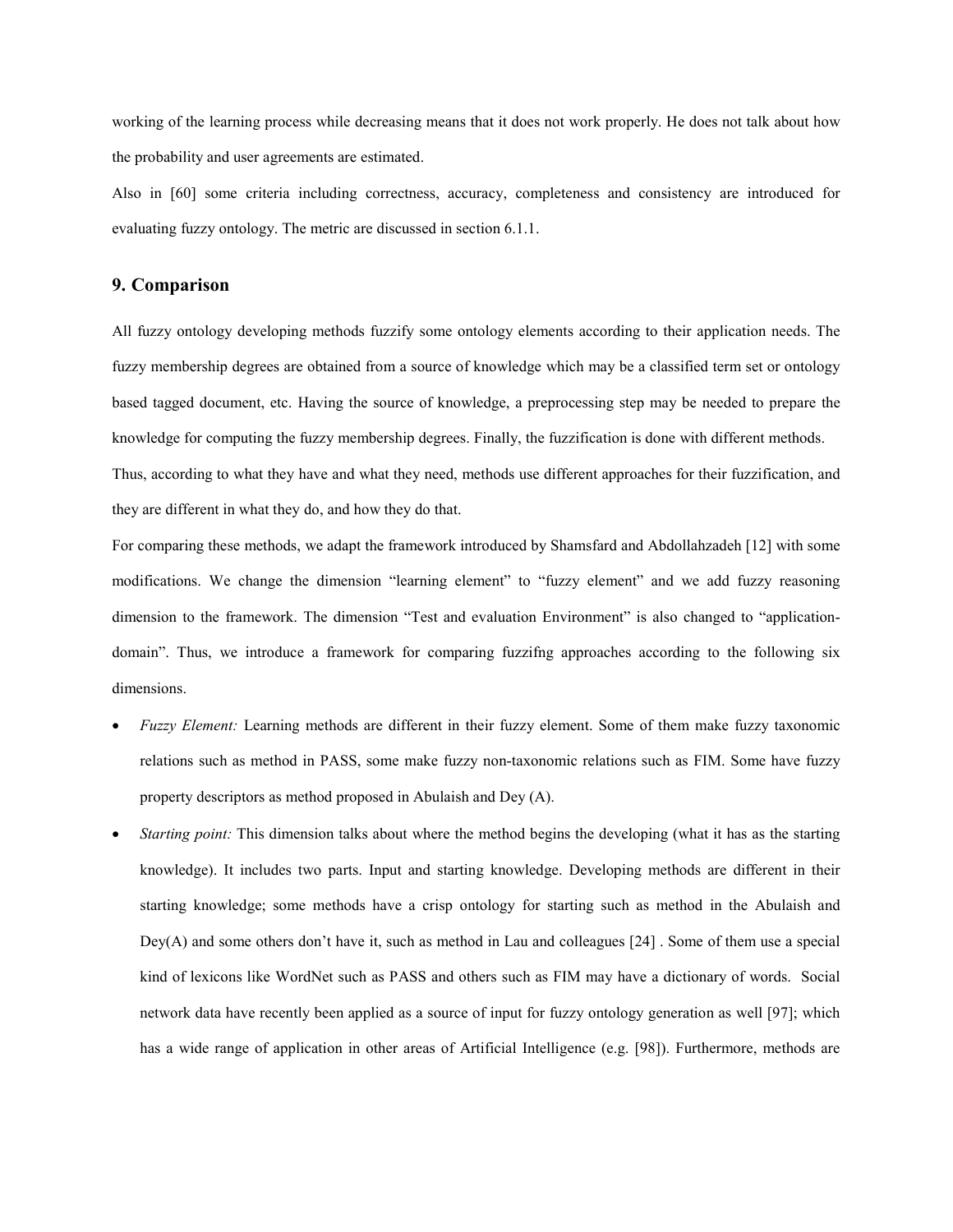different in their input. They may use text or Input type may be structured, semi structured or unstructured. The input language is also different.

- *Pre-processing:* This dimension answers if a pre-processing step is needed for transforming the input to the format for the beginning of learning. For example FOGA works with a cross table of words in the domain so a preprocessing for preparing the input is required or Lau and colleagues [24] does a linguistic preprocessing (pos tagging, stemming, stop word removal).
- *Result:* This dimension discusses about how rich the result of a method is. Some of them give methodology for developing fuzzy ontology manually, some other methods give a model or framework as their result (we mention them as manual or semi-automatic methods in this paper) and others give ontology as their result, which are different in their type, structure and representing language. The type of the ontology may be domain specific, general or context dependent. Some has layered structure. The representation language for the developed fuzzy ontology is also different.
- *Learning method:* Their learning methods are also different in their process, approach and level of automation. The approach may be statistical, linguistic, rule based or fuzzy. The process will also be different. Some do clustering, others may use statistical analysis. Automation levels are fully automatic, semi-automatic or manual. The special point about learning methods is that when we are talking about learning methods we mean just learning fuzzy memberships. All the other operations are gone to the pre-processing step. For example, Abulaish and Dey(B) make fuzzy non-taxonomic relations with respect to a crisp ontology. Some linguistic operations are done for tagging the documents. These steps are taken as a part of pre-processing dimension.
- *Application and the domain/ Evaluation and test environment:* This dimension talks about the application and the domain the fuzzy ontology is applied to.
- *Fuzzy reasoning*: Most of these methods are using fuzzy weights to make fuzzy ontologies and don't provide fuzzy reasoning on it. But a few support some kinds of reasoning such as FOGA which provides approximate reasoning and Gu and colleagues [61] which talks about a description logic which fits their model.
- $\bullet$  In Table  $7<sup>3</sup>$  we compare learning methods discussed in this paper according to these dimensions.

<sup>3</sup>none means it does not have a meaning here, not available means it was not discussed, not specific means it makes no difference.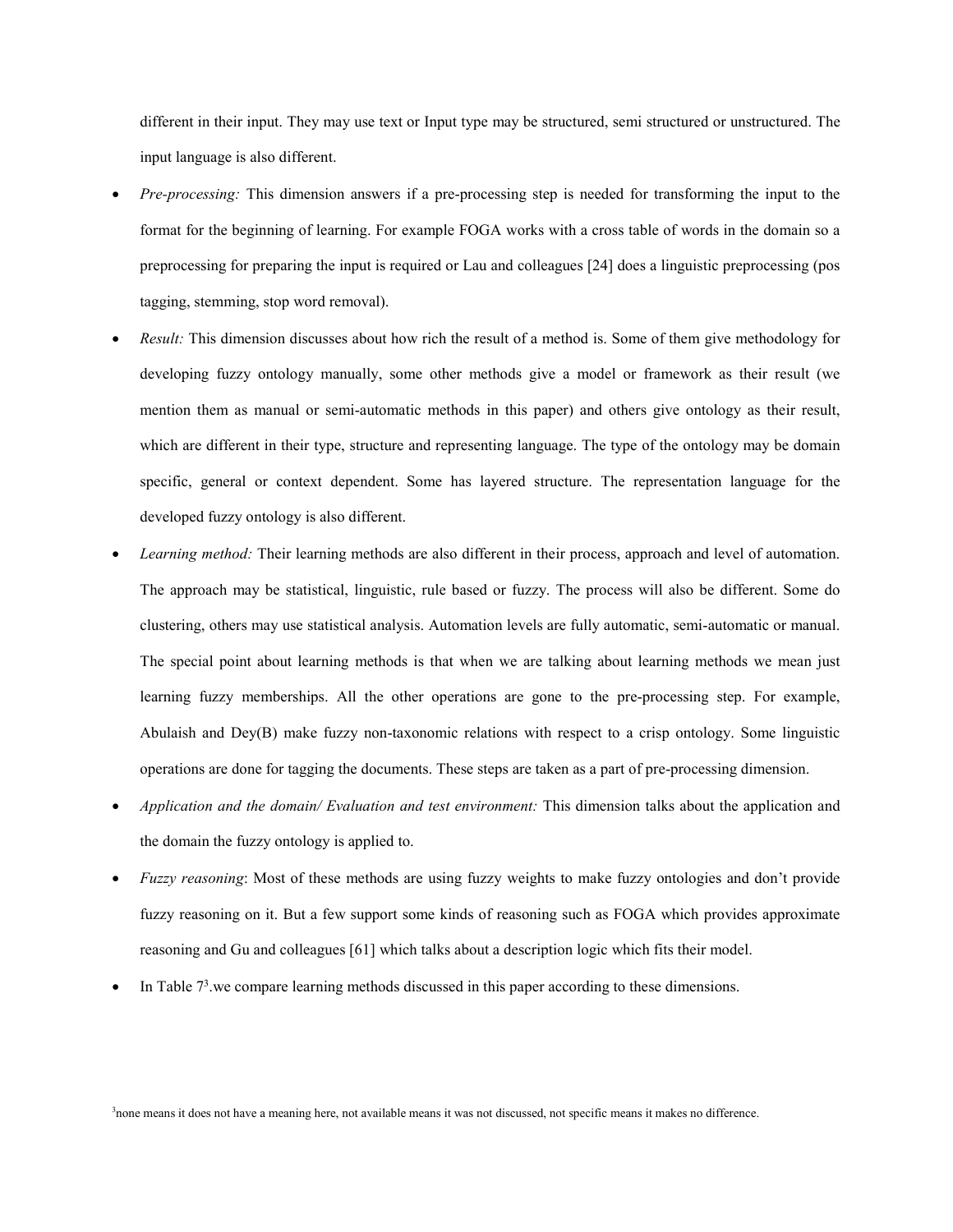# Table 7. Comparison of developing methods

|                           |                                        | Starting point                       |                                                                       |                                                 | Result                         |                  | Learning method               |                      |                           | Evaluation and                                           | Fuzzy                                                                                                           |                          |
|---------------------------|----------------------------------------|--------------------------------------|-----------------------------------------------------------------------|-------------------------------------------------|--------------------------------|------------------|-------------------------------|----------------------|---------------------------|----------------------------------------------------------|-----------------------------------------------------------------------------------------------------------------|--------------------------|
|                           | Fuzzy<br>Element                       | Input                                | Starting-Knowledge<br>Type<br>Language                                | Pre-<br>Processing                              | Type                           | Structure        | Representi<br>ng<br>languages | Automati<br>on level | Process                   | Approach                                                 | Test/Domain<br>and application                                                                                  | reasoni<br>ng            |
| <b>FOGA</b>               | Instances,<br>Relations,<br>Attributes | None<br>cross-table<br>of words      | English<br>Semi-<br>structured                                        | Make<br>a<br>cross table<br>of words            | General                        | Not-<br>Specific | Owl                           | Automatic            | Clustering<br><b>FCA</b>  | fuzzy                                                    | Machine<br>Service<br>Ontology<br>$\cdot$<br>scholarly<br>ontology,<br>Reuters<br><b>News</b><br>Topic Ontology | $\sqrt{ }$               |
| <b>FIM</b>                | meronymy<br>relations                  | classified<br>meaningfu<br>1 terms   | Chinese news Dictionary<br>+ Domain Ontology<br>Structured<br>Chinese | Classifyin<br>g of terms<br>by<br>term<br>class | Domain<br>Specific             | Layered          | Owl                           | Automatic            | 7 layer fuzzy,<br>defuzzy | Combinatorial<br>(Linguistic,<br>rule<br>base,<br>fuzzy) | news<br>Summarization                                                                                           | $\overline{\phantom{a}}$ |
| Abulaish<br>And<br>Dev(A) | Property<br>descriptors                | Domain Ontology<br>Text<br>Documents | unstructured<br>English                                               | Pattern<br>filtering                            | Weighted<br>Domain<br>Ontology | Not-<br>Specific | owl                           | Automatic            | None                      | Combinatorial<br>(Linguistic,<br>rule based)             | $_{\text{IR}}$<br>Inter-<br>$\cdot$<br>operability                                                              |                          |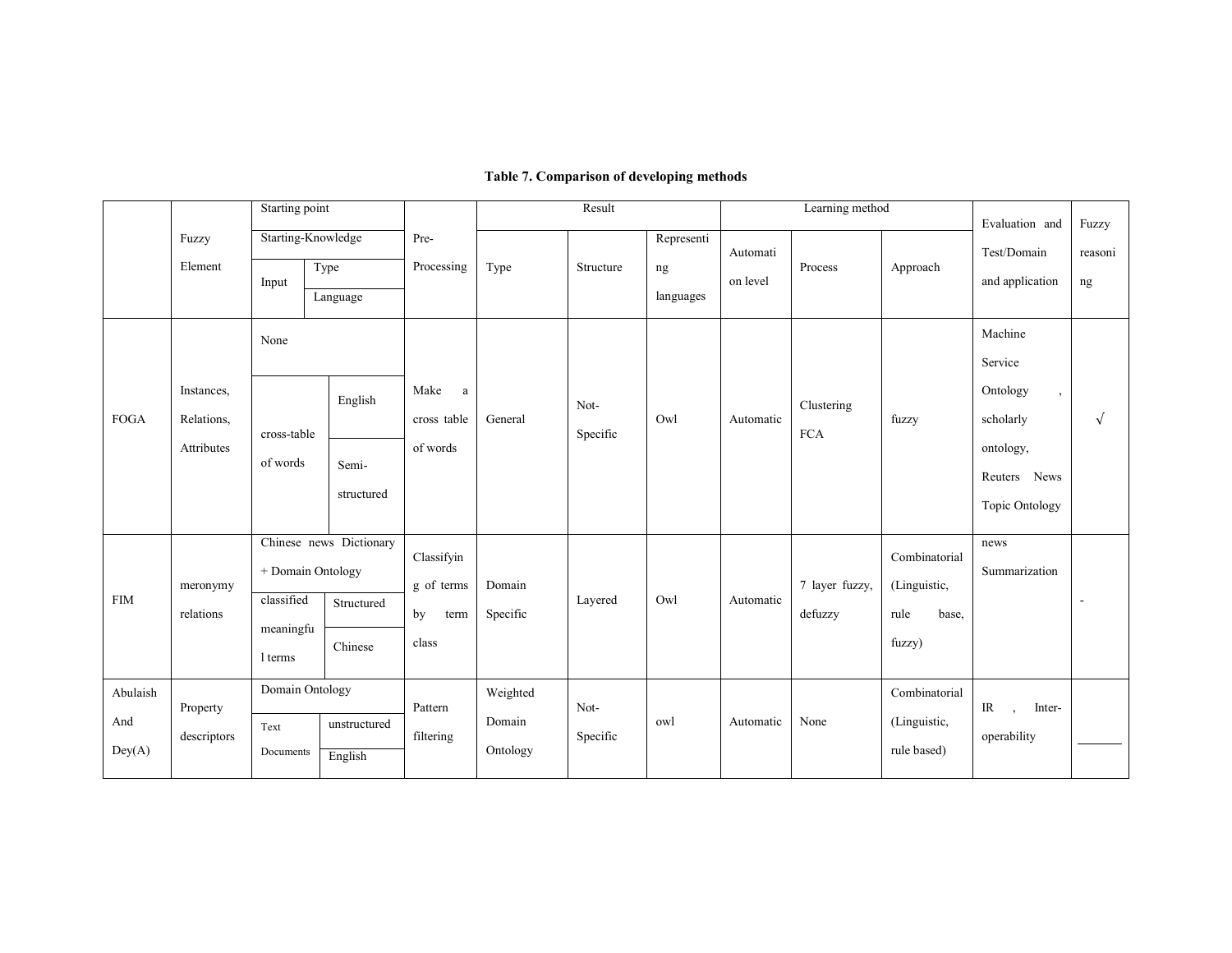|                           |                                | Domain Ontology                                        |                                                    | Shallow                                         |                                |                   |                            |                    |                                  |                                               | Information                                                       |                         |
|---------------------------|--------------------------------|--------------------------------------------------------|----------------------------------------------------|-------------------------------------------------|--------------------------------|-------------------|----------------------------|--------------------|----------------------------------|-----------------------------------------------|-------------------------------------------------------------------|-------------------------|
| Abulaish<br>and<br>Dev(B) | Non-<br>taxonomic<br>relations | ontology<br>based<br>tagged<br>Medline<br>documents    | Semi-<br>Structured<br>Scientific<br>English       | NLP pre-<br>processing<br>+ ontology<br>tagging | Weighted<br>domain<br>Ontology | Not-<br>Specific  | Not-<br>Available          | Automatic          | Using<br>Conjunction<br>operator | Combinatorial<br>(linguistic)<br>+statistical | extraction,<br>retrieval<br>on<br>biologic<br>domain              | ÷,                      |
| 3-Layer                   | Property-<br>values            | Domain Ontology<br>linguistic<br>variable<br>ontology  | Structured<br>Not-Specific                         | None                                            | Model                          | Layard            | <b>RDF/OW</b><br>L         | Semi-<br>automatic | None                             | None                                          | Semantic query<br>IR<br>$\operatorname{in}$<br>Ecommerce,<br>SCM, | $\overline{a}$          |
|                           |                                |                                                        |                                                    |                                                 |                                |                   |                            |                    |                                  |                                               | Transport,                                                        |                         |
| Gu                        | Relations                      | Domain Ontology<br>Candidate<br><b>FCBR</b><br>classes | Structured<br>Not-<br>Specific                     | None                                            | Framework                      | Not-<br>Specific  | <b>EF-SHIN</b><br>fuzzy DL | Semi-<br>automatic | None                             | None                                          | Not-Available                                                     | $\sqrt{x}$              |
| <b>FOM</b>                | Relations                      | Domain Ontology<br>Struct<br>ured                      | relation degree<br>between classes<br>Not-Specific | None                                            | Framework                      | Graph(Matr<br>ix) | Xml<br>$+OWL$              | Semi-<br>Automatic | Inferring class<br>memberships   | Logical                                       | Personal profile<br>information                                   | formal<br>reasoni<br>ng |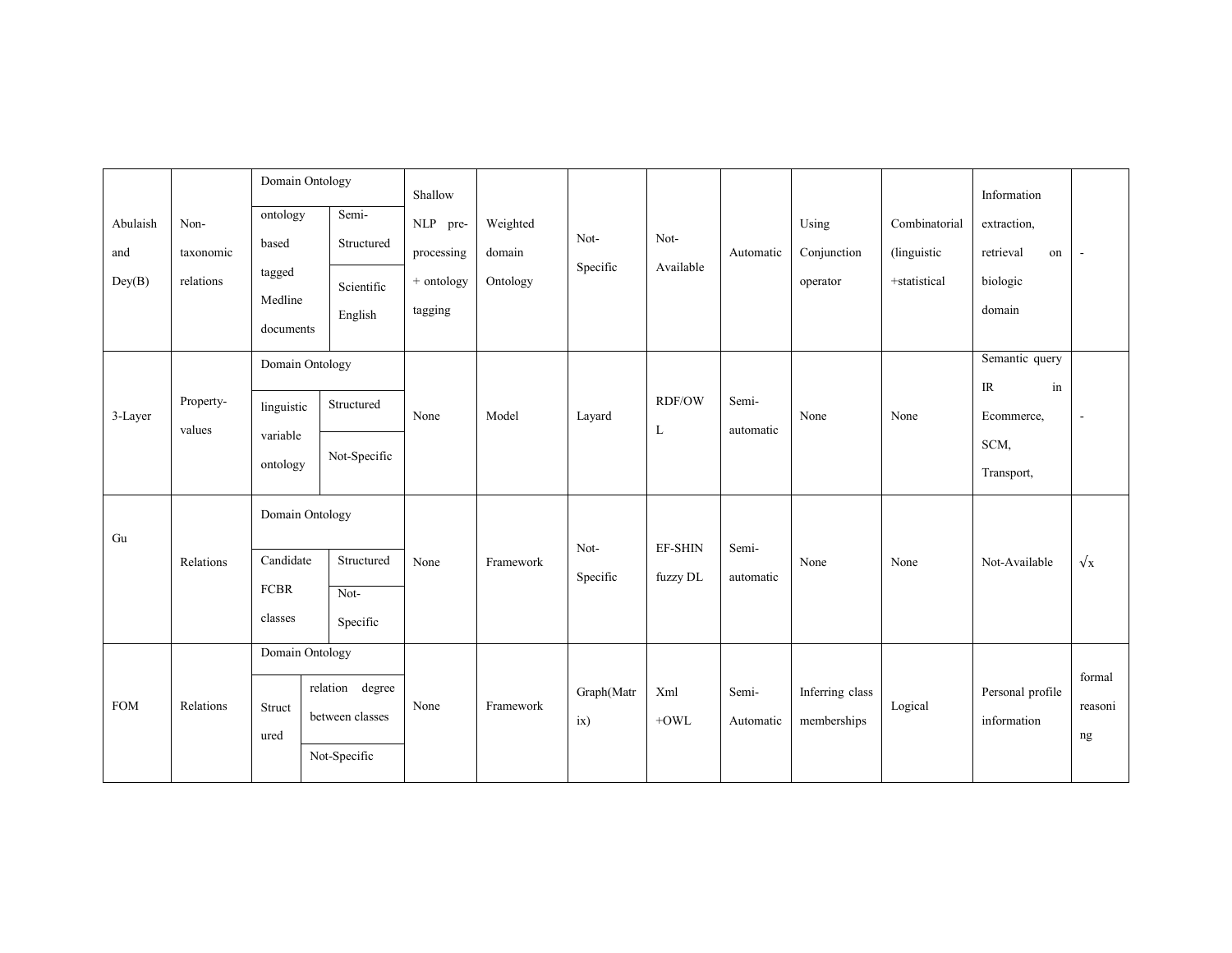| Parry             | Relations of<br>overloaded<br>concepts | Domain Ontology<br>Textual<br>corpus | Unstructured<br>English     | Not-<br>Available                   | Context<br>Dependent<br>Ontology | Weighted<br>Domain<br>Ontology     | Not-<br>Available | Semi-<br>Automatic | Updating By<br>Query(analyzi<br>ng the corpus<br><b>or</b><br>user<br>feedback) | Statistical,  | Medical IR                                             | $\overline{\phantom{a}}$ |
|-------------------|----------------------------------------|--------------------------------------|-----------------------------|-------------------------------------|----------------------------------|------------------------------------|-------------------|--------------------|---------------------------------------------------------------------------------|---------------|--------------------------------------------------------|--------------------------|
| Yanhui            | Relation                               | None<br>Data<br>Base<br>Object       | Structured<br>Not-Specific  | None                                | Ontology                         | Not-<br>Available                  | <b>FDLR</b>       | automatic          | Not-Available                                                                   | Not-Available | Not-Available                                          |                          |
| Lau<br>and<br>Hsu | Taxonomic<br>relation                  | WorldNet<br>Textual<br>Data base     | Unstructure<br>d<br>English | Linguistic,<br>pattern<br>filtering | Domain<br>specific-<br>Ontology  | Hierarchy<br>of context<br>vectors | Owl/RDF           | automatic          | Conjunction<br>$+2$<br>operator<br>of<br>steps<br>pruning                       | statistical   | Query<br>expansion<br>IR,<br>concept<br>map generation | $\sim$                   |
| <b>PASS</b>       | Taxonomic<br>Relation                  | WordNet<br>Associati<br>on Terms     | Unstructure<br>d<br>English | Linguistic,<br>pattern<br>filtering | Domain<br>specific<br>Ontology   | Hierarchy<br>of terms              | Not-<br>Available | automatic          | Conjunction<br>$+2$<br>operator<br>of<br>steps<br>pruning                       | statistical   | Query<br>refinement                                    | $\blacksquare$           |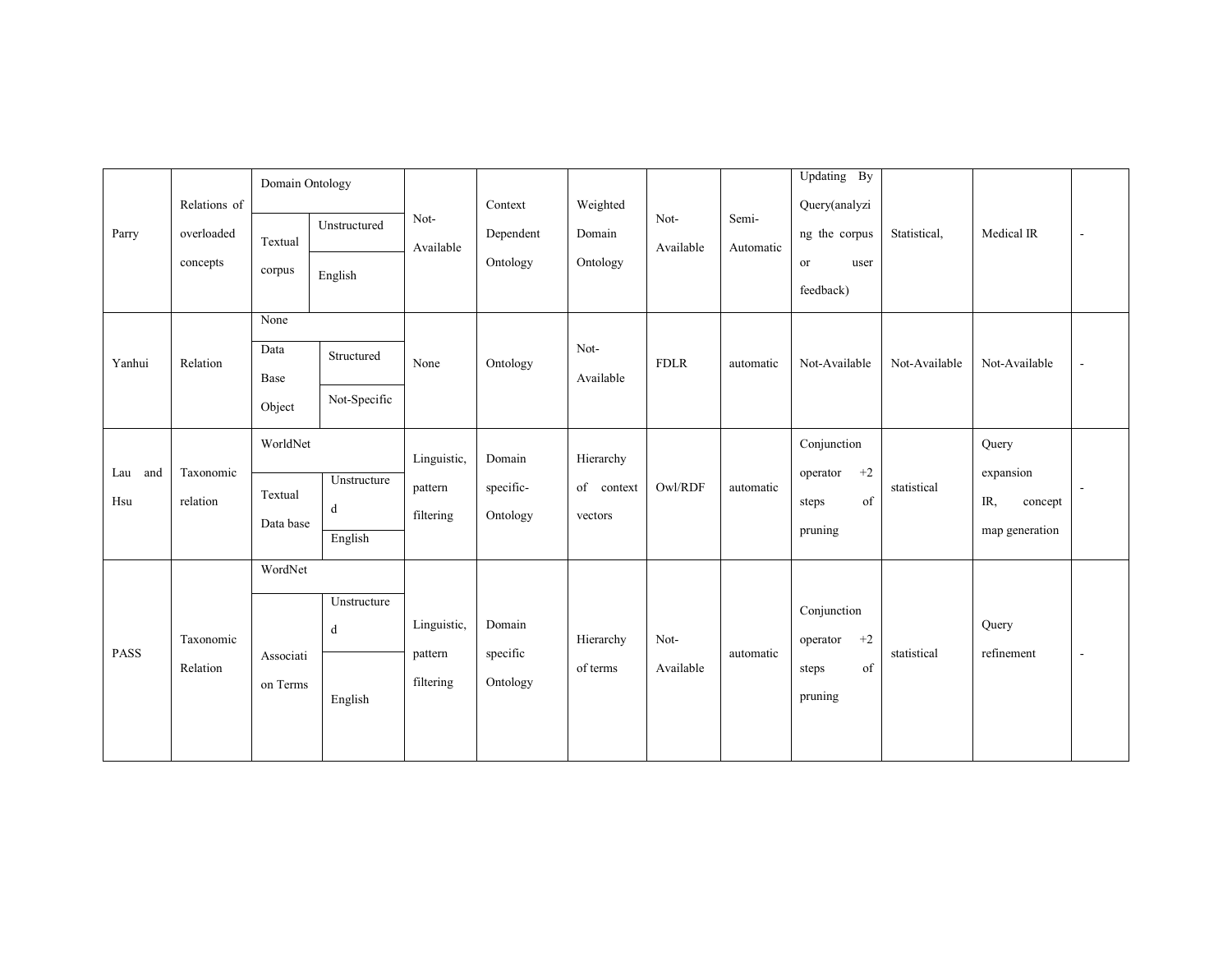| Chein                          | Taxonomic<br>Relation          | None<br>Data<br>Base<br>Objects                                                       | Structured<br>Not-Specific          | None    | Not-specific | Hierarchy<br>of Concepts | Not-<br>Available | automatic          | clustering | Fuzzy | Not-Available                                   |            |
|--------------------------------|--------------------------------|---------------------------------------------------------------------------------------|-------------------------------------|---------|--------------|--------------------------|-------------------|--------------------|------------|-------|-------------------------------------------------|------------|
| Samani<br>and<br>ShamsFar<br>d | Properties                     | Domain Ontology<br>Linguistic<br>values,<br>modifiers,<br>membersh<br>ip<br>functions | Semi-<br>structured<br>Not specific | General | Model        | Not-<br>specific         | E-owl             | Semi-<br>Automatic | None       | None  | Qualitative<br>spatial reasoner                 | $\sqrt{ }$ |
| <b>IKARUS</b><br>-Onto         | Properties<br>and<br>relations | Domain Ontology<br>Fuzzy<br>members<br>hip<br>degrees                                 | structured<br>None                  | General | methodology  | not-specific             | not-<br>specific  | manual             | None       | None  | Enterprise<br>ontology for a<br>consulting firm |            |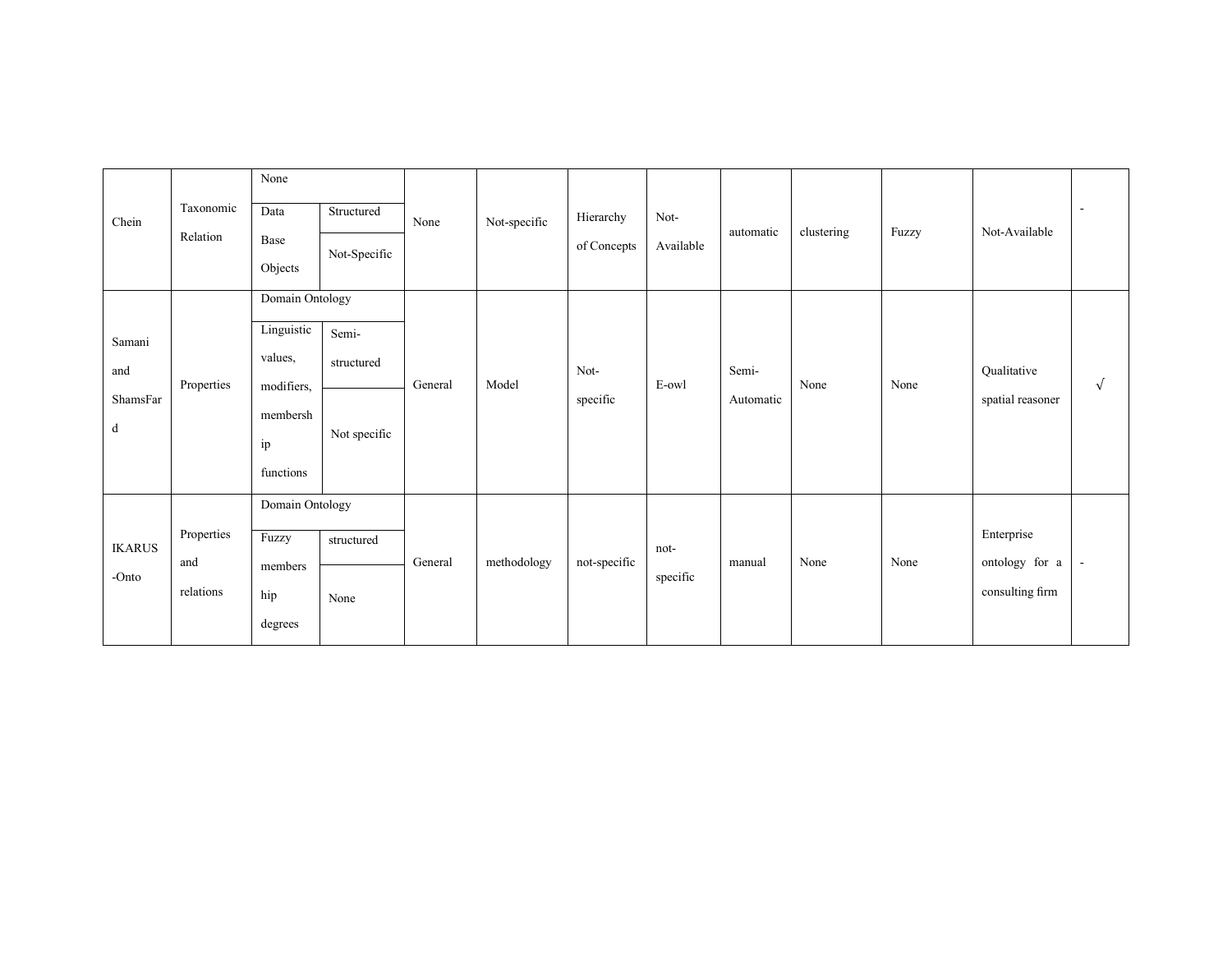# 10. Conclusion and Future Work

In this paper, we surveyed the field of fuzzy ontology and its development. It was stated that fuzzy ontologies are needed because of the vagueness inherent in some real-world domains, the requirement of some applications and differences in expert's conceptualization of a domain. Then some different definitions of fuzzy ontologies were proposed. It was discussed that due to the requirements of the application which uses fuzzy ontologies, different elements could get fuzzy. A comprehensive definition for the fuzzy ontology was provided too.

Then, fuzzy description logic was discussed as a theoretical counterpart of fuzzy ontologies and introduced as a good candidate for representing and reasoning of fuzzy ontologies. Anyway, none of the representation methods are a standard one.

After that, different approaches for developing fuzzy ontologies were discussed and compared according to the proposed framework. The proposed framework compares developing methods based on their fuzzy element, starting point, preprocessing, result, learning method, application and evaluation domain and supporting of fuzzy reasoning.

However, there are still no fully automatic methods for developing fuzzy ontologies. Most of the developing methods are domain specific. They make little sense in directing the construction of fuzzy ontologies in other domains. Most of them use statistical method for fuzzification and little rule based or linguistic methods are used for fuzzification. They fuzzify elements according to their application requirements. Some methods use a crisp ontology as a starting knowledge and the fuzzification method is dependent to the structure of the underlying crisp ontology. Most of them do not contain fuzzy entailment or fuzzy representation of ontologies.

One of the most important applications of fuzzy ontologies is qualitative (approximate) reasoning. For a system to be able to reason with quality, having a fuzzy ontology is a good idea. However, there should be a method which can map quantitative element to their qualitative parts.

Finally, some applications of fuzzy ontologies and researches on evaluating them were introduced.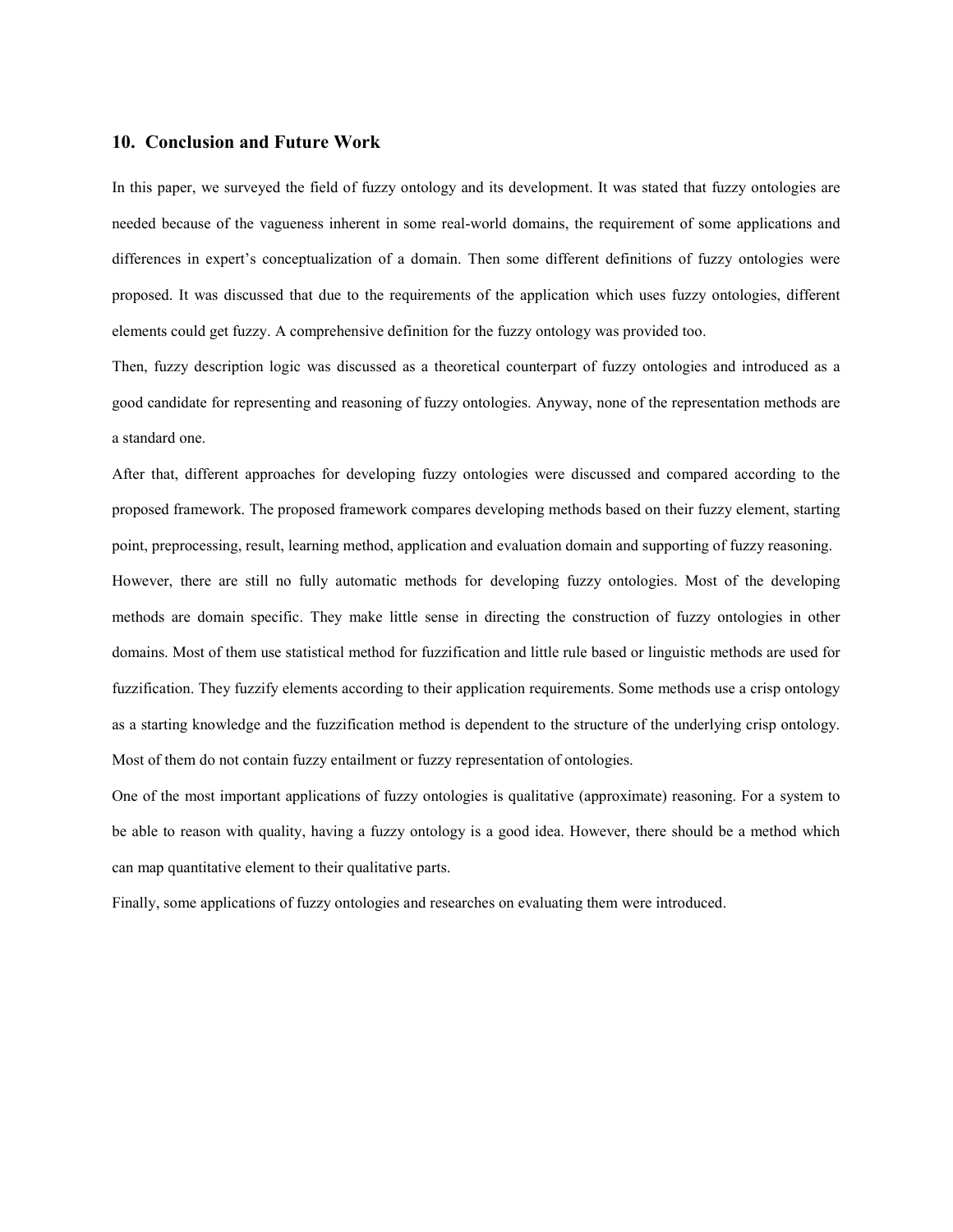# References

- [1] Z. R. Samani and M. E. Moghaddam, "A knowledge-based semantic approach for image collection summarization," *Multimedia Tools and Applications,* vol. 76, pp. 11917- 11939, 2017.
- [2] Z. Abdollahpour, Z. R. Samani, and M. E. Moghaddam, "Image classification using ontology based improved visual words," in *Electrical Engineering (ICEE), 2015 23rd Iranian Conference on*, 2015, pp. 694-698.
- [3] I. Pérez, R. Wikstrm, J. Mezei, C. Carlsson, K. Anaya, and E. Herrera-Viedma, "Linguistic Consensus Models based on a Fuzzy Ontology," *Procedia Computer Science,*  vol. 17, pp. 498-505, 2013.
- [4] Y. Yildirim, A. Yazici, and T. Yilmaz, "Automatic semantic content extraction in videos using a fuzzy ontology and rule-based model," *Knowledge and Data Engineering, IEEE Transactions on,* vol. 25, pp. 47-61, 2013.
- [5] C.-S. Lee, Z.-W. Jian, and L.-K. Huang, "A fuzzy ontology and its application to news summarization," *Systems, Man, and Cybernetics, Part B: Cybernetics, IEEE Transactions on,* vol. 35, pp. 859-880, 2005.
- [6] S. Calegari and D. Ciucci, "Fuzzy ontology, fuzzy description logics and fuzzy-owl," in *Applications of Fuzzy Sets Theory*, ed: Springer, 2007, pp. 118-126.
- [7] C. D. Barranco, J. R. Campaña, J. M. Medina, and O. Pons, "On storing ontologies including fuzzy datatypes in relational databases," in *Fuzzy Systems Conference, 2007. FUZZ-IEEE 2007. IEEE International*, 2007, pp. 1-6.
- [8] Y. Lv, Z. Ma, and X. Zhang, "Fuzzy ontology storage in fuzzy relational database," in *Fuzzy Systems and Knowledge Discovery, 2009. FSKD'09. Sixth International Conference on*, 2009, pp. 242-246.
- [9] C.-m. A. Yeung and H.-F. Leung, "A formal model of ontology for handling fuzzy membership and typicality of instances," *The computer journal,* vol. 53, pp. 316-341, 2010.
- [10] H. B. Truong and N. T. Nguyen, "A framework of an effective fuzzy ontology alignment technique," in *Systems, Man, and Cybernetics (SMC), 2011 IEEE International Conference on*, 2011, pp. 931-935.
- [11] F. Bobillo and U. Straccia, "Aggregation operators for fuzzy ontologies," *Applied Soft Computing,* vol. 13, pp. 3816-3830, 2013.
- [12] M. Shamsfard and A. Abdollahzadeh Barforoush, "The state of the art in ontology learning: a framework for comparison," *The Knowledge Engineering Review,* vol. 18, pp. 293-316, 2003.
- [13] L. A. Zadeh, "Fuzzy sets," *Information and control,* vol. 8, pp. 338-353, 1965.
- [14] L. A. Zadeh, "The concept of a linguistic variable and its application to approximate reasoning—I," *Information sciences,* vol. 8, pp. 199-249, 1975.
- [15] C. De Maio, G. Fenza, V. Loia, and S. Senatore, "Hierarchical web resources retrieval by exploiting Fuzzy Formal Concept Analysis," *Information Processing & Management,*  vol. 48, pp. 399-418, 2012.
- [16] M. Haji, T. D. Bui, and C. Y. Suen, "Removal of noise patterns in handwritten images using expectation maximization and fuzzy inference systems," *Pattern Recognition,* vol. 45, pp. 4237-4249, 2012.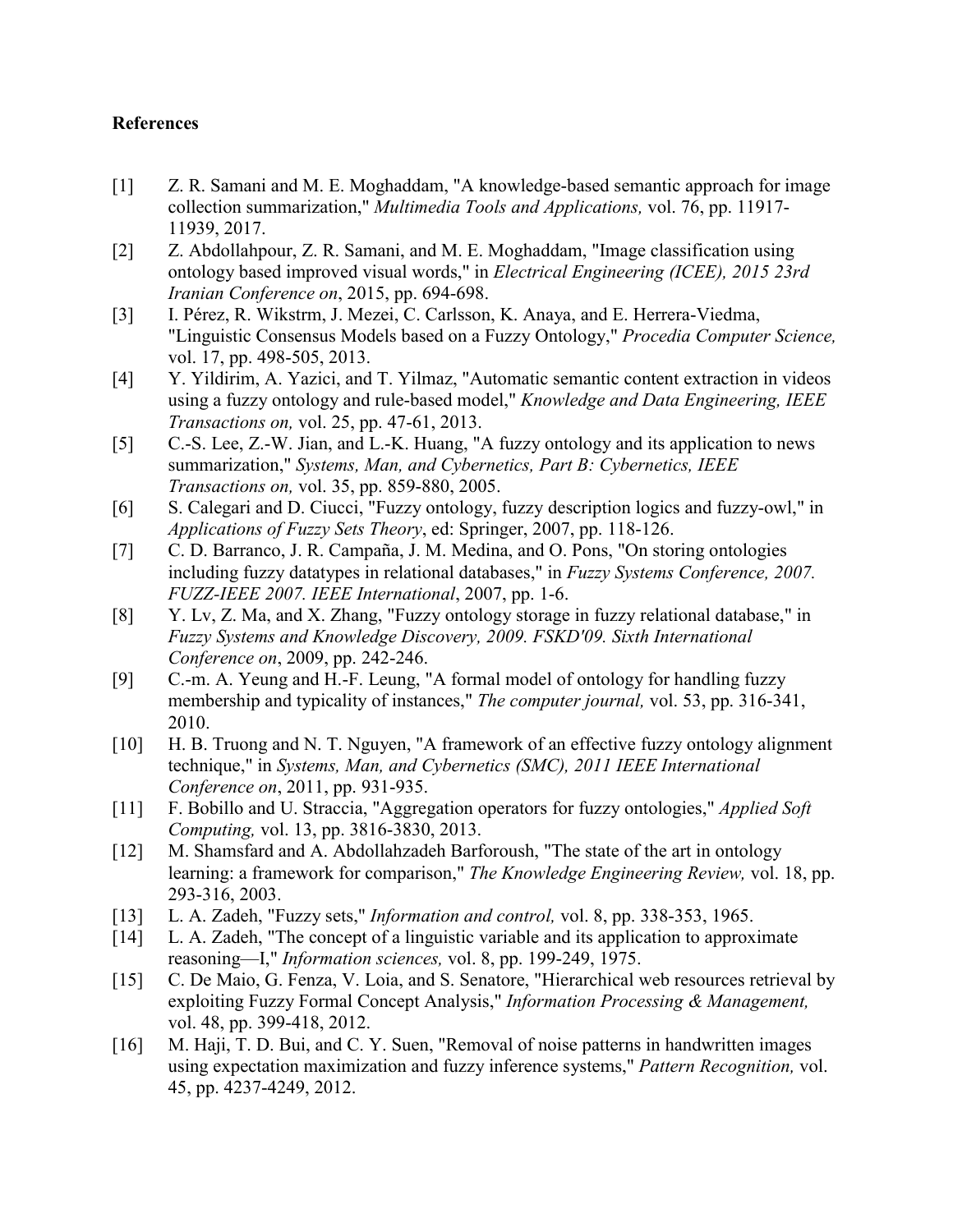- [17] O. Avatefipour, F. Piltan, M. R. S. Nasrabad, G. Sahamijoo, and A. Khalilian, "Design New Robust Self Tuning Fuzzy Backstopping Methodology," *International Journal of Information Engineering and Electronic Business,* vol. 6, p. 49, 2014.
- [18] A. Shahcheraghi, F. Piltan, M. Mokhtar, O. Avatefipour, and A. Khalilian, "Design a Novel SISO Off-line Tuning of Modified PID Fuzzy Sliding Mode Controller," *International Journal of Information Technology and Computer Science (IJITCS),* vol. 6, p. 72, 2014.
- [19] J. C. Peyton Jones, S. Shayestehmanesh, and J. Frey, "A dual-threshold knock controller," *International Journal of Engine Research,* vol. 18, pp. 837-846, 2017.
- [20] S. Shayestehmanesh, J. C. Peyton Jones, and J. Frey, "Computing the closed-loop characteristics of a generalized multi-threshold knock controller," *International Journal of Engine Research,* vol. 0, p. 1468087417736693.
- [21] M. Abulaish and L. Dey, "Biological ontology enhancement with fuzzy relations: A textmining framework," in *Web Intelligence, 2005. Proceedings. The 2005 IEEE/WIC/ACM International Conference on*, 2005, pp. 379-385.
- [22] D. Parry, "A fuzzy ontology for medical document retrieval," in *Proceedings of the second workshop on Australasian information security, Data Mining and Web Intelligence, and Software Internationalisation-Volume 32*, 2004, pp. 121-126.
- [23] L. Dey and M. Abulaish, "Fuzzy ontologies for handling uncertainties and inconsistencies in domain knowledge description," in *Fuzzy Systems, 2008. FUZZ-IEEE 2008.(IEEE World Congress on Computational Intelligence). IEEE International Conference on*, 2008, pp. 1366-1373.
- [24] R. Y. Lau, D. Song, Y. Li, T. C. Cheung, and J.-X. Hao, "Toward a fuzzy domain ontology extraction method for adaptive e-learning," *Knowledge and Data Engineering, IEEE Transactions on,* vol. 21, pp. 800-813, 2009.
- [25] Q. T. Tho, S. C. Hui, A. C. M. Fong, and T. H. Cao, "Automatic fuzzy ontology generation for semantic web," *Knowledge and Data Engineering, IEEE Transactions on,*  vol. 18, pp. 842-856, 2006.
- [26] S. Calegari and D. Ciucci, "Fuzzy ontology and fuzzy-OWL in the KAON project," in *FUZZ-IEEE 2007*, 2007, pp. 1415-1420.
- [27] T. H. Lam, "Fuzzy Ontology Map--A Fuzzy Extension of the Hard-Constraint Ontology," in *Web Intelligence, 2006. WI 2006. IEEE/WIC/ACM International Conference on*, 2006, pp. 506-509.
- [28] Z. Samani and M. Shamsfard, "A fuzzy ontology model for qualitative spatial reasoning," in *Computer Sciences and Convergence Information Technology (ICCIT), 2011 6th International Conference on*, 2011, pp. 1-6.
- [29] Z. samani and M. shamsfard, "on the application of fuzzy ontology for qualitative spatial reasoning," *International journal of Next Generation Information Technology,* vol. 3, pp. 9-17, 2011 2012.
- [30] M. Abulaish and L. Dey, "Interoperability among Distributed Overlapping Ontologies--A Fuzzy Ontology Framework," in *Web Intelligence, 2006. WI 2006. IEEE/WIC/ACM International Conference on*, 2006, pp. 397-403.
- [31] M. Abulaish and L. Dey, "A fuzzy ontology generation framework for handling uncertainties and nonuniformity in domain knowledge description," in *Computing: Theory and Applications, 2007. ICCTA'07. International Conference on*, 2007, pp. 287- 293.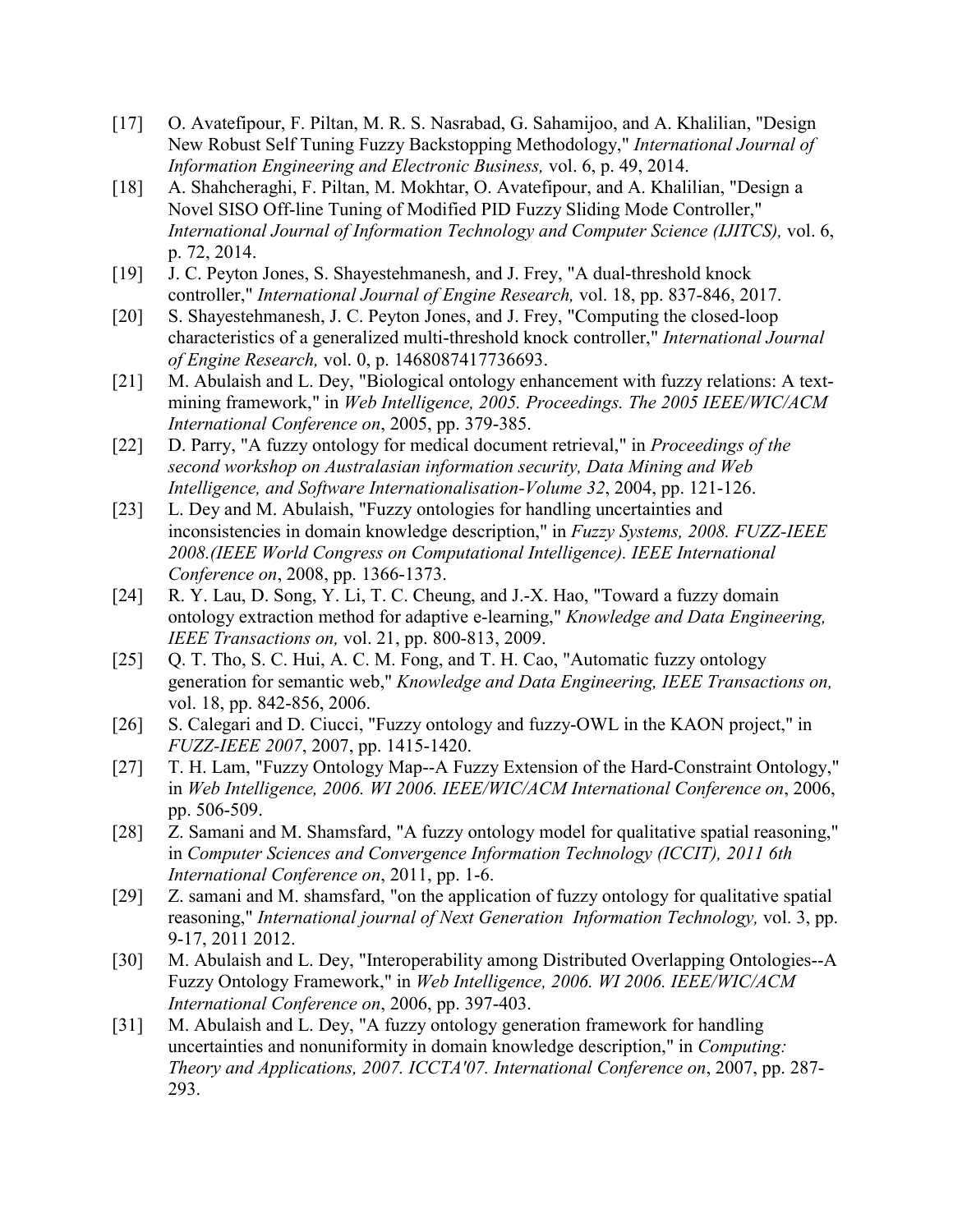- [32] S. Calegari and D. Ciucci, "Integrating Fuzzy Logic in Ontologies," in *ICEIS (2)*, 2006, pp. 66-73.
- [33] H. Ghorbel, A. Bahri, and R. Bouaziz, "Fuzzy ontologies building method: Fuzzy OntoMethodology," in *Fuzzy Information Processing Society (NAFIPS), 2010 Annual Meeting of the North American*, 2010, pp. 1-8.
- [34] J. Zhai, L. Shen, Y. Liang, and J. Jiang, "Application of fuzzy ontology to information retrieval for electronic commerce," in *Electronic Commerce and Security, 2008 International Symposium on*, 2008, pp. 221-225.
- [35] F. B. Ortega, "Managing vagueness in ontologies," *ETS de Ingenierías Informática y de. Telecomunicación. Departamento Ciencias de la Computación e IA,* 2008.
- [36] A. Khalilian, G. Sahamijoo, O. Avatefipour, F. Piltan, and M. R. S. Nasrabad, "Design high efficiency-minimum rule base PID like fuzzy computed torque controller," *International Journal of Information Technology and Computer Science (IJITCS),* vol. 6, p. 77, 2014.
- [37] A. Khalilian, F. Piltan, O. Avatefipour, M. R. S. Nasrabad, and G. Sahamijoo, "Design New Online Tuning Intelligent Chattering Free Fuzzy Compensator," *International Journal of Intelligent Systems and Applications,* vol. 6, p. 75, 2014.
- [38] U. Straccia, "Reasoning within fuzzy description logics," *arXiv preprint arXiv:1106.0667,* 2011.
- [39] U. Straccia, "A fuzzy description logic for the semantic web," *Capturing Intelligence,*  vol. 1, pp. 73-90, 2006.
- [40] G. Stoilos, G. B. Stamou, V. Tzouvaras, J. Z. Pan, and I. Horrocks, "The Fuzzy Description Logic f-SHIN," in *ISWC-URSW*, 2005, pp. 67-76.
- [41] G. Stoilos, G. B. Stamou, V. Tzouvaras, J. Z. Pan, and I. Horrocks, "Fuzzy OWL: Uncertainty and the Semantic Web," in *OWLED*, 2005.
- [42] F. Bobillo and U. Straccia, "Fuzzy ontologies and fuzzy integrals," in *Intelligent Systems Design and Applications (ISDA), 2011 11th International Conference on*, 2011, pp. 1311- 1316.
- [43] T. Lukasiewicz and U. Straccia, "Managing uncertainty and vagueness in description logics for the semantic web," *Web Semantics: Science, Services and Agents on the World Wide Web,* vol. 6, pp. 291-308, 2008.
- [44] F. Bobillo and U. Straccia, "An OWL ontology for fuzzy OWL 2," in *Foundations of intelligent systems*, ed: Springer, 2009, pp. 151-160.
- [45] F. Bobillo and U. Straccia, "Fuzzy ontology representation using OWL 2," *International Journal of Approximate Reasoning,* vol. 52, pp. 1073-1094, 2011.
- [46] Y. Cai and H.-f. Leung, "Formalizing object membership in fuzzy ontology with property importance and property priority," in *Fuzzy Systems (FUZZ), 2011 IEEE International Conference on*, 2011, pp. 1719-1726.
- [47] Y. Lv, Z. M. Ma, and L. Yan, "Fuzzy RDF: A data model to represent fuzzy metadata," in *Fuzzy Systems, 2008. FUZZ-IEEE 2008.(IEEE World Congress on Computational Intelligence). IEEE International Conference on*, 2008, pp. 1439-1445.
- [48] M. Gao and C. Liu, "Extending OWL by fuzzy description logic," in *Tools with Artificial Intelligence, 2005. ICTAI 05. 17th IEEE International Conference on*, 2005, pp. 6 pp.- 567.
- [49] C. V. Damásio, J. Z. Pan, G. Stoilos, and U. Straccia, "Representing uncertainty in ruleml," *Fundamenta Informaticae,* vol. 82, pp. 265-288, 2008.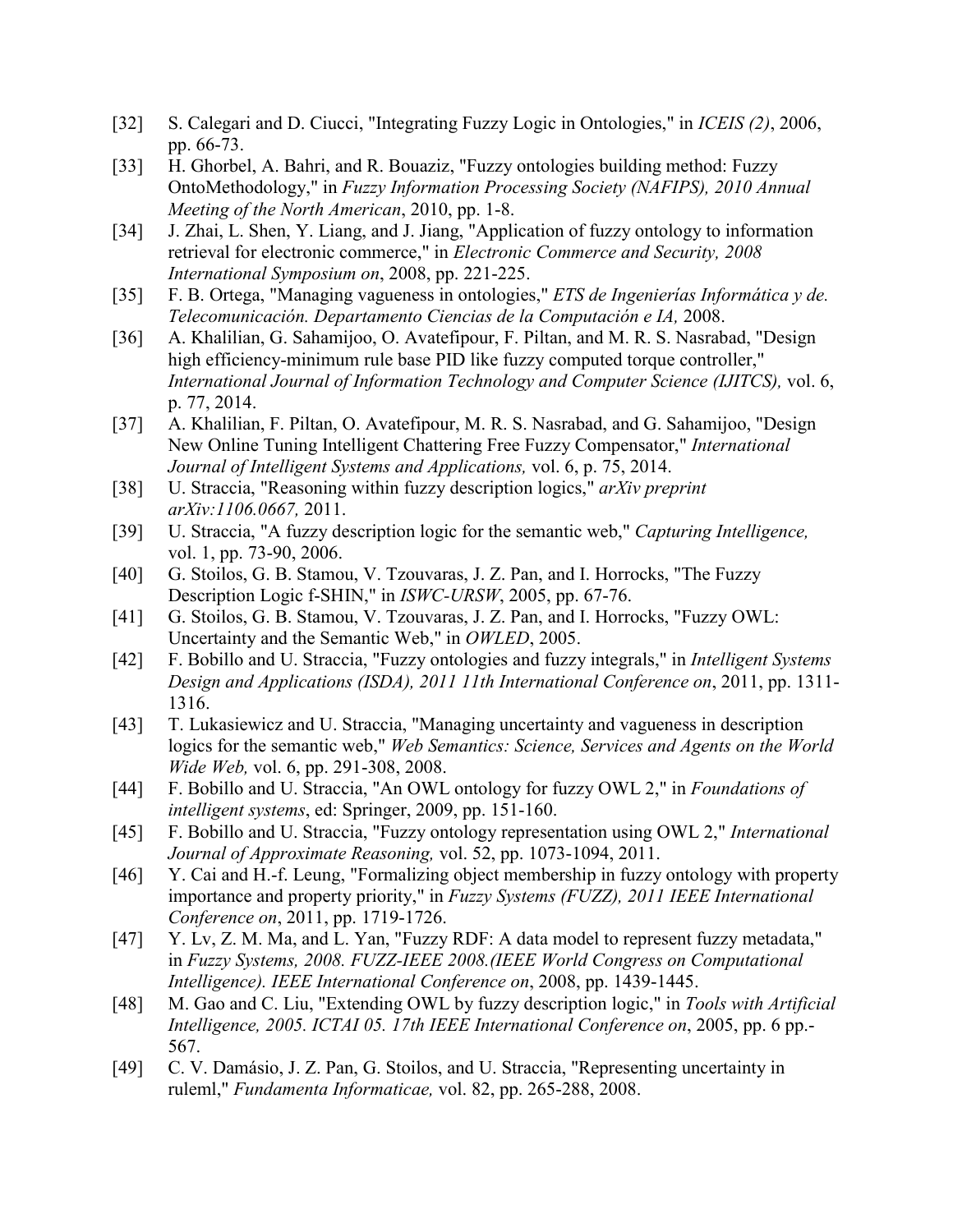- [50] G. Stoilos, N. Simou, G. Stamou, and S. Kollias, "Uncertainty and the semantic web," *Intelligent Systems, IEEE,* vol. 21, pp. 84-87, 2006.
- [51] F. Bobillo, M. Delgado, and J. Gómez-Romero, "DeLorean: A Reasoner for Fuzzy OWL 1.1," in *URSW*, 2008.
- [52] F. Bobillo and U. Straccia, "fuzzyDL: An expressive fuzzy description logic reasoner," in *FUZZ-IEEE*, 2008, pp. 923-930.
- [53] H. Habiballa, "Resolution Strategies for Fuzzy Description Logic," in *EUSFLAT Conf.(2)*, 2007, pp. 27-36.
- [54] V. Haarslev, H.-I. Pai, and N. Shiri, "Optimizing Tableau Reasoning in ALC Extended with Uncertainty," in *Description Logics*, 2007.
- [55] S. Konstantopoulos and G. Apostolikas, "Fuzzy-DL reasoning over unknown fuzzy degrees," in *On the Move to Meaningful Internet Systems 2007: OTM 2007 Workshops*, 2007, pp. 1312-1318.
- [56] U. Inyaem, P. Meesad, C. Haruechaiyasak, and D. Tran, "Construction of fuzzy ontology-based terrorism event extraction," in *Knowledge Discovery and Data Mining, 2010. WKDD'10. Third International Conference on*, 2010, pp. 391-394.
- [57] S. Yi, Z. Dezheng, and C. Li, "Fuzzy ontology constructing and its application in traditional Chinese medicine," in *Intelligent Computing and Intelligent Systems (ICIS), 2010 IEEE International Conference on*, 2010, pp. 592-595.
- [58] Y. Ling, H.-M. Gu, X. Wang, and J.-Q. Shi, "A Fuzzy Ontology and Its Application to Computer Games," in *Fuzzy Systems and Knowledge Discovery, 2007. FSKD 2007. Fourth International Conference on*, 2007, pp. 442-446.
- [59] S. Al Shayji, N. E. Z. El Kadhi, and Z. Wong, "Building Ontology for the Political Domain," 2011.
- [60] P. Alexopoulos, M. Wallace, K. Kafentzis, and D. Askounis, "IKARUS-Onto: a methodology to develop fuzzy ontologies from crisp ones," *Knowledge and information systems,* vol. 32, pp. 667-695, 2012.
- [61] H. Gu, H. Lv, J. Gao, and J. Shi, "Towards a general fuzzy ontology and its construction," in *International Conference on Intelligent Systems and Knowledge Engineering 2007*, 2007.
- [62] D. H. Widyantoro and J. Yen, "Using fuzzy ontology for query refinement in a personalized abstract search engine," in *IFSA World Congress and 20th NAFIPS International Conference, 2001. Joint 9th*, 2001, pp. 610-615.
- [63] R. Y. Lau, "Fuzzy Domain Ontology Discovery for Business Knowledge Management," *IEEE Intelligent Informatics Bulletin,* vol. 8, pp. 29-41, 2007.
- [64] R. Y. Lau, Y. Li, and Y. Xu, "Mining fuzzy domain ontology from textual databases," in *Proceedings of the IEEE/WIC/ACM International Conference on Web Intelligence*, 2007, pp. 156-162.
- [65] L.-F. Lai, C.-C. Wu, P.-Y. Lin, and L.-T. Huang, "Developing a fuzzy search engine based on fuzzy ontology and semantic search," in *Fuzzy Systems (FUZZ), 2011 IEEE International Conference on*, 2011, pp. 2684-2689.
- [66] B.-C. Chien, C.-H. Hu, and S.-J. Hsu, "Generating hierarchical fuzzy concepts from large databases," in *Systems, Man and Cybernetics, 2004 IEEE International Conference on*, 2004, pp. 3128-3133.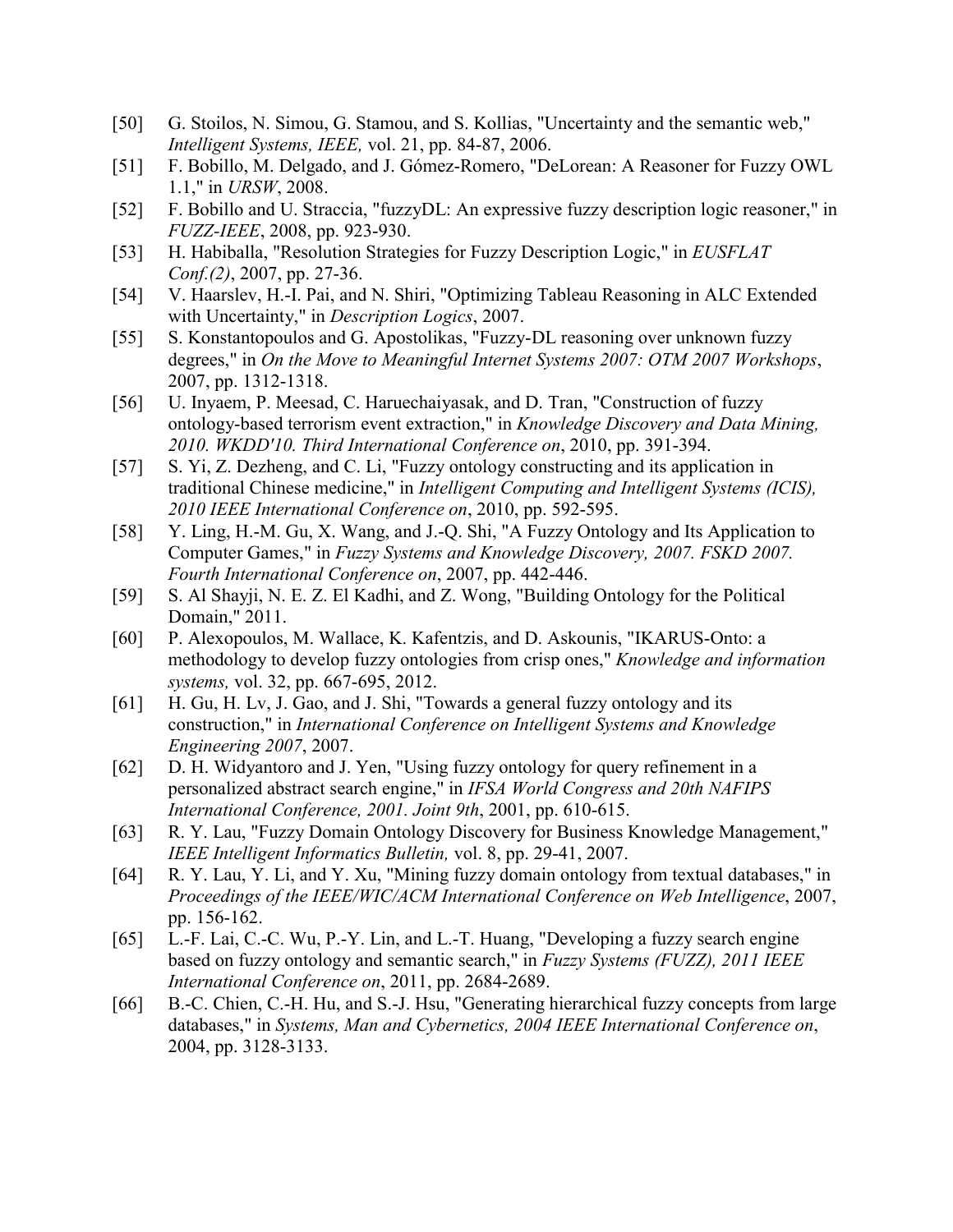- [67] Y. Lv, Z. Ma, and F. Zhang, "A fuzzy ontology generation framework from relational schema," in *Fuzzy Systems and Knowledge Discovery, 2008. FSKD'08. Fifth International Conference on*, 2008, pp. 435-439.
- [68] F. Zhang, Z. Ma, J. Cheng, and X. Meng, "Fuzzy semantic web ontology learning from fuzzy UML model," in *Proceedings of the 18th ACM conference on Information and knowledge management*, 2009, pp. 1007-1016.
- [69] F. Zhang, Z. Ma, G. Fan, and X. Wang, "Automatic fuzzy semantic web ontology learning from fuzzy object-oriented database model," in *Database and Expert Systems Applications*, 2010, pp. 16-30.
- [70] F. Zhang, L. Yan, and Z. Ma, "Reasoning of fuzzy relational databases with fuzzy ontologies," *International Journal of Intelligent Systems,* vol. 27, pp. 613-634, 2012.
- [71] D. Parry, "Fuzzy ontologies for information retrieval on the WWW," *Capturing Intelligence,* vol. 1, pp. 21-48, 2006.
- [72] T. T. Quan, S. C. Hui, and A. C. M. Fong, "Automatic fuzzy ontology generation for semantic help-desk support," *Industrial Informatics, IEEE Transactions on,* vol. 2, pp. 155-164, 2006.
- [73] M. Thangamani and P. Thangaraj, "Fuzzy Ontology for Distributed Document Clustering based on Genetic Algorithm," *Applied Mathematics & Information Sciences,* vol. 7, 2013.
- [74] C. D. Maio, G. Fenza, V. Loia, and S. Senatore, "A multi facet representation of a fuzzy ontology population," in *Proceedings of the 2009 IEEE/WIC/ACM International Joint Conference on Web Intelligence and Intelligent Agent Technology-Volume 03*, 2009, pp. 401-404.
- [75] H. Ghorbel, A. Bahri, and R. Bouaziz, "Fuzzy Protégé for fuzzy ontology models," *Age*, vol. 12, p. 30, 2009.
- [76] V. Slavíček, "Title," unpublished|.
- [77] A. Singh, D. Juneja, and A. Sharma, "A Fuzzy Integrated Ontology Model to Manage Uncertainty in Semantic Web: The FIOM," *International Journal on Computer Science & Engineering,* vol. 3, 2011.
- [78] J. Zhai, W. Liu, Y. Liang, and J. Jiang, "Fuzzy knowledge representation for fuzzy systems based on ontology and RDF on the Semantic Web," in *Information and Automation, 2008. ICIA 2008. International Conference on*, 2008, pp. 1101-1105.
- [79] S. Calegari and M. Loregian, "Using dynamic fuzzy ontologies to understand creative environments," in *Flexible query answering systems*, ed: Springer, 2006, pp. 404-415.
- [80] N. Tamani, L. Liétard, and D. Rocacher, "An extension of a fuzzy ontology for flexible querying," in *Fuzzy Systems (FUZZ), 2011 IEEE International Conference on*, 2011, pp. 2033-2038.
- [81] J. N. Liu, "An intelligent system integrated with fuzzy ontology for product recommendation and retrieval," in *FS'07: Proceedings of the 8th Conference on 8th WSEAS International Conference on Fuzzy Systems*, 2007, pp. 180-185.
- [82] C. T. Akinribido, B. S. Afolabi, B. I. Akhigbe, and I. J. Udo, "A Fuzzy-Ontology Based Information Retrieval System for Relevant Feedback," *International Journal of Computer Science Issues (IJCSI),* vol. 8, 2011.
- [83] J. M. Taylor and V. Raskin, "Fuzzy ontology for natural language," in *Fuzzy Information Processing Society (NAFIPS), 2010 Annual Meeting of the North American*, 2010, pp. 1- 6.